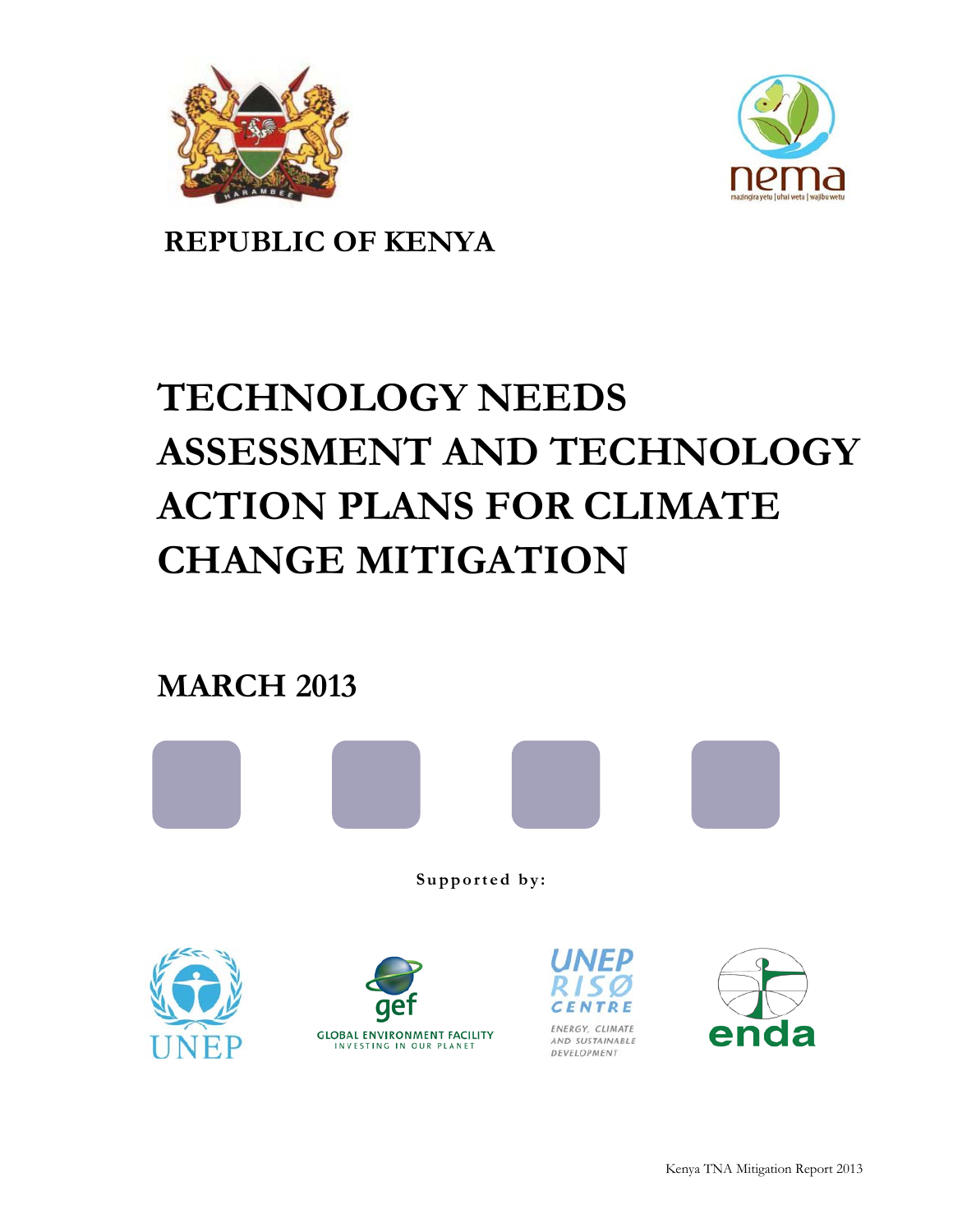# **TECHNOLOGY NEEDS ASSESSMENT AND TECHNOLOGY ACTION PLANS FOR CLIMATE CHANGE MITIGATION**

This document is an output of the Technology Needs Assessment project, funded by the Global Environment Facility (GEF) and implemented by the United Nations Environment Programme (UNEP) and the UNEP Risoe Centre (URC) in collaboration with Environmental Development Action in the Third World (ENDA Senegal) for the benefit of the participating countries. The present report is the output of a fully country-led process and the views and information contained herein is a product of the National TNA team, led by the National Environment Management Authority-Kenya (NEMA-Kenya)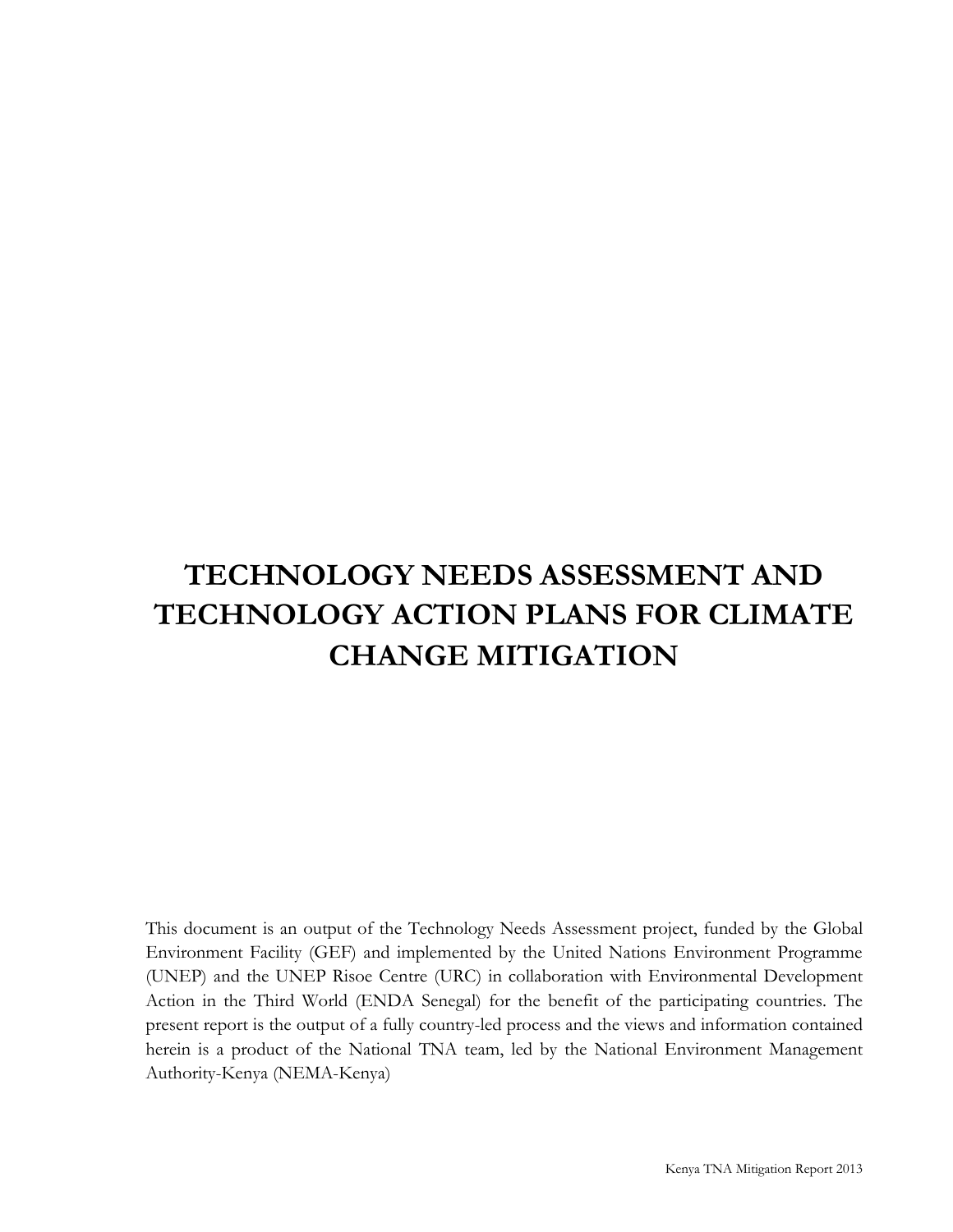#### **ACKNOWLEDGEMENTS**

This Technology Needs Assessment (TNA) and Technology Action Plan for Climate Change Report for Mitigation is an output of the Technology Needs Assessment Project under the United Nations Framework Convention for Climate Change.

The process for preparing this four-part report benefited immensely from the support and guidance of many persons and organizations and we acknowledge and appreciate their contribution. At the National level, the TNA process was guided by the TNA National Steering Committee which was composed of representatives from government ministries, the National Council for Science and Technology and the Kenya Association of Manufacturers. Our appreciation also goes to all stakeholders from all government ministries, state corporations, non-state actors, university and research institutions, private sector and individuals who participated in the questionnaire surveys, key informant interviews and national stakeholder forums. The TNA mitigation sector working group contributed immensely in the technical review, guidance and backstopping of the mitigation reports and to them we are indebted.

The Kenya TNA Project for Climate Change was funded by the Global Environment Facility and the technical backstopping provided by United Nations Environment Programme (UNEP Risoe) Denmark and Environmental Development Action in the Third World (ENDA) Senegal. Additional support was received was from the Office of the Prime Minister of Kenya and NEMA who supported the stakeholder forums. To all these sponsors, we are truly grateful.

I would also wish to thank the Permanent Secretary, Ministry of Environment and Mineral Resources for the overall guidance in this project. The NEMA Board of Management provided an enabling environment that made the completion of this report possible, and to them we are indebted. I further wish to recognize the role played by all NEMA staff especially the Director, Environmental Planning and Research Coordination who supervised the TNA Project Management Unit (PMU). The TNA PMU was headed by the Climate Change Coordinator who was the project's National Coordinator. Finally and none the less the least, I would wish to thank the national consultant, Professional Training Consultants for producing this four part report.

This report has assessed the technology needs for climate change mitigation in Kenya. The report has further prioritized technology needs for mitigation within the energy and waste management sectors using a multi-stakeholder process and a linear additive Multiple Criteria Analysis Framework. A Barrier Analysis and Enabling Framework for the prioritized technologies have been done and measures identified to overcome these barriers. Finally, Technology Action Plans and Project Concepts have been developed. It is my sincere hope that these 4 part report findings will prompt all stakeholders to take timely action in climate change mitigation and that the reports will form an important reference tool to spur all actors to implement the prioritized technologies in order to contribute in addressing climate change in Kenya.

PROF. GEOFFREY WAHUNGU DIRECTOR GENERAL, NEMA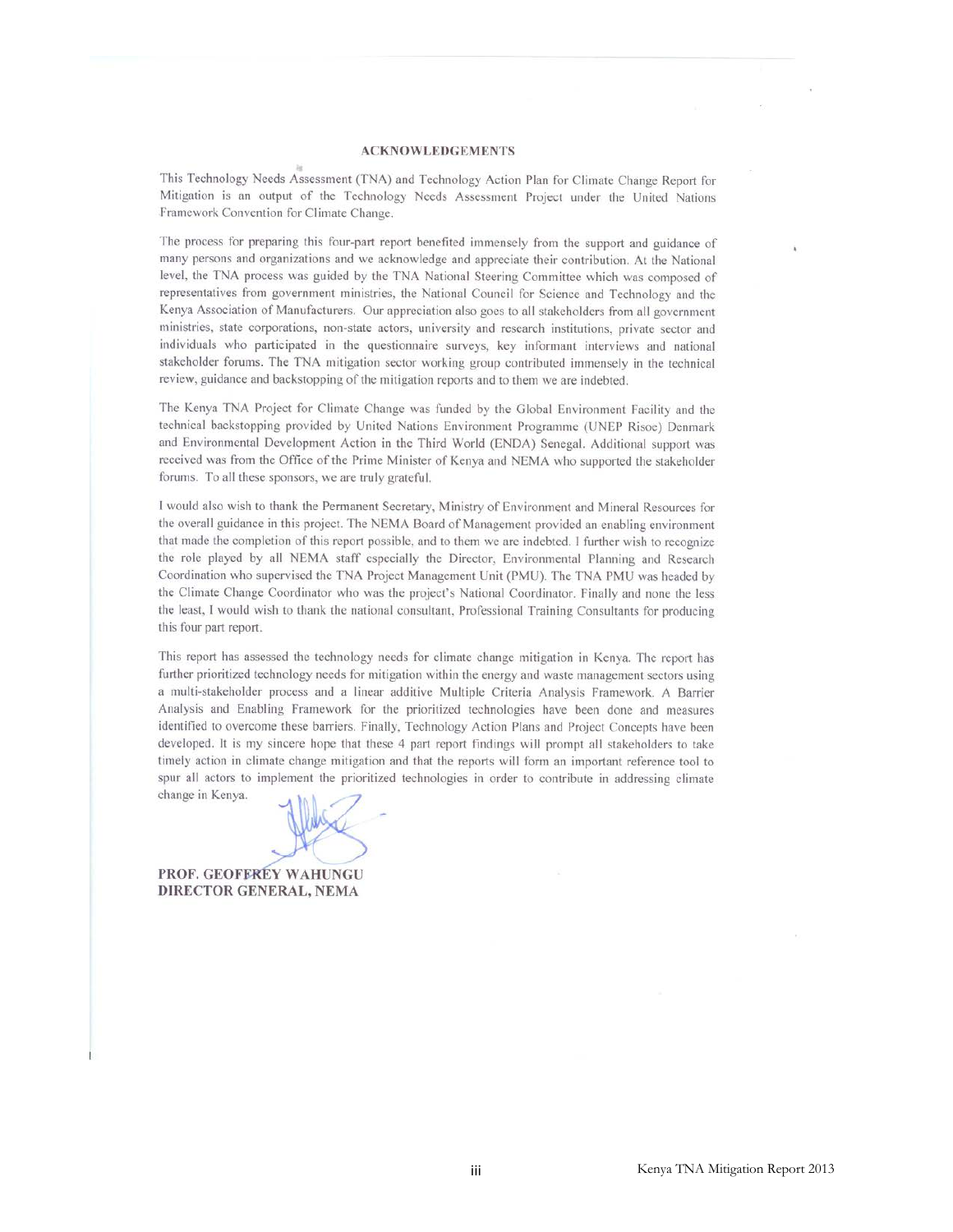# TABLE OF CONTENTS

|              | CHAPTER 1: OBJECTIVES OF THE TECHNOLOGY NEEDS ASSESSMENT (TNA)  1                                        |  |
|--------------|----------------------------------------------------------------------------------------------------------|--|
| 1.1          |                                                                                                          |  |
| 1.2          |                                                                                                          |  |
| 1.2.1        |                                                                                                          |  |
| 1.2.2        |                                                                                                          |  |
| 1.2.3        |                                                                                                          |  |
| 1.2.4        |                                                                                                          |  |
| 1.2.5        |                                                                                                          |  |
| 1.2.6        |                                                                                                          |  |
| 1.3          | Existing Policies and Plans addressing about Climate Change Mitigation and Development Priorities 4      |  |
| 1.3.1        |                                                                                                          |  |
| 1.3.2        |                                                                                                          |  |
| 1.3.3        |                                                                                                          |  |
|              | <b>CHAPTER 2: INSTITUTIONAL ARRANGEMENT FOR THE TNA AND STAKEHOLDERS</b>                                 |  |
| 2.1          |                                                                                                          |  |
| 2.2          |                                                                                                          |  |
| 2.2.1        |                                                                                                          |  |
| 2.2.2        |                                                                                                          |  |
|              |                                                                                                          |  |
| 3.1          |                                                                                                          |  |
| 3.1.1        |                                                                                                          |  |
| 3.1.2        |                                                                                                          |  |
| 3.1.3        |                                                                                                          |  |
| 3.1.4        |                                                                                                          |  |
| 3.1.5        |                                                                                                          |  |
| 3.2          |                                                                                                          |  |
| 3.2.1        |                                                                                                          |  |
| 3.2.2        |                                                                                                          |  |
| 3.2.3        |                                                                                                          |  |
| 3.2.4        |                                                                                                          |  |
| 3.2.5        |                                                                                                          |  |
| 3.3          |                                                                                                          |  |
|              |                                                                                                          |  |
| 4.1          |                                                                                                          |  |
| 4.1.1        |                                                                                                          |  |
| 4.1.2        |                                                                                                          |  |
| 4.1.3        |                                                                                                          |  |
| 4.1.4        |                                                                                                          |  |
| 4.1.5        |                                                                                                          |  |
| 4.1.6        |                                                                                                          |  |
| 4.1.7        |                                                                                                          |  |
| 4.1.8        |                                                                                                          |  |
| 4.2          |                                                                                                          |  |
| 4.2.1        |                                                                                                          |  |
| 4.2.2        |                                                                                                          |  |
| 4.2.3        |                                                                                                          |  |
| 4.2.4<br>4.3 |                                                                                                          |  |
| 4.4          | Overview of possible Mitigation technology options in the Energy Sector and their Mitigation Benefits 30 |  |
|              |                                                                                                          |  |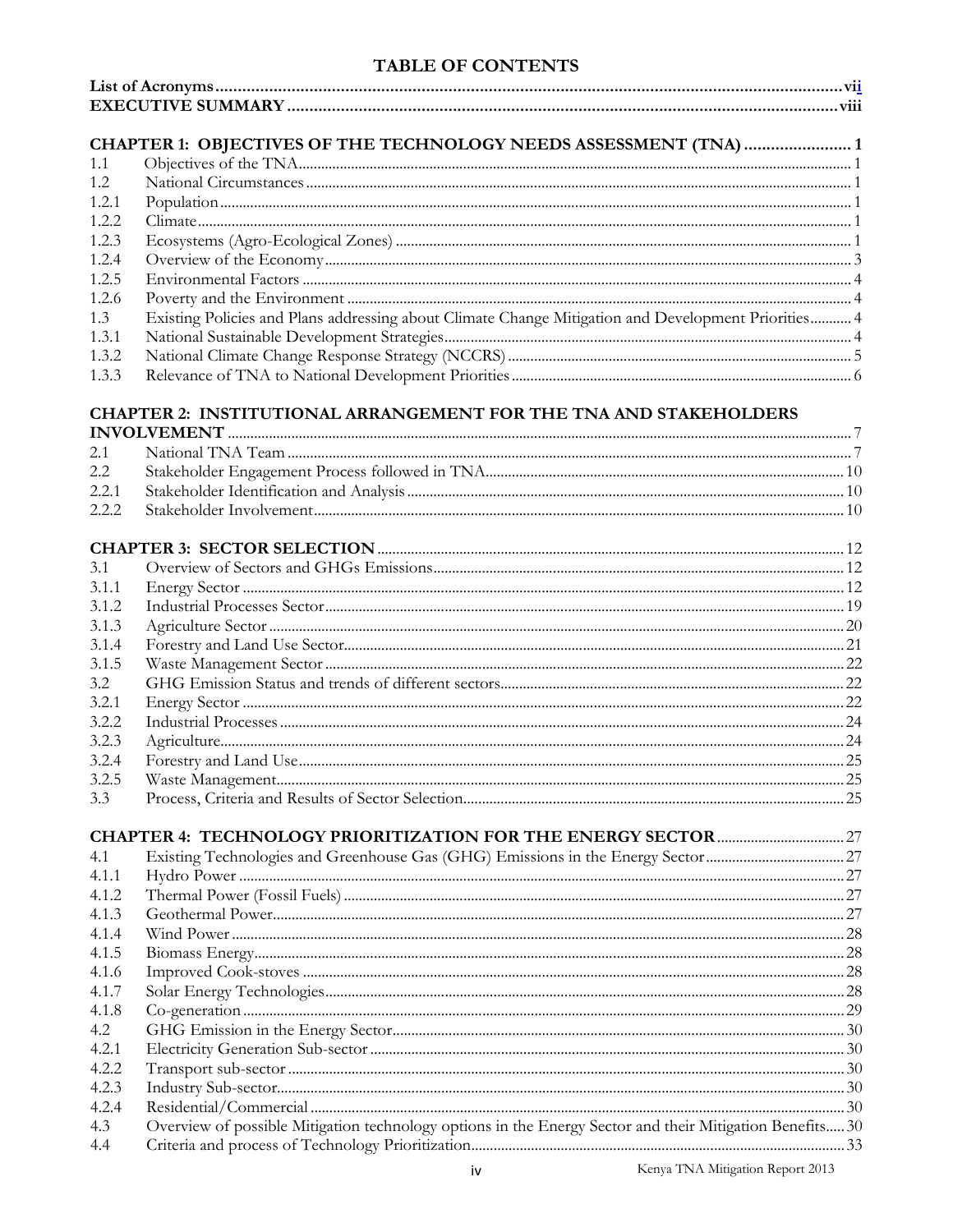| 4.5   |                                                                                      |  |
|-------|--------------------------------------------------------------------------------------|--|
|       | CHAPTER 5: TECHNOLOGY PRIORITIZATION FOR WASTE MANAGEMENT SECTOR  39                 |  |
| 5.1   | Existing Technologies and Greenhouse Gas Emissions in the Waste Management Sector 39 |  |
| 5.1.1 |                                                                                      |  |
| 5.1.2 |                                                                                      |  |
| 5.2   |                                                                                      |  |
| 5.2.1 |                                                                                      |  |
| 5.2.2 |                                                                                      |  |
| 5.2.3 |                                                                                      |  |
| 5.2.4 |                                                                                      |  |
| 5.2.5 |                                                                                      |  |
| 5.2.6 |                                                                                      |  |
| 5.2.7 |                                                                                      |  |
| 5.3   |                                                                                      |  |
| 5.4   |                                                                                      |  |
|       |                                                                                      |  |
|       |                                                                                      |  |
|       |                                                                                      |  |
|       |                                                                                      |  |
|       |                                                                                      |  |
|       |                                                                                      |  |
|       | <b>List of Tables</b>                                                                |  |
|       |                                                                                      |  |
|       |                                                                                      |  |
|       |                                                                                      |  |
|       |                                                                                      |  |
|       |                                                                                      |  |
|       |                                                                                      |  |
|       |                                                                                      |  |
|       |                                                                                      |  |
|       |                                                                                      |  |
|       |                                                                                      |  |
|       |                                                                                      |  |
|       |                                                                                      |  |
|       | <b>List of Figures</b>                                                               |  |
|       |                                                                                      |  |
|       |                                                                                      |  |
|       |                                                                                      |  |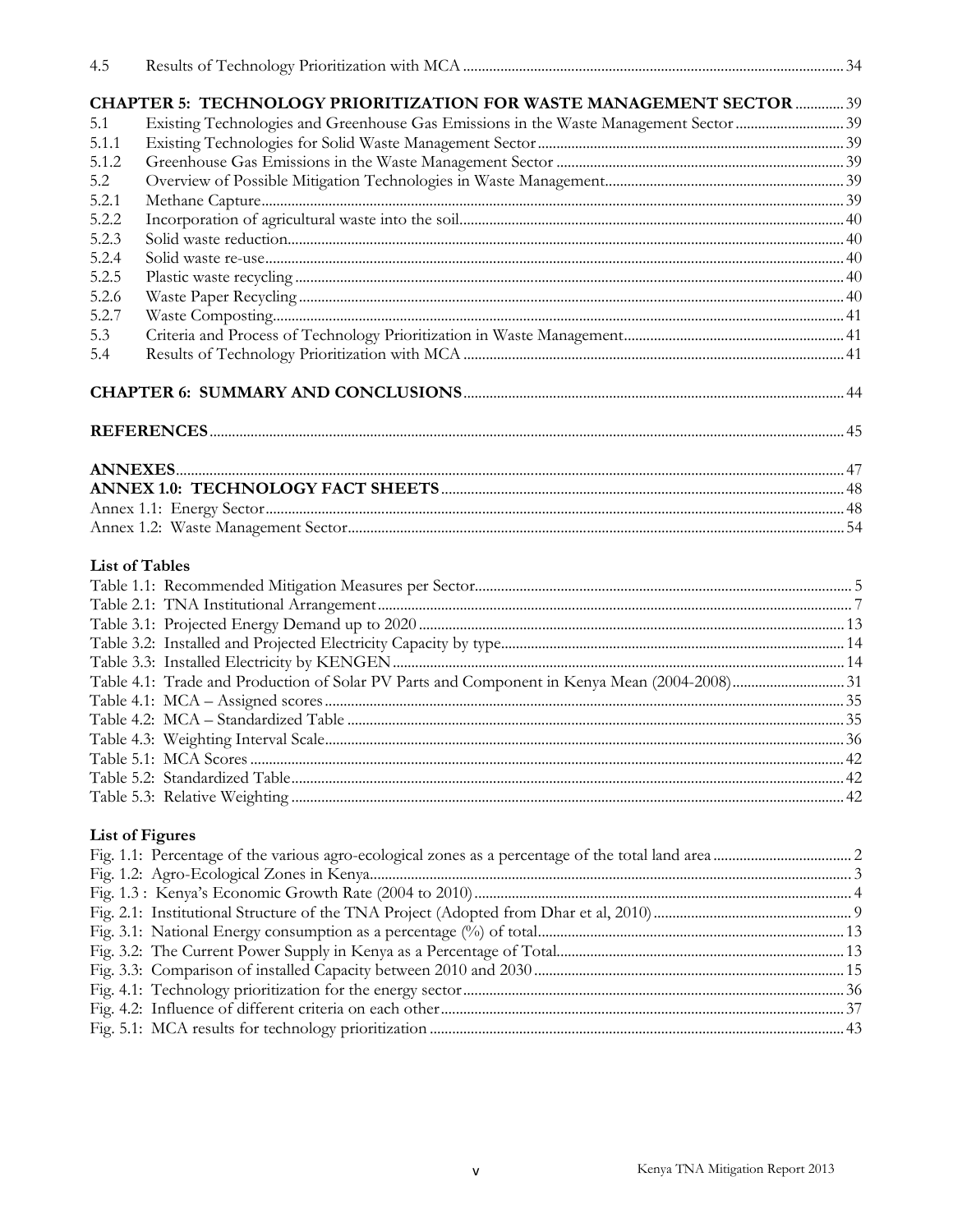# <span id="page-5-0"></span>**List of Acronyms**

| <b>ASALs</b>           | Arid and Semi-Arid Lands                                 |  |  |  |
|------------------------|----------------------------------------------------------|--|--|--|
| CBO                    | Community Based Organizations                            |  |  |  |
| <b>CFC</b>             | Chlorofluorocarbons                                      |  |  |  |
| <b>CNA</b>             | Climate Network Africa                                   |  |  |  |
| $\bf CP$               | <b>Cleaner Production</b>                                |  |  |  |
| <b>DEPOR</b>           | Department of Environmental Planning and Research        |  |  |  |
| <b>EAC</b>             | East African Community                                   |  |  |  |
| EЕ                     | <b>Energy Efficiency</b>                                 |  |  |  |
| <b>EST</b>             | <b>Environmentally Sound Technologies</b>                |  |  |  |
| <b>FAO</b>             | Food and Agricultural Organization                       |  |  |  |
| <b>GDP</b>             | <b>Gross Domestic Product</b>                            |  |  |  |
| Gg                     | Gigagram                                                 |  |  |  |
| <b>GHG</b>             | Greenhouse gas                                           |  |  |  |
| <b>GIS</b>             | Geographic Information Systems                           |  |  |  |
| <b>GOK</b>             | Government of Kenya                                      |  |  |  |
| GTZ                    | German Technical Co-operation                            |  |  |  |
| <b>IEA</b>             | <b>International Energy Agency</b>                       |  |  |  |
| <b>IPCC</b>            | Intergovernmental Panel on Climate Change                |  |  |  |
| <b>IPPs</b>            | <b>Independent Power Producers</b>                       |  |  |  |
| <b>KAM</b>             | Kenya Association of Manufacturers                       |  |  |  |
| <b>KEFRI</b>           | Kenya Forestry Research Institute                        |  |  |  |
| <b>KENGEN</b>          | Kenya Electricity Generating Company                     |  |  |  |
| <b>KFS</b>             | Kenya Forest Service                                     |  |  |  |
| <b>KIPPRA</b>          | Kenya Institute for Public Policy, Research and Analysis |  |  |  |
| <b>KNBS</b>            | Kenya National Bureau of Statistics                      |  |  |  |
| <b>KPLC</b>            | Kenya Power & Lighting Company                           |  |  |  |
| <b>KTDA</b>            | Kenya Tea Development Agency                             |  |  |  |
| <b>LPG</b>             | Liquid Petroleum Gas                                     |  |  |  |
| <b>MCA</b>             | Multi Criteria Analysis                                  |  |  |  |
| <b>MCDA</b>            | Multi- Criteria Decision Analysis                        |  |  |  |
| <b>MDGs</b>            | Millennium Development Goals                             |  |  |  |
| MTP                    | Medium Term Plan                                         |  |  |  |
| $\mathbf{M}\mathbf{W}$ | Megawatt                                                 |  |  |  |
| <b>NCAR</b>            | National Centre for Atmospheric Research                 |  |  |  |
| <b>NCCRS</b>           | National Climate Change Response Strategy                |  |  |  |
| <b>NCST</b>            | National Council of Science and Technology               |  |  |  |
| <b>NEAP</b>            | National Environment Action Plan                         |  |  |  |
| <b>NEMA</b>            | National Environment Management Authority                |  |  |  |
| <b>NGOs</b>            | Non-Governmental Organizations                           |  |  |  |
| <b>NMVOCs</b>          | Non Methane Volatile Organic Compounds                   |  |  |  |
| <b>NMT</b>             | Non-Motorized Transport                                  |  |  |  |
| <b>NSC</b>             | <b>National Steering Committee</b>                       |  |  |  |
| РJ                     | Petajoules                                               |  |  |  |
| <b>PPP</b>             | Public Private Partnership                               |  |  |  |
| <b>PSC</b>             | <b>Project Steering Committee</b>                        |  |  |  |
| <b>PTC</b>             | Professional Training Consultants                        |  |  |  |
| RE                     | Renewable Energy                                         |  |  |  |
| <b>SHS</b>             | Solar Home Systems                                       |  |  |  |
| <b>SME</b>             | Small and Medium Scale Enterprises                       |  |  |  |
| SOE                    | State of the Environment Report                          |  |  |  |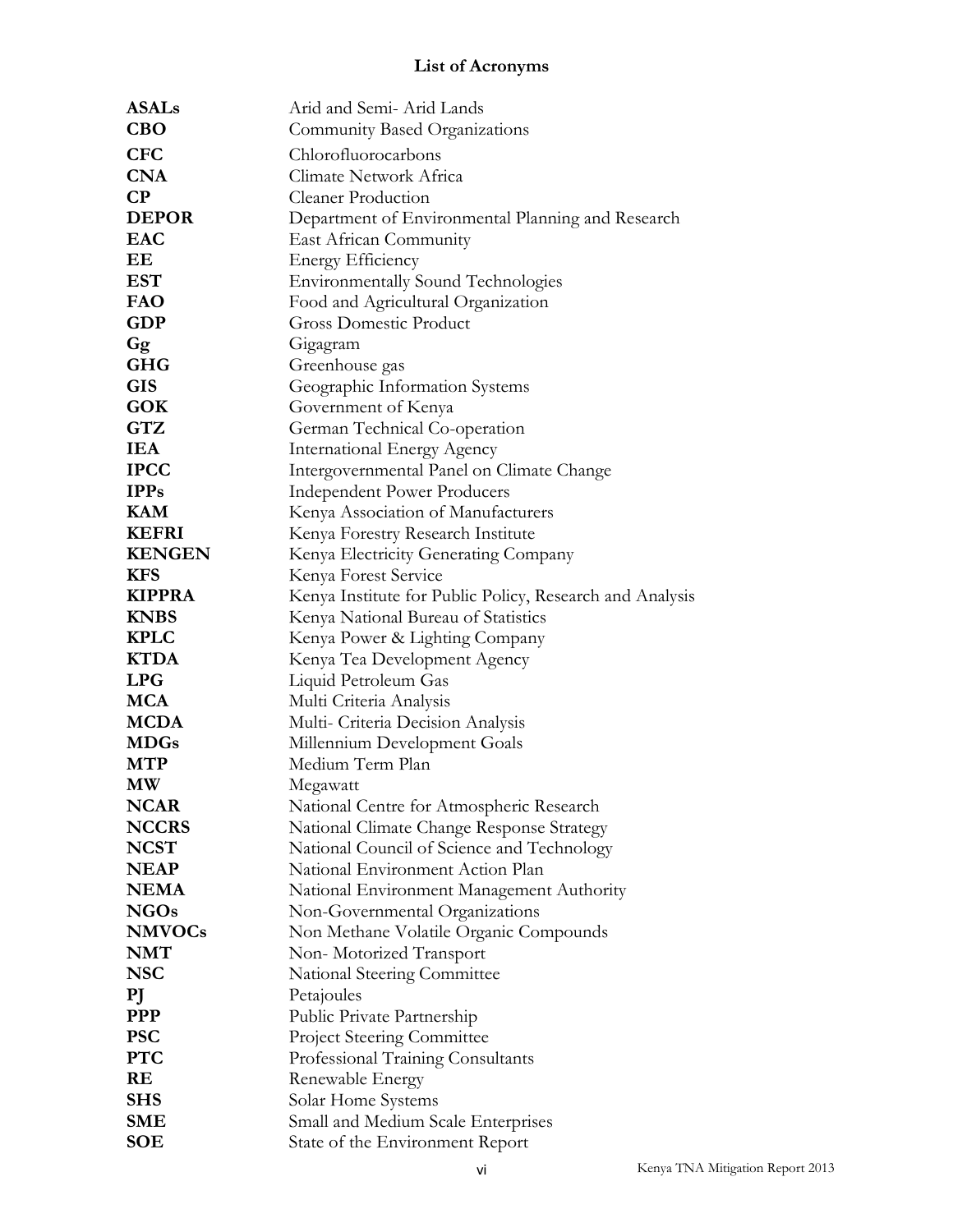| <b>SWH</b>    | Solar Water Heater Systems                            |
|---------------|-------------------------------------------------------|
| <b>TNA</b>    | Technology Needs Assessment                           |
| ToE           | Tonnes of Oil Equivalent                              |
| <b>ULCPDP</b> | Updated Least Cost Power Development Plan             |
| <b>UNDP</b>   | United Nations Development Programme                  |
| <b>UNEP</b>   | United Nations Environment Programme                  |
| <b>UNFCCC</b> | United Nations Framework Convention on Climate Change |
| <b>UNIDO</b>  | United Nations Industrial Development Organization    |
|               |                                                       |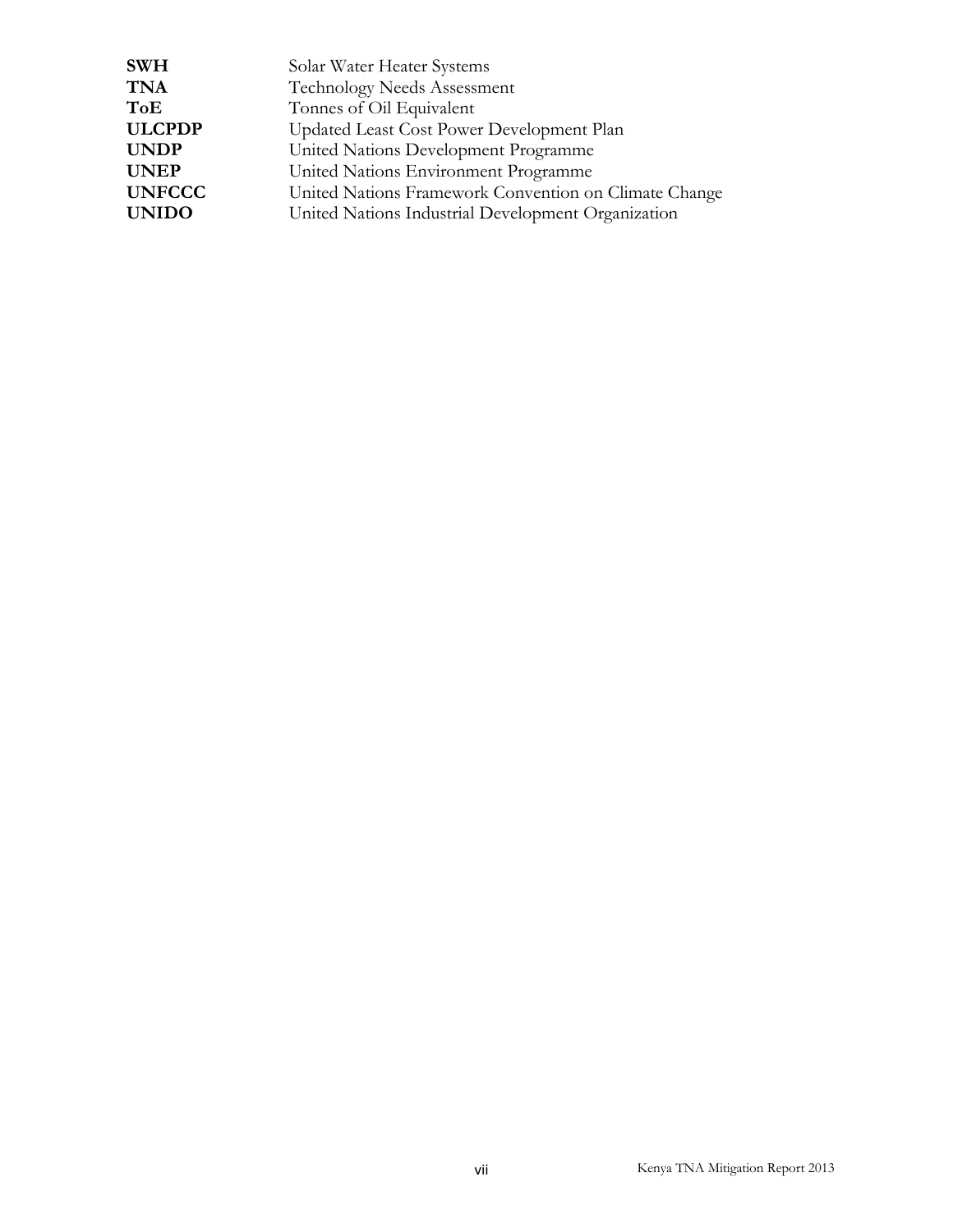#### <span id="page-7-0"></span>**EXECUTIVE SUMMARY**

Kenya's economic activities and growth have to continue and therefore emissions of greenhouse gases have to continue. But there are many technological measures that can be undertaken to reduce or avoid the emissions of GHGs and hence contribute to global efforts to slow down the rate of climate change. Kenya like any other developing country does not have adequate technological capacity to effectively mitigate Climate Change. There is therefore the need for transfer and development of appropriate technologies for climate mitigation. In order to do this, Kenya as a country will need to identify out technology needs for climate change in line with the national development priorities. It is for the above reason that Kenya has embarked on a Technology Needs Assessment process that is fully participatory involving many stakeholders including the Government, Private Sector, Civil Society and International Organisations. The objective of technology needs assessment (TNA) is to identify, evaluate and prioritize technological means for both mitigation and adaptation for the purpose of achieving sustainable development.

The TNA process involved review of national development Plans, UNFCCC, workshop with stakeholders, and expert knowledge. The following sectors were identified during the TNA process: Energy, Industrial processes; Agriculture, Forestry and Land-use change and Waste Management.

The sectors were identified and prioritized on the basis of their contribution to overall national economic development and their potential for contribution to climate change mitigation.

As a result, the study identified and prioritized two main sectors for mitigation: namely Energy (including Transport-subsector) and Waste Management.

Finally the study undertook Technology prioritization for the above sectors based on carbon dioxide abatement, costs and their socio economic and environmental benefits by applying the Multi Criteria Analysis (MCA) using Definite Student Model. The Analysis selected the following technologies in the Energy Sector in order of their priority. Solar Home Systems (SHS); Solar Dryers; Non-Motorized Transport (NMT), Mini-hydros, Electric Trains; Mass Transport; and Co-generation. Similarly in the Waste Management Sector, the following Technologies were prioritized as follows: Methane capture from landfills; Plastic waste recycling; Waste paper recycling; Waste composting; Biogas; and Waste reuse.

The following two technologies in the energy sector were selected in order of priority: Solar Home Systems (SHS) and Solar Dryers.

The following two technologies in the Waste management sector were selected in order of priority: Methane capture from bio-digesters and waste paper recycling. These technologies will be analyzed further during the next phase of the TNA process.

The sector and energy prioritization process and prioritized technologies were validated in a stakeholder workshop held on  $25<sup>th</sup>$  July 2012.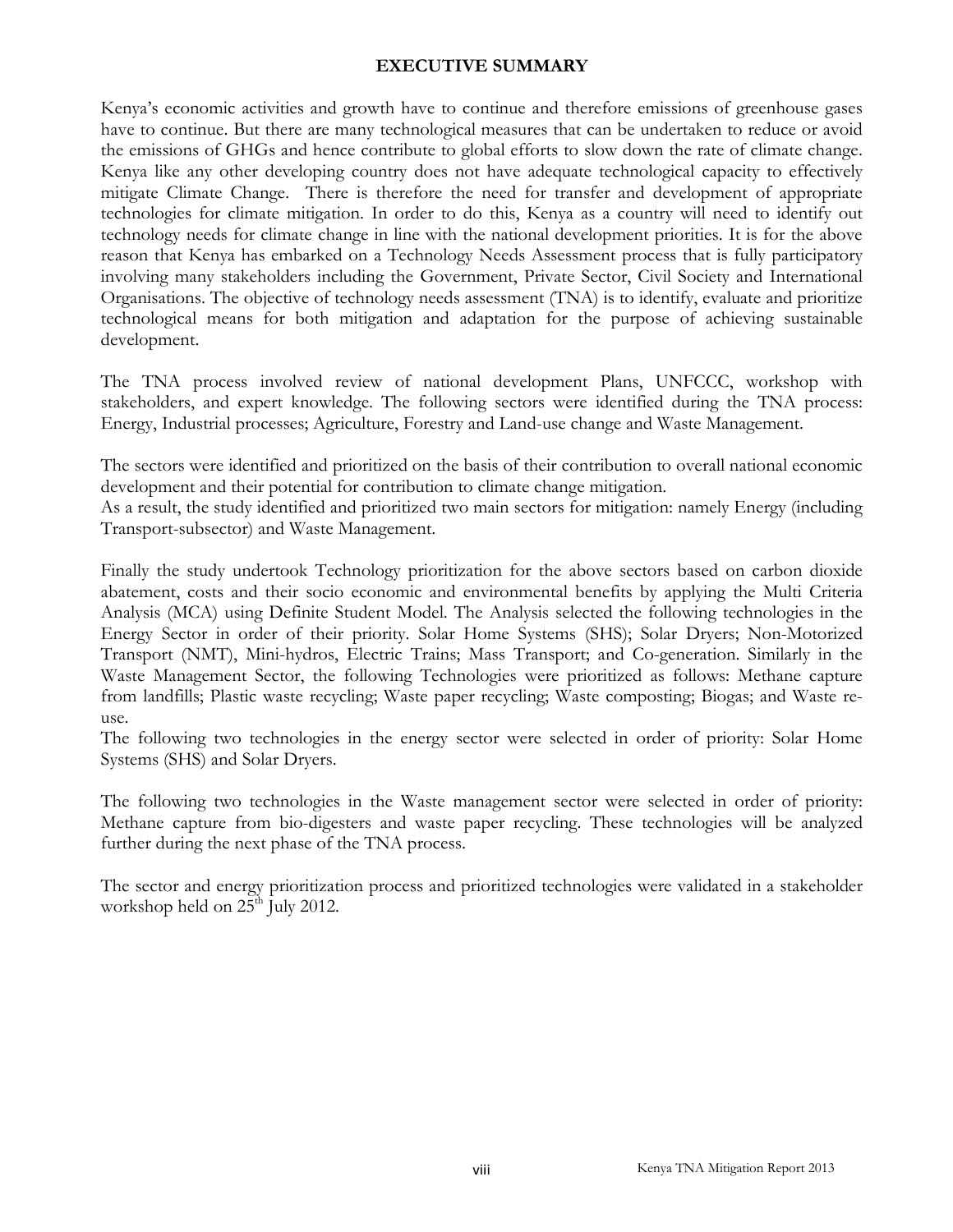#### **CHAPTER 1: OBJECTIVES OF THE TECHNOLOGY NEEDS ASSESSMENT (TNA)**

#### **1.1 Objectives of the TNA**

<span id="page-8-1"></span><span id="page-8-0"></span>The primary goal of a TNA is to identify technological needs for achieving a country's development priorities in a sustainable manner. The focus is therefore to use environmentally sound technologies (ESTs), which can provide the required development services with low or zero Greenhouse gas (GHG) emissions.

Specifically, the objective of the TNA is to identify, analyze, evaluate, and prioritize technological needs for achieving sustainable development, and identify technologies which reduce emissions of GHGs. If properly conceived and implemented, a TNA can achieve a number of additional desirable ends, namely contributing to enhanced capacity to acquire environmentally sustainable technologies, developing important links among stakeholders to support future investment and barrier removal, and diffusing high priority technologies throughout the sectors of national economy. Hence the purpose of the TNA is to establish a baseline for a portfolio of programmes and projects to facilitate the transfer of and access to ESTs and know how in the implementation of Kenya's economic development programmes.

#### **1.2 National Circumstances**

#### **1.2.1 Population**

<span id="page-8-3"></span><span id="page-8-2"></span>According to 2009 census, the Kenyan population stood about 40 million and is currently projected to be over 41 million. Kenya is a rainbow Nation with over 42 different indigenous ethnic group and other races which have been *Kenyanized/naturalised* over the years through birth and naturalization. In addition almost all nationalities are found in Kenya working for various International Organizations, Private Sector and International NGO's which are based in Kenya. The current constitution divides the country into 47 counties which are basically the Districts which existed before 1992.

#### **1.2.2 Climate**

<span id="page-8-4"></span>Kenya's climate varies both in time and space on account of the equally variable topography that include large water bodies; high mountain ranges; and the Great Rift Valley among others. The small scale circulation patterns generated by these features interact with the large scale circulation systems mainly the Inter- Tropical Convergence Zone (ITCZ) to influence the weather/ climate patterns. The climate is also influenced by global features such as El- Nino/Southern Oscillation (ENSO) events that are controlled by the sea surface temperature fields of the Pacific Ocean, upper level wind reversals known as Quasi- Biennial Oscillation (QBO), sea surface temperature fields in the adjacent oceans such as the Indian Ocean Dipole (IOD) as well as the south west Indian ocean Tropical Cyclone activities. There are two main rainy seasons followed by long dry periods. The long rains normally occur from March to May while the short rains fall between October and December. The wettest month is usually April with approximately 266 mm of rainfall while the driest month is usually August with about 24 mm of rainfall. On average February is the hottest month with a range of 13<sup>0</sup>C to 28<sup>0</sup>C while July is the coolest with a range of 11<sup>0</sup>C to 23<sup>0</sup>C but the regimes are irregular and erratic and the effects of climate change is already affecting the rainfall regimes.

#### **1.2.3 Ecosystems (Agro-Ecological Zones)**

<span id="page-8-5"></span>The country is divided into seven agro-ecological zones. These zones are determined by rainfall, temperature and topographical factors. The ecological zones are listed thus:-

- i) Afro Alpine Moorland and grassland or barren land above the Forest line in the mountainous regions.
- ii) Forests and derived grasslands and bush lands
- iii) Land of High Agricultural Value, and low forest potential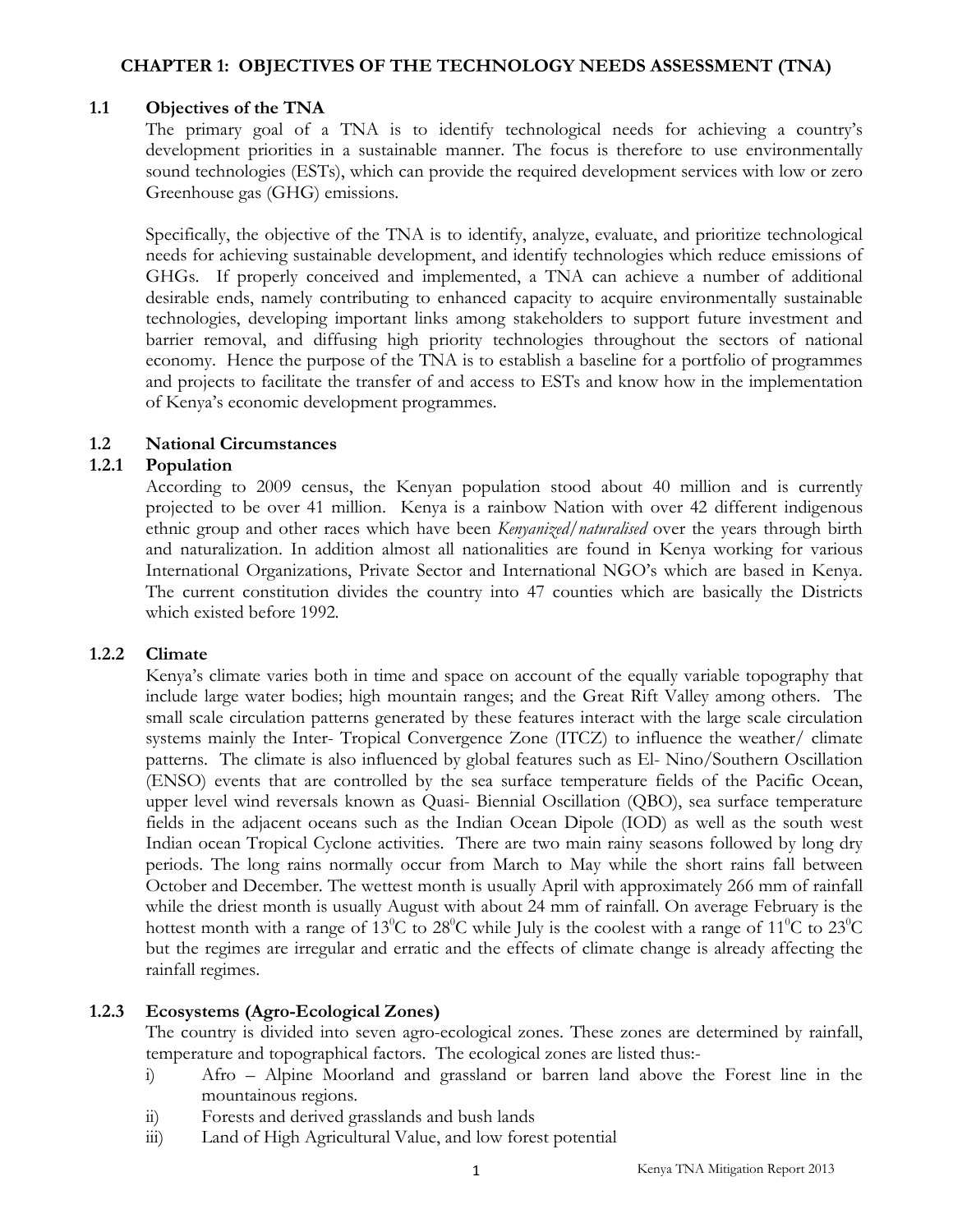- iv) Semi humid region with average rainfall of 700mm to 850 mm per year
- v) Semi Arid Zone with 500 mm to 700 mm average rainfall per year
- vi) Arid lands with 300mm to 500 mm average rainfall and
- vii) Very Arid zone with annual rainfall of about 200 mm to 300 mm

Zones I to IV that cover 16% of total land area, are of high to medium agricultural potential (food crop production, cash crops and dairy farming) and supports about 80% of the country's population. The remaining 20% of the population live in zones V to VII, which comprise 84% of the total land area. These zones have the least potential for agriculture but are rich in wildlife, mineral resources and are therefore important for tourism development and mining (Refer to Figure 1.2 and 1.3).

#### <span id="page-9-0"></span>**Fig. 1.1: Percentage of the various agro-ecological zones as a percentage of the total land area**



Source: Derived from the NEAP 2009-2013 Report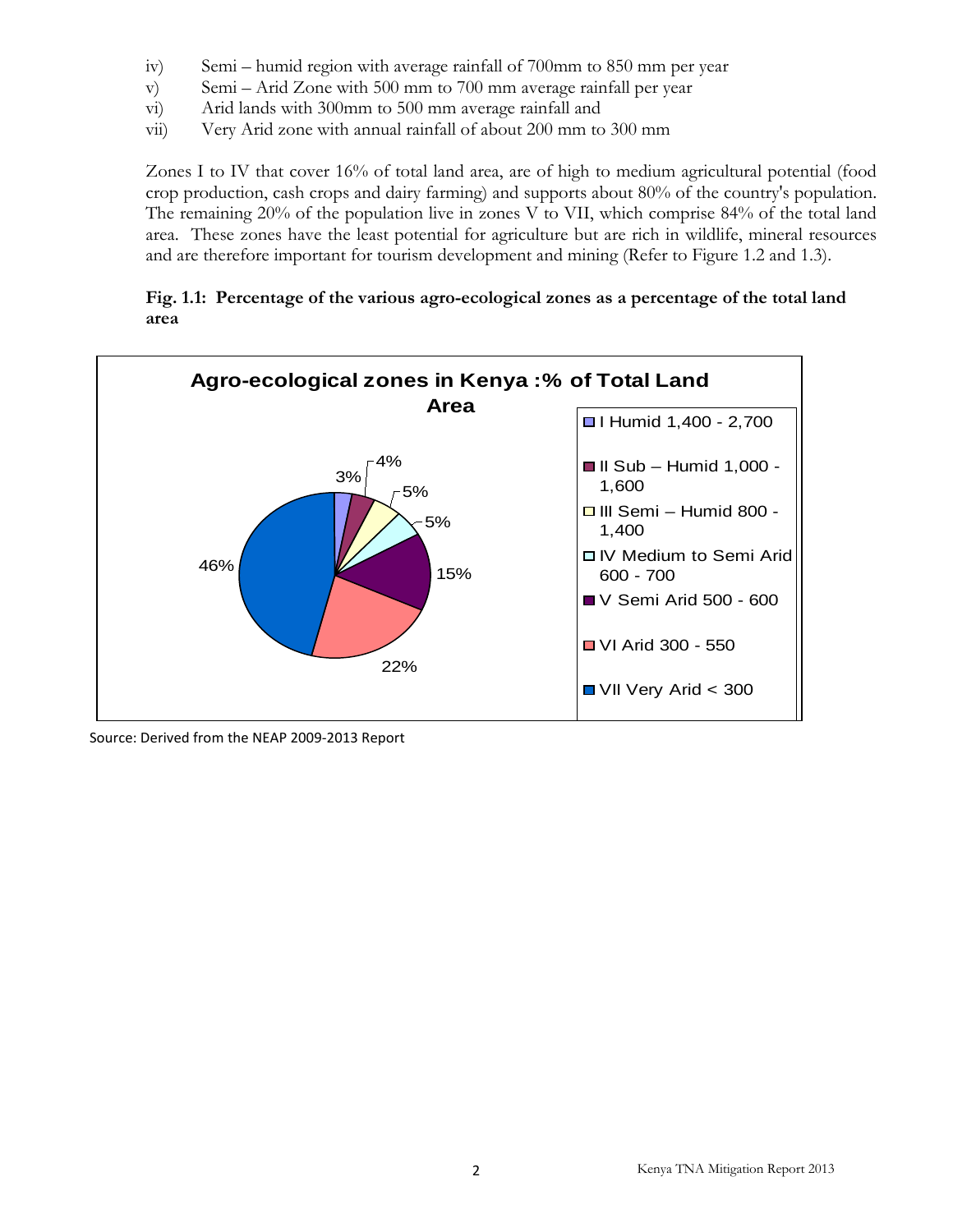<span id="page-10-1"></span>

**Source: Kenya National Environment Action Plan (2009)** 

# **1.2.4 Overview of the Economy**

<span id="page-10-0"></span>Kenya's real growth of GDP decreased from 7.1% in 2007 to 1.7% in 2008 mainly due to post election violence, poor state of infrastructure, depressed investment, and slump in industrial production, deteriorating terms of trade and increased climatic variations. It rebounded a bit in 2009 to 2.6% due to government's efforts of putting an economic stimulus package and growth in some key sectors such as tourism, building and construction, telecommunications and fishing. The country's GDP rose to 5.6% in 2010 due to micro-economic stability, low inflation, increased credit in the private sector and better weather. According to Kenya's Vision 2030 the economy is expected to grow by 10% per year. This trend was reversed in 2011 due to drought and inflation. Kenya's economic growth rate from 2004 to 2010 is illustrated in the figure 1.4 below.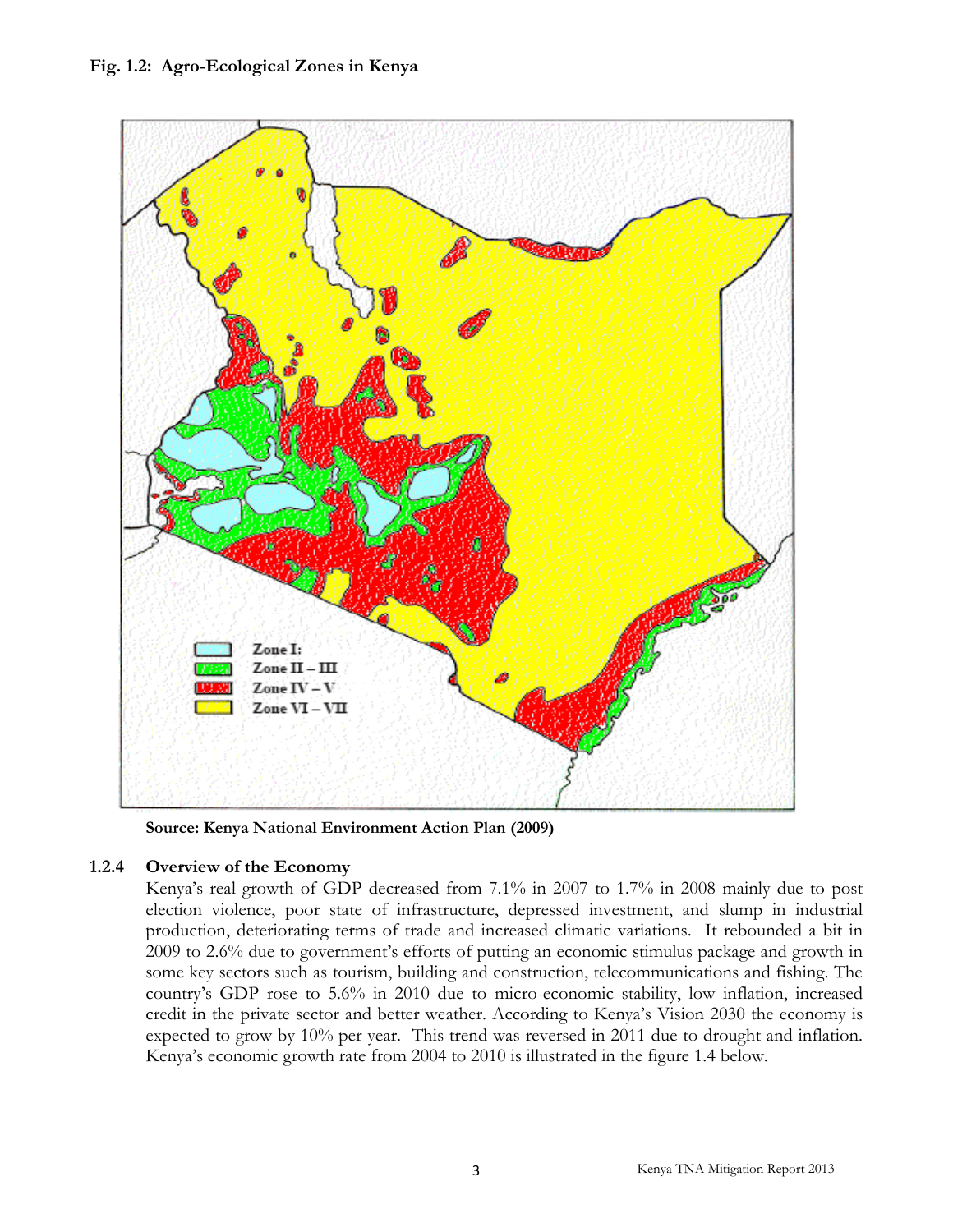

#### <span id="page-11-4"></span>**Fig. 1.3 : Kenya's Economic Growth Rate (2004 to 2010)**

#### **1.2.5 Environmental Factors**

<span id="page-11-0"></span>Kenya has serious environmental problems, which include deforestation, soil erosion and desertification, water shortage and quality, poaching and pollution at both the ecosystem and community levels. Currently Kenya is classified as a water scarce country. In the Forestry Sector productivity has declined due to overexploitation and degradation.

Loss of forest cover aggravates erosion, the siltation of dams and causes flooding resulting in environmental disasters. The government has undertaken mitigation measures in form of legislation, regulations, rules, strategies and action plans as well as programmes.

#### **1.2.6 Poverty and the Environment**

<span id="page-11-1"></span>More than half of the Kenyan population lives on less than a dollar a day. This state of the national circumstances has resulted in heavy dependence on natural resources for survival, resulting in resource, over utilization and degradation. The country's economy is agriculture based and relies heavily on rain fed agriculture which is very climate sensitive since the rains are irregular and erratic.

#### **1.3 Existing Policies and Plans addressing about Climate Change Mitigation and Development Priorities**

#### **1.3.1 National Sustainable Development Strategies**

<span id="page-11-3"></span><span id="page-11-2"></span>The current Development Plans and Strategies are anchored on Vision 2030 which is Kenya's Blueprint for transforming the country to a newly Industrialized Middle Income Country that is able to provide high quality of life to all its citizens by the year 2030. It runs from 2008-2030. The Vision is based on three (3) pillars i.e. Economic, Social and Political.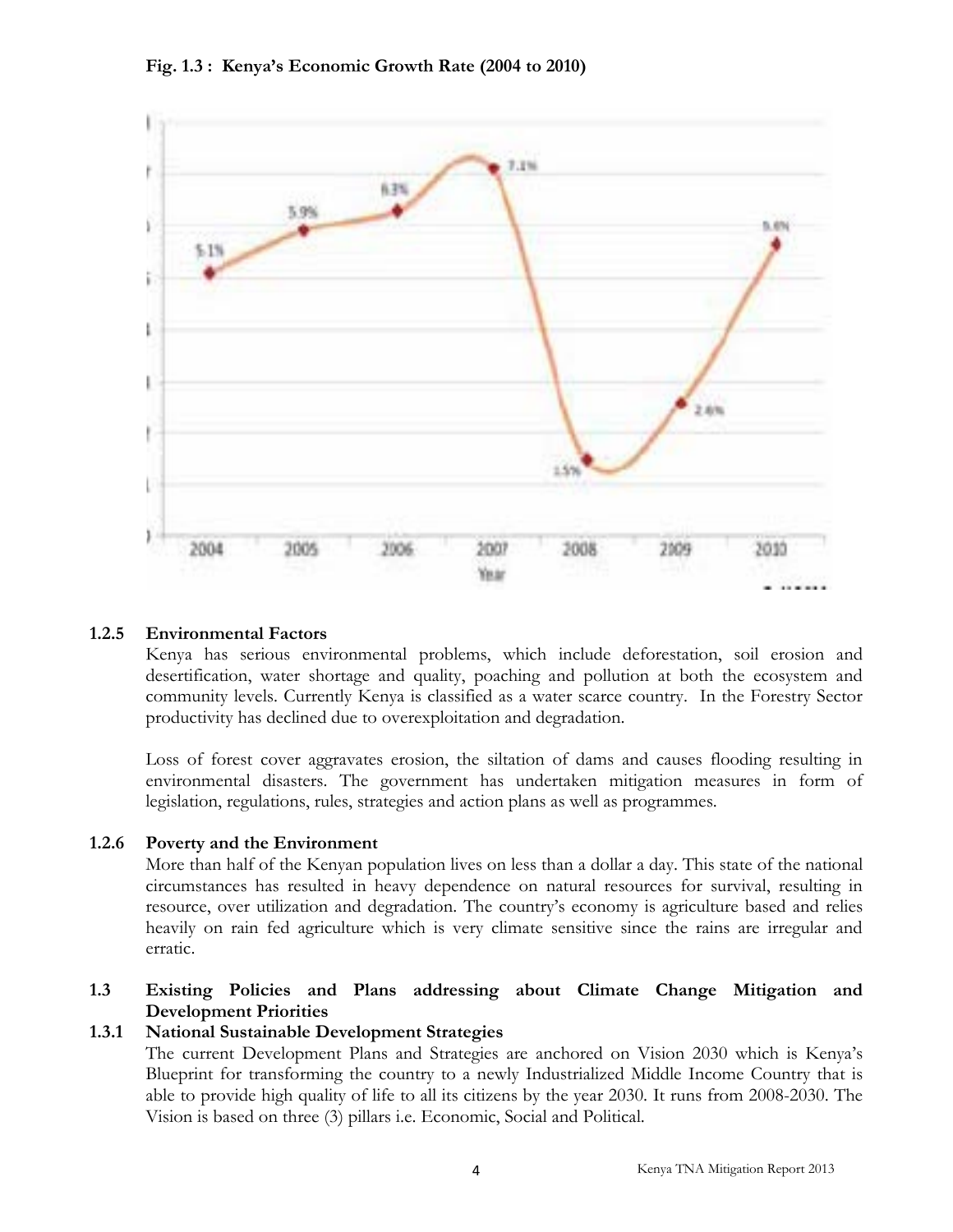- The Economic pillar aims at improving the welfare of all Kenya's through economic programme for the whole Republic. Sectors in this pillar are: tourism, agriculture, manufacturing, business, trade and financial services.
- The Social Pillar aims at building a just and cohesive society and secure environment. Sectors in this pillar are: health; environment; water and sanitation; education and training; housing and urbanization; gender, youth and vulnerable groups.
- The Political Pillar aims at realizing a democratic political system founded on issues based politics that relies on the rule of law and protects the rights and freedoms of every citizen. One important outcome from the political pillar is the **Kenya Constitution 2010.** The promulgation of the Kenya Constitution in 2010 marked an important chapter in Kenya's development. It is hailed as a green Constitution as it embodies elaborate provisions with considerable implications for sustainable development. Chapter V of the constitution is entirely dedicated to land and environment. It also embodies a host of social and economic rights of an environmental character, such as the right to water, food and shelter among others.

In order to realize the benefits of the Vision, its implementation is based on 5-year successive plans. In implementing the Vision 2030 the country will strive also to meet its obligations under the Millennium Development Goals (MDGs) which were approved by the United Nations General Assembly in the year 2000.The target for the MDGs is the year 2015. Currently the country is behind schedule in implementing MDGs.

# **1.3.2 National Climate Change Response Strategy (NCCRS)**

<span id="page-12-0"></span>The NCCRS primary focus is ensuring that climate adaptation and mitigation measures are integrated in all government plans and development objectives. This requires collaborative and joint action with all stakeholder including private sector, civil society, NGOs, and communities in tackling the impacts of climate change.

Policy directions, legislation as mitigation and adaptation measures in various sectors are also outlined. The need for technology development, transfer and utilization is also evident as a major action for alleviating the impacts of climate change. The Strategy also identifies several measures for climate change mitigation, thus: efforts that seek to prevent or slowdown the increase of GHG concentrations and enhancing potentials sinks. Some of the recommended mitigation measures in various sectors are outlined in Table 1.1 below.

<span id="page-12-1"></span>

|                 | Sector         | Recommended Mitigation Measures                                         |  |
|-----------------|----------------|-------------------------------------------------------------------------|--|
|                 | Forestry       | Plant more trees to act as carbon sinks, 10% of forest cover is the FAO |  |
|                 |                | recommended cover per country's total land mass                         |  |
| 2.              | Energy         | Use alternative sources such as geothermal, wind and solar technologies |  |
| $\mathfrak{Z}.$ | Transport      | Use low cost public transport                                           |  |
| 4.              | Agriculture    | Use biotechnologies which increase food production                      |  |
|                 |                | Management of agricultural wastes                                       |  |
|                 |                | Promotion of agro forestry (Tree based intercropping (TBI))             |  |
| 5.              | Carbon trading | Promote carbon trading in agriculture and forestry activities           |  |
|                 | mechanisms     |                                                                         |  |

**Table 1.1: Recommended Mitigation Measures per Sector**

#### **Source: Derived from NCCRS 2010**

It is envisaged that Kenya will become a Green Economy by the year 2020.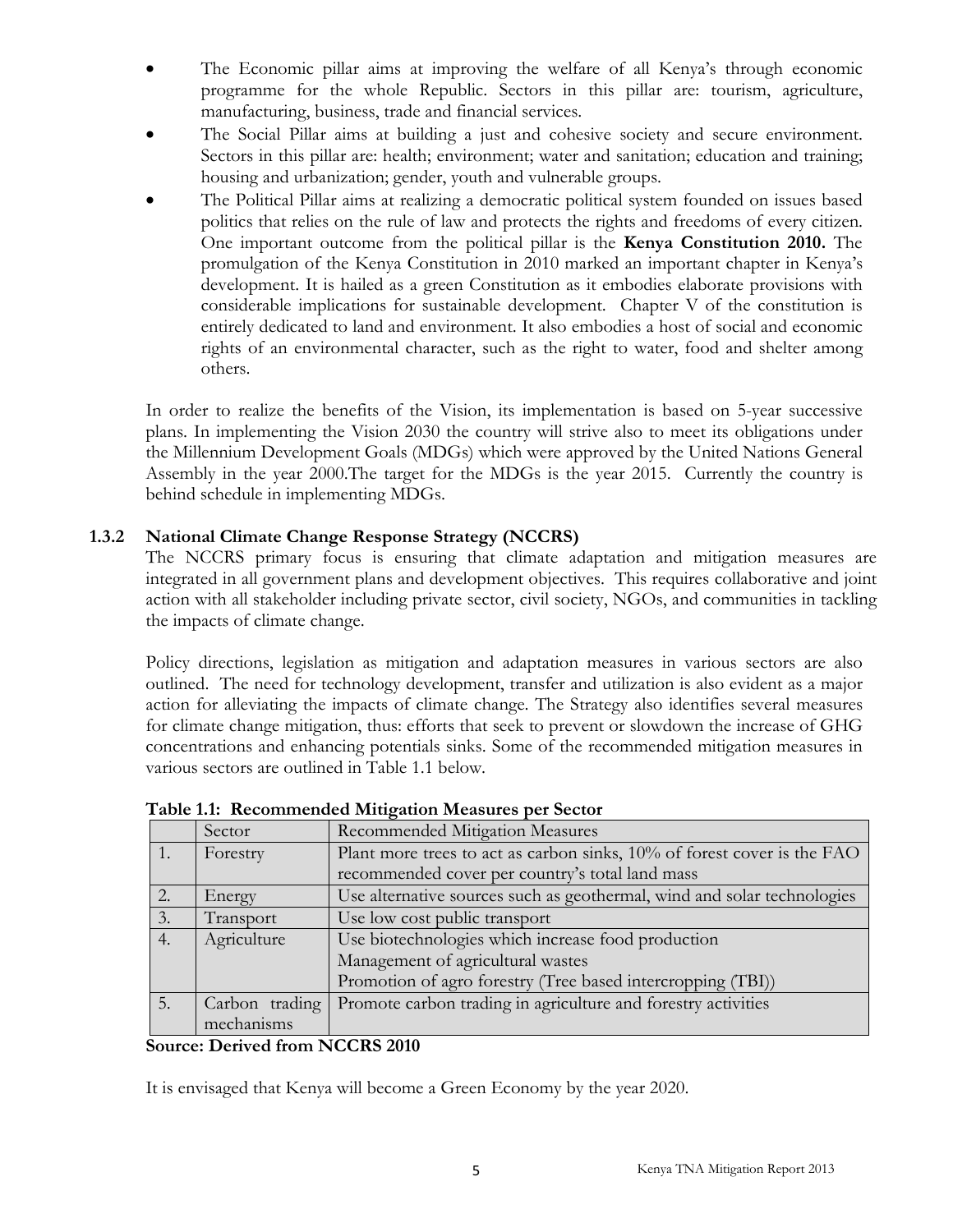#### **1.3.3 Relevance of TNA to National Development Priorities**

<span id="page-13-0"></span>The national development objective for the Kenya Government is to achieve sustainable development through integration of environment, social and economic concerns and enhancing linkages and collaboration across different sectors as well as improving partnerships between the government, private sector, civil society and communities on matters of environmental management and conservation.

This is especially crucial because the main productive sectors are environment and natural resourcesbased and a significant number of people derive their livelihoods from environmental goods and services. Increased economic activities particularly in agriculture and industry coupled with rising population have adverse impacts on the country's fragile environment; constraining the capacity of the environment to provide for the increasing needs. The key economic sectors are also sensitive to climatic conditions.

National development plans and programmes have stated that climate change is not only an environmental phenomenon but also a development issue. It is imperative to address climate change concerns if sustainable development is to be realized. The government's development strategies aim at addressing the duo problems of poverty and environmental conservation. These directly and indirectly integrate climate change adaptation and mitigation into development planning, programmes and budgeting.

There are however, challenges that hinder the integration of climate change into the development programmes and process. Some of these challenges are summarized below:

- Capacity to integrate environment and climate change issues has not been adequately factored into most of the sectors of the country's economy including Government development policies and plans.
- Inadequate capacity and technology in terms of finance, human, institutions, technical and political goodwill to mitigate climate change hinders the achievement of Vision 2030 and MDGs resulting in underdevelopment.
- Weak coordination of climate change activities hinders development of climate proof socioeconomic development anchored on low-carbon path.

These challenges therefore call for technologies for climate change mitigation to enable the country to effectively mitigate climate change.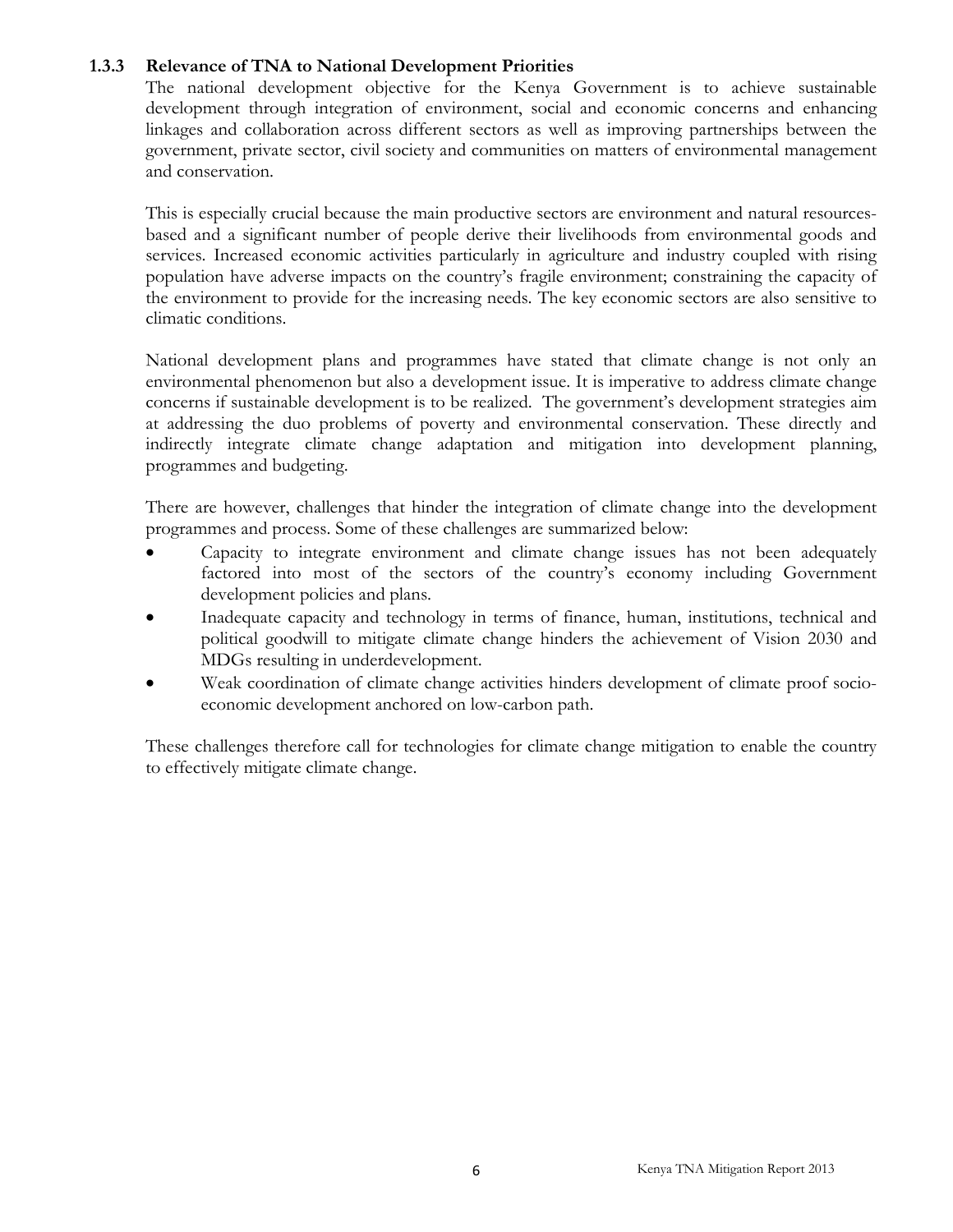# **CHAPTER 2: INSTITUTIONAL ARRANGEMENT FOR THE TNA AND STAKEHOLDERS INVOLVEMENT**

#### **2.1 National TNA Team**

<span id="page-14-1"></span><span id="page-14-0"></span>The TNA process is a national project involving various ministries, NGOs and the private sector. Table 2.1 below summarises the main institutions involved in the process:

| <b>ORGANIZATION</b>                              | <b>COMPOSITION</b>                                                                                                                                                                                                                                                                                                                                                                                                                                                                                                                                                                                             | <b>MAIN FUNCTIONS</b>                                                                                                                                                                                       |  |
|--------------------------------------------------|----------------------------------------------------------------------------------------------------------------------------------------------------------------------------------------------------------------------------------------------------------------------------------------------------------------------------------------------------------------------------------------------------------------------------------------------------------------------------------------------------------------------------------------------------------------------------------------------------------------|-------------------------------------------------------------------------------------------------------------------------------------------------------------------------------------------------------------|--|
| <b>STRUCTURE</b>                                 |                                                                                                                                                                                                                                                                                                                                                                                                                                                                                                                                                                                                                |                                                                                                                                                                                                             |  |
| RISOE/<br><b>UNEP</b><br><b>ENDA</b>             | Department and Unit dealing with climate change                                                                                                                                                                                                                                                                                                                                                                                                                                                                                                                                                                | Technical and financial support                                                                                                                                                                             |  |
| National<br>Project<br><b>Steering Committee</b> | Ministries of Energy, Local Government, Finance,<br>MEMR, Forestry and Wildlife, Agriculture, Water,<br>Public Health, National Council for Science and<br>Technology (NCST)                                                                                                                                                                                                                                                                                                                                                                                                                                   | Policy & Supervisory roles                                                                                                                                                                                  |  |
| NEMA - National<br>Coordinating<br>Institution   | National Project Coordinator<br>(Anne Nyatichi Omambia PhD - Climate Change<br>Desk Officer NEMA)                                                                                                                                                                                                                                                                                                                                                                                                                                                                                                              | Coordination<br>• Overall<br>link  <br><b>UNEP</b><br>between<br>and<br>Consultants<br>$\bullet$ Link<br><b>PSC</b><br>between<br>and<br>Consultants<br>· Administration & day to day<br>running of Project |  |
| <b>Project Management</b><br>Unit                | The Department of Environmental Planning and<br>Research(DEPR) at NEMA in collaboration with<br>all other NEMA Departments, line ministries,<br>representatives from private sector<br>Association of Manufacturers<br>Kenya<br>and<br>National Council Science and Technology                                                                                                                                                                                                                                                                                                                                 | To coordinate with and support<br>the national consultants to ensure<br>that all the objectives of the TNA<br>project are met and project is<br>successfully completed                                      |  |
| Consultants                                      | Professional Training Consultants(PTC)                                                                                                                                                                                                                                                                                                                                                                                                                                                                                                                                                                         | <b>Technical Inputs</b>                                                                                                                                                                                     |  |
| Main stakeholders                                | Ministry of Environmental and Mineral Resources<br>Ministry of Energy<br>Ministry of Forestry and Wildlife<br>Ministry of Agriculture<br>Ministry of Finance<br>Ministry of National Planning and Vision 2030<br>Kenya Electricity Generating Company<br>Kenya Power and Lighting Company<br>Ministry of Transport<br>Ministry of Local Government<br>Climate Network Africa (CNA)<br>Kenya Clean Production Centre<br>Kenya Industrial Research Institute<br>University of Nairobi<br>Kenya Meteorological Dept.<br>City Council of Nairobi<br>Chloride Exide Ltd<br>Kenya Association of Manufacturers (KAM) | Validation of Project Outputs and<br>Consensus Building                                                                                                                                                     |  |

#### <span id="page-14-2"></span>**Table 2.1: TNA Institutional Arrangement**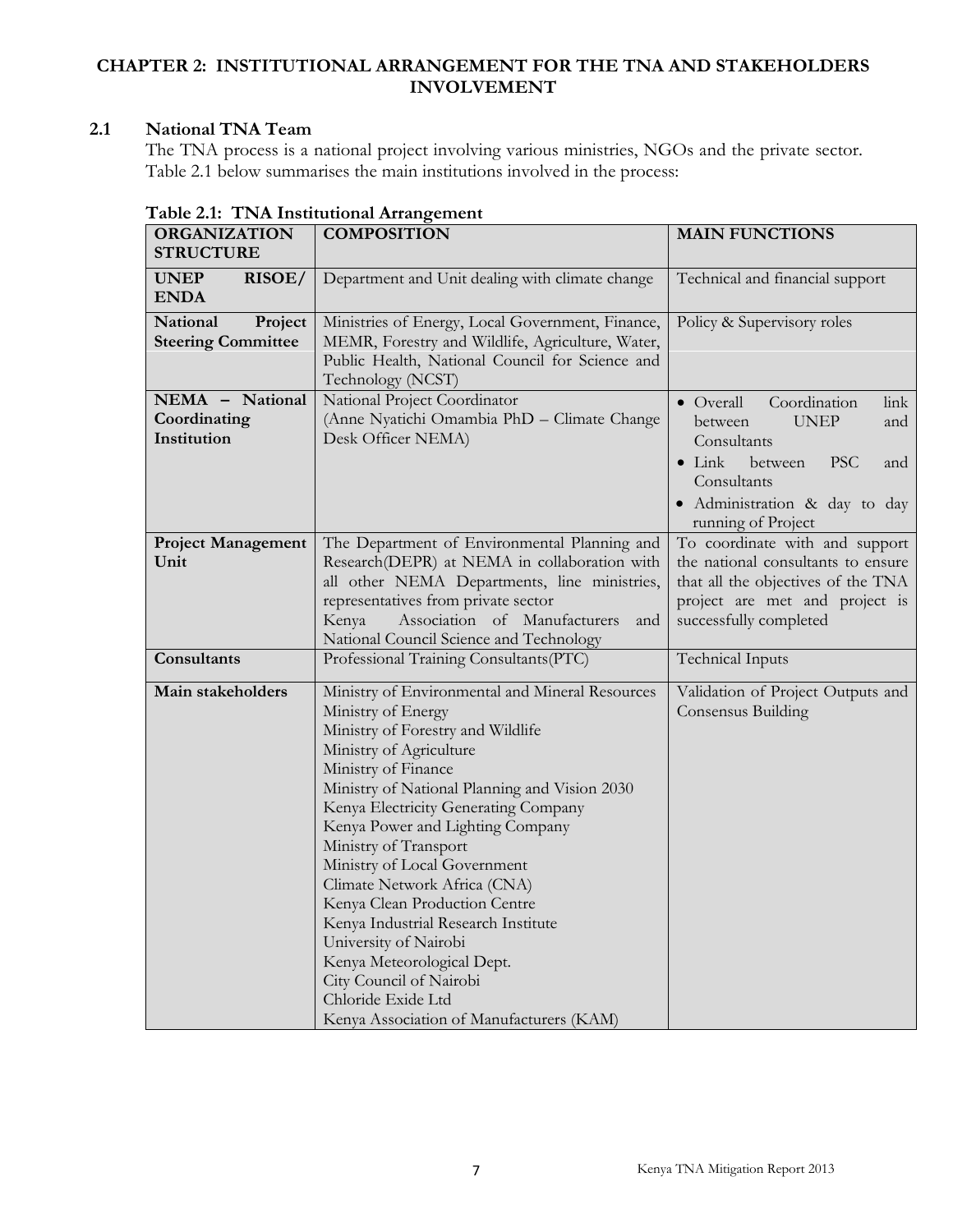| <b>ORGANIZATION</b><br><b>STRUCTURE</b> |         | <b>COMPOSITION</b>                            | <b>MAIN FUNCTIONS</b>                                                              |
|-----------------------------------------|---------|-----------------------------------------------|------------------------------------------------------------------------------------|
| Sector<br>Groups                        | Working | Ministry of Energy                            | Policy formulation<br>and<br>$CO-$<br>ordination                                   |
|                                         |         | Kenya Tea Development Authority               | Tea processing Energy Consumer                                                     |
|                                         |         | Climate Care                                  | Climate Change experts                                                             |
|                                         |         | Chloride Exide                                | Manufacture of batteries                                                           |
|                                         |         | Kenya National Cleaner Production Centre      | Cleaner Production focal point                                                     |
|                                         |         | Nairobi City Council                          | Waste Management                                                                   |
|                                         |         | Ministry of Environment and Mineral Resources | Environmental policy formulation<br>and co-ordination                              |
|                                         |         | University of Nairobi                         | Research and development on<br>climate change mitigation                           |
|                                         |         | Kenya Association of Manufacturers            | User of climate change mitigation<br>technologies                                  |
|                                         |         | Ministry of Finance                           | Policy formulation<br>and<br>$CO-$<br>ordination on taxation and fiscal<br>matters |
|                                         |         | Office of the Prime Minister                  | Co-ordination of climate change                                                    |
|                                         |         | Kenya Electricity Generating Company          | Power generation and regulation                                                    |
|                                         |         | National Council for Science and Technology   | Clearing house for technology<br>development                                       |

**Source: NEMA per com**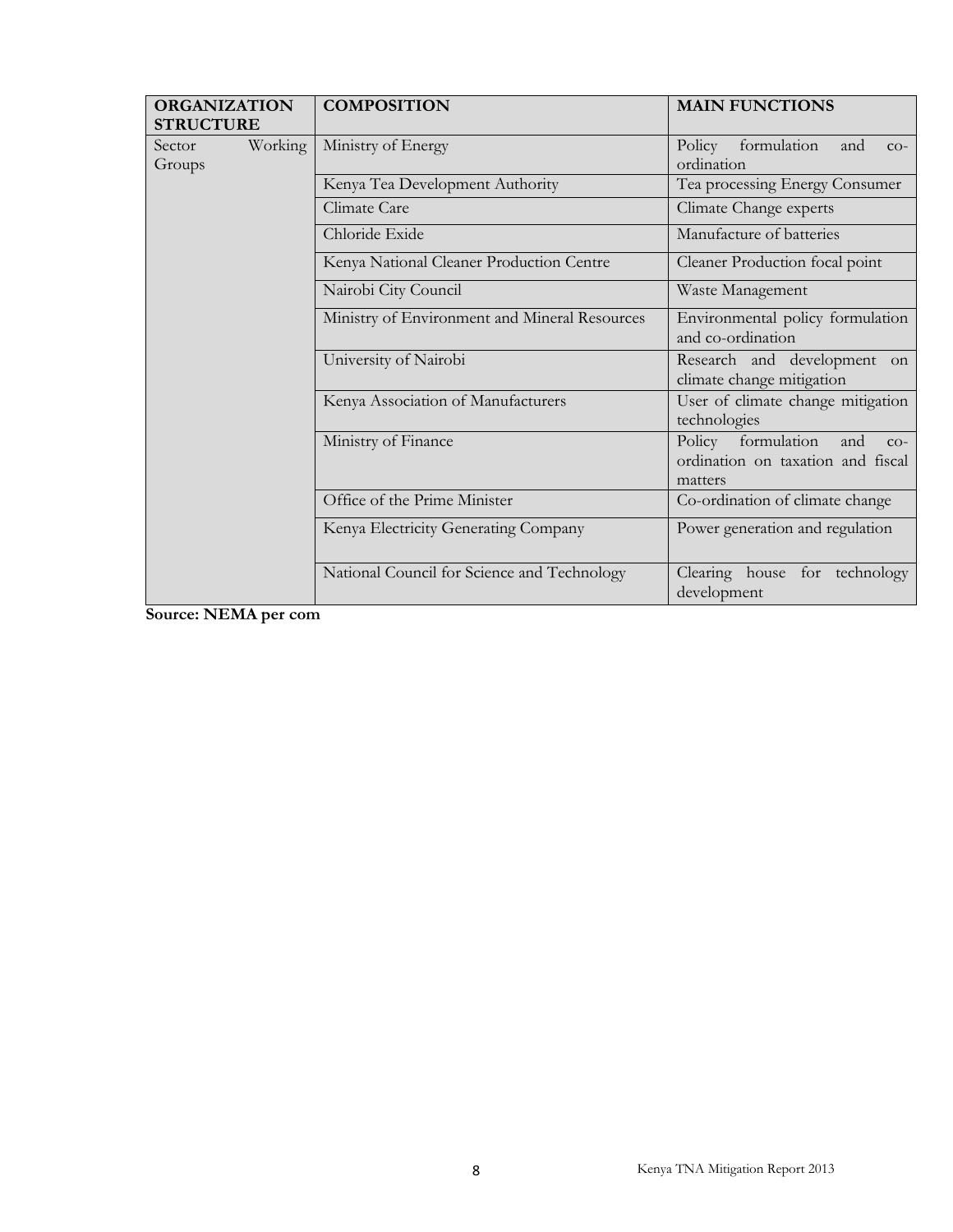

<span id="page-16-0"></span>**Fig. 2.1: Institutional Structure of the TNA Project (Adopted from Dhar et al, 2010) National Global**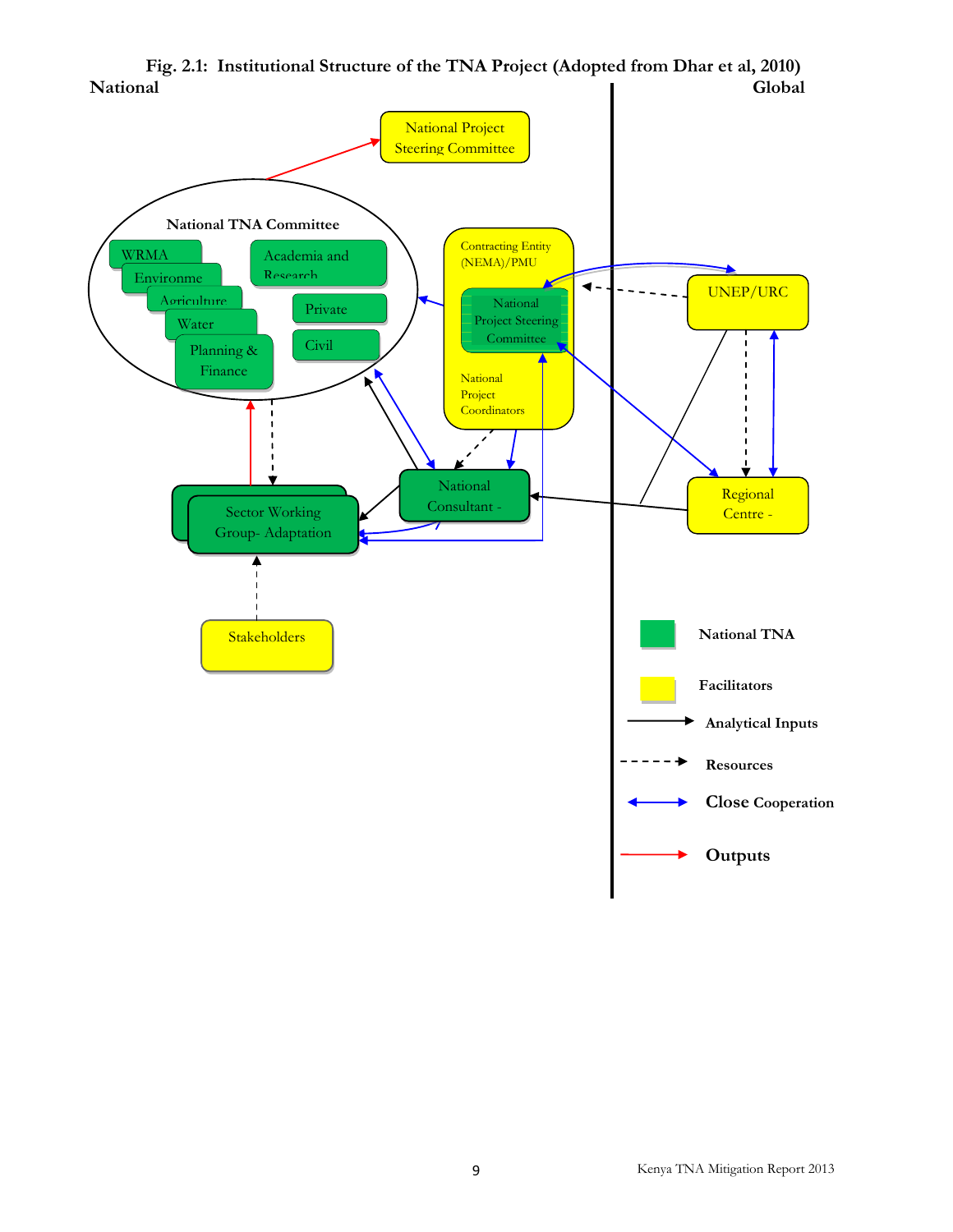#### **2.2 Stakeholder Engagement Process followed in TNA**

Stakeholder engagement process followed in the TNA is outlined below:

#### **2.2.1 Stakeholder Identification and Analysis**

<span id="page-17-1"></span><span id="page-17-0"></span>Stakeholder analysis was undertaken to help in the identification of stakeholders and their roles in the TNA process. This was in consultation with the Client (NEMA). Detailed analysis was necessary to enable the TNA process to be undertaken in participatory and consultative process in order to incorporate the views and interests of the major stakeholders in climate change mitigation in the country. Stakeholders are central to the TNA process because they will be intimately involved not only in the process itself but also in the implementation of the resulting technologies.

For the purpose of this study, Stakeholders are institutions that are in one way or another involved or have interests in climate change technology development, promotion, transfer or application as well as individuals who have taken keen interest in climate change related activities.

#### **a) Government Institutions**

These are the institutions that have the responsibility for policy formulation and regulation in the various priority sectors identified for technology needs assessment. They include Government Ministries, Departments and parastatals.

#### **b) Private and Public Industries, Association and Distributors**

These are institutions involved in the provision of GHG emitting services or are vulnerable to climate change impacts

#### **c) Electric Utilities and Regulators**

These are institutions that are involved in power generation, supply, and regulation.

#### **d) Technology Development Suppliers**

These are institutions that are engaged in climate change technology development transfer, promotion and application. They include both private and public institutions.

#### **e) The Finance and Investment Community**

These are institutions that are likely to provide the capital for technology project development and implementation.

#### **f) Technology End Users**

These include households, communities, small businesses, farmers and will be using technologies, and that would experience the effects of climate change.

#### **g) Non- Governmental Organizations**

These are institutions that are involved in advocacy, and promotion of environmental and social objectives.

#### **h) Support Institutions**

These are institutions that will provide technical support to both the government and industries. Examples of these are Universities, Industry R & D, and consultants.

# **i) Awareness Creation Institutions**

These include labour unions, consumer groups and the media.

#### **j) International Organization Participating in Climate Change Mitigation Programmes**

These are international organizations that participate in programmes that participate in climate change mitigation at global or regional level. Some of them could act as financiers to climate change programmes.

<span id="page-17-2"></span>The stakeholder analysis report was presented and enriched at the inception workshop held on June 2011. NEMA used this list to identify institutions invited for TNA workshops and the Consultant also used stakeholders identified to engage on one to one basis mitigation issues. Detailed list of institutions identified under each category are shown in (**Annex 2.1 of this Report).**

#### **2.2.2 Stakeholder Involvement**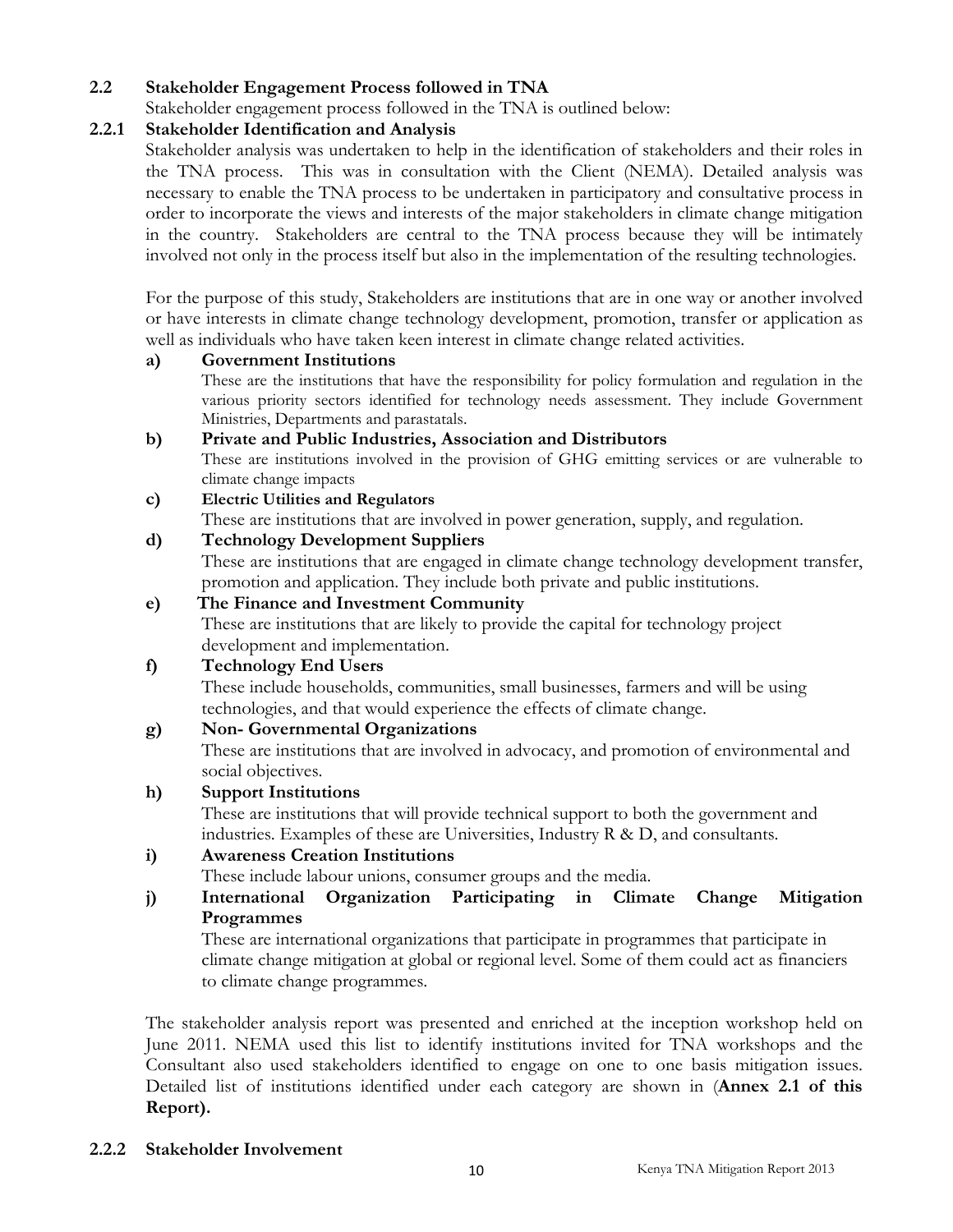Stakeholder engagement for the TNA process were through NEMA Project Management Unit, consultation with key institutions on a one to one basis (mainly the use of structured questionnaire) and workshops held. The whole process of stakeholder involvement is summarized on the Table 2.2 below

|      | <b>TNA Activities</b> | <b>Activities</b>                                          | Date                         |
|------|-----------------------|------------------------------------------------------------|------------------------------|
| i)   | Inception             | Sectors and technologies were identified during            | $21^{\rm st}$ June 2011      |
|      | Workshop              | inception workshop, questionnaire responses and            |                              |
|      |                       | stakeholders meeting at NEMA.                              |                              |
|      |                       | Discussed with the Project Management Unit and             |                              |
|      |                       | enriched at the Inception Workshop (see Annex              |                              |
|      |                       | 2.3 for attendance list)                                   |                              |
| ii)  | Sector                | Technologies were identified through literature            | 2011<br>June                 |
|      | Identification        | review, questionnaires a structured questionnaire          | <b>July 2012</b>             |
|      | and Prioritization    | and stakeholders meeting at NEMA where                     |                              |
|      |                       | consensus on sector and technology prioritisation          |                              |
|      |                       | was reached MCA involving stakeholders (see                |                              |
|      |                       | Annex 2.2 for names of stakeholders engaged                |                              |
|      |                       | on one to one basis.)                                      |                              |
| iii) | Technology            | Stakeholders reviewed and validated priority               | 22 <sup>nd</sup><br>February |
|      | Prioritization        | sectors and prioritized technologies                       | 2012                         |
| iv)  | Sector<br>and         | Stakeholders did the following:                            | $25th$ July 2012             |
|      | Technology            | Sector Identification, prioritization<br>$\ddot{i}$<br>and |                              |
|      | Prioritization        | selection                                                  |                              |
|      | Validation            | Consequently the stakeholders validated<br>$\overline{11}$ |                              |
|      |                       | technology identification and prioritization               |                              |
|      |                       | and the final technologies selected for next               |                              |
|      |                       | TNA process.                                               |                              |
|      |                       | Stakeholders were introduced to barrier<br>111)            |                              |
|      |                       | identification analysis and measures<br>to                 |                              |
|      |                       | overcome barriers.                                         |                              |
|      |                       | The stakeholders undertook initial barrier<br>iv)          |                              |
|      |                       | identification and analysis exercise.                      |                              |

**Table 2.2: Summary of Stakeholder Involvement and Input in the TNA Process**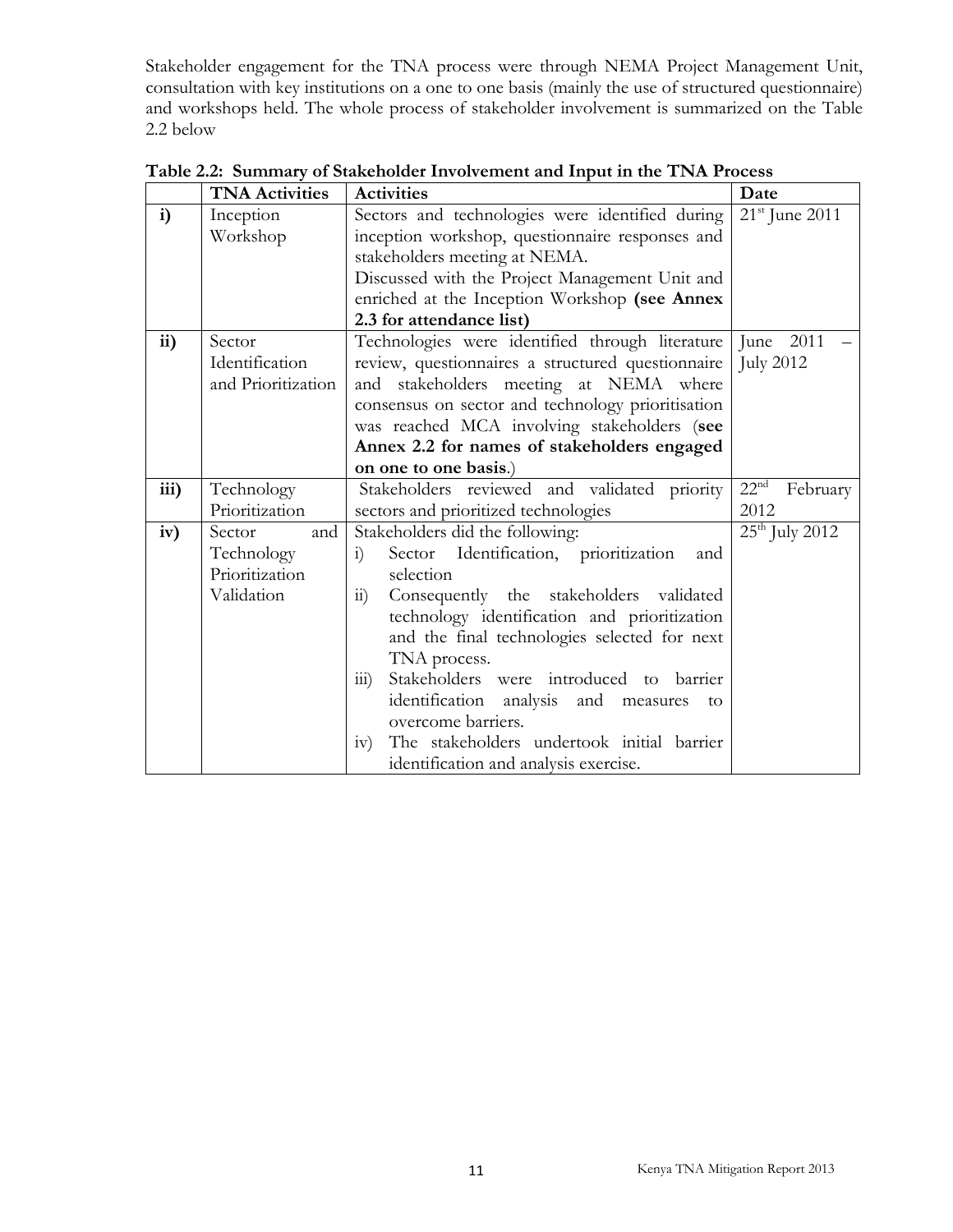#### <span id="page-19-1"></span><span id="page-19-0"></span>**CHAPTER 3: SECTOR SELECTION**

The following sectors as identified under IPCC guidelines are considered and described under mitigation. These sectors are as follows:

- i) Energy
- ii) Industrial Processes
- iii) Agriculture
- iv) Forestry and Land-use change and
- v) Waste Management

#### **3.1 Overview of Sectors and GHGs Emissions**

#### **3.1.1 Energy Sector**

<span id="page-19-2"></span>This chapter presents an overview of sectors and the GHG emission status and trends of the different sectors.

Energy is one of the infrastructural "enablers" of the three pillars of Kenya's Vision 2030. The sector is a source of energy for domestic, industry and commercial use besides being the driver of the economy. This is because the level and intensity of commercial and industrial energy use in the country is a key indicator of the degree of economic growth and development. The government in collaboration with the private sector has initiated programmes to ensure that the country is energy sufficient by 2020 (Table 3.2 and Fig 3.3).

Energy is sourced from a variety of renewable and non-renewable sources such as hydropower, biomass, solar, wind, petroleum, and geothermal (Tables 3.2 and 3.3 and figures 3.2 and 3.3). Fossil fuels are the major source of energy used by commercial and industrial establishments. Electricity is the third most used source of energy in Kenya after biomass and fossil fuels (fig. 3.1). About 80% of Kenya's population depends on wood-fuel for its domestic energy needs. The scarcity of fuel-wood and the impact of its escalating prices are acute at the household level because of poverty and limited alternatives.

Electricity contributes 10% of the country's energy demand. So far, about 20% of the 40 million of population have access to commercial electricity. The main sources of commercial electricity in Kenya are hydro, geothermal and fossil fuel fired generators (Fig. 3.2 and 3.3 and Tables 3.2 and 3.3). The installed capacity of the interconnected system is 1,533 MW comprising 761 MW hydro, 198 MW geothermal, 5.4 MW wind, and 525 MW thermal. Several isolated mini-grids make up a total of 18 MW. The National Energy Policy advocates for the provision of adequate, reliable, cost effective and affordable energy to meet Kenya's development needs while protecting and conserving the environment.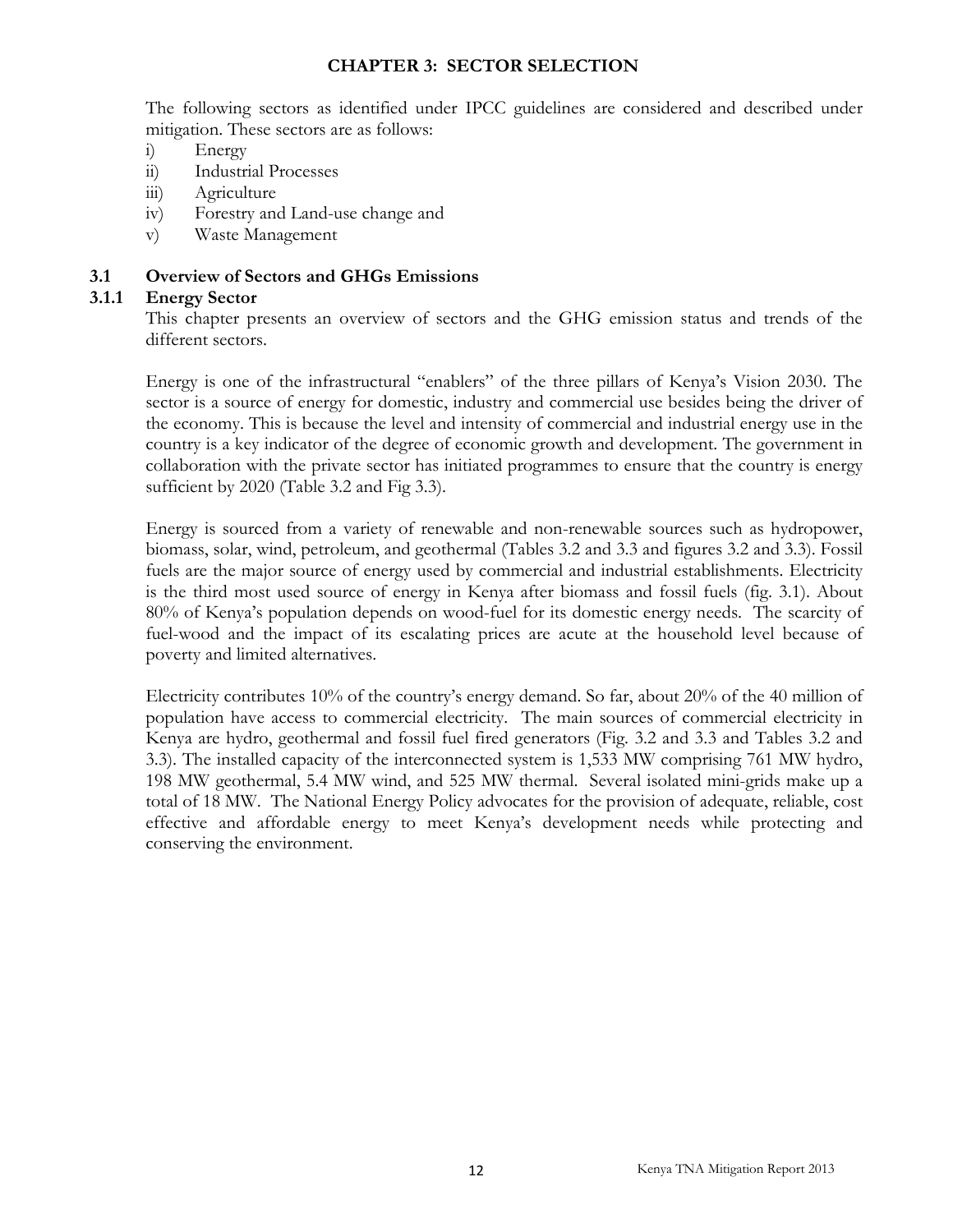

<span id="page-20-1"></span>**Fig. 3.1: National Energy consumption as a percentage (%) of total**





<span id="page-20-2"></span><span id="page-20-0"></span>**Source: Ministry of Energy (2012)**

|  | Table 3.1: Projected Energy Demand up to 2020 |  |  |  |  |
|--|-----------------------------------------------|--|--|--|--|
|--|-----------------------------------------------|--|--|--|--|

| <b>Energy Form</b> | Demand in 2003            | <b>Projected Demand 2020</b> |  |
|--------------------|---------------------------|------------------------------|--|
| <b>Biomass</b>     | 36 Million tonnes of wood | 53.41 Million tonnes         |  |
| Electricity        | 1172 MW of electric power | 2839 MW                      |  |
| Petroleum          | Million<br>2.3<br>tonnes  | of 3.5 Million tonnes        |  |
|                    | petroleum                 |                              |  |

**Source: NEMA (2005)**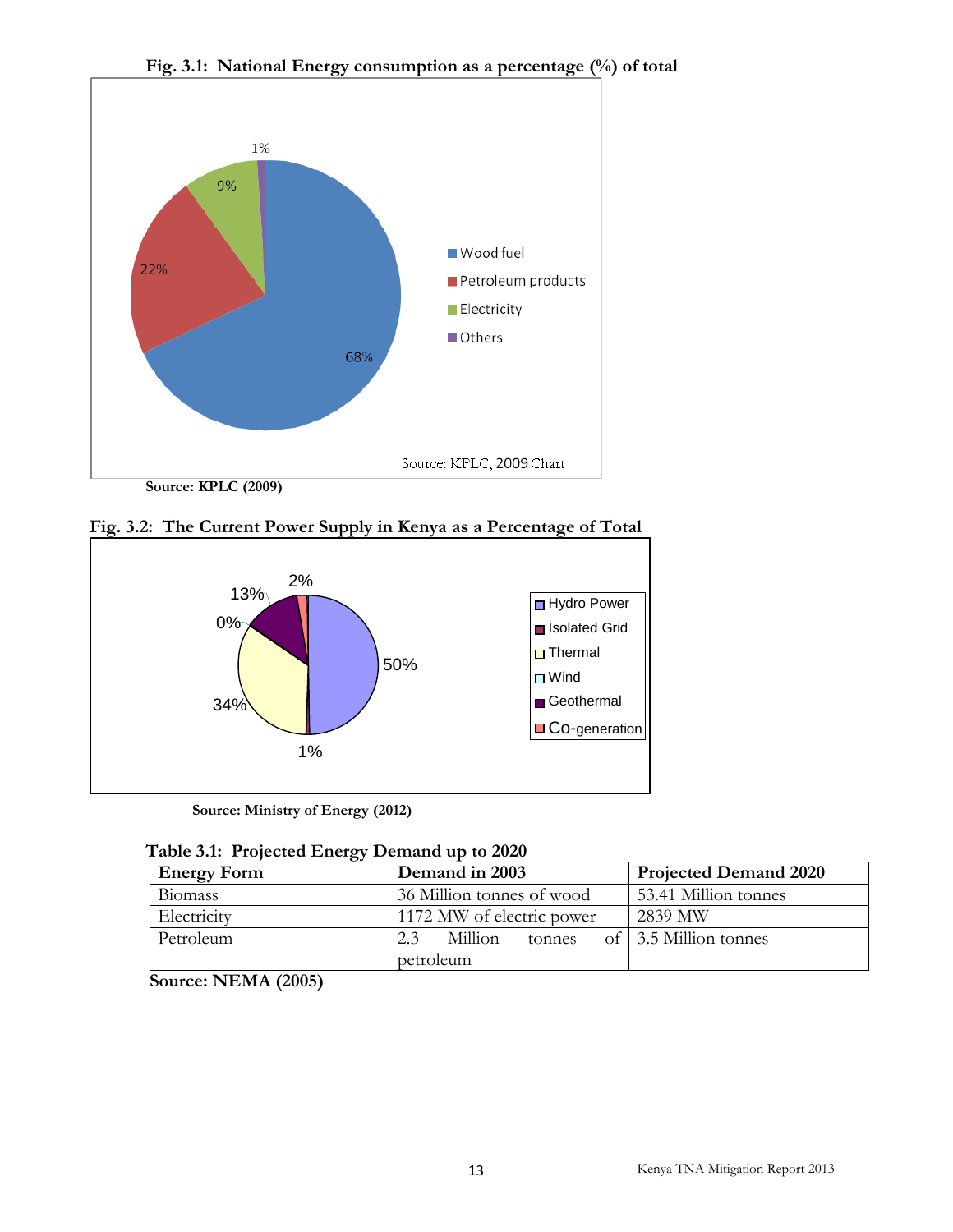<span id="page-21-0"></span>

|                          |               | Capacity | Commissioning    |
|--------------------------|---------------|----------|------------------|
| Project                  | Type          | MW       | Date             |
| Thermal Plant-Kipevu     | Diesel        | 120      | Dec. 2010        |
| Eburu                    | Geothermal    | 2.5      | Jan. 2011        |
| Songoro                  | Hydro         | 21       | Dec. 2011        |
| Raising of Masinga Dam   | Hydro         | 15       | April 2012       |
| Ngong 3                  | Wind          | 14       | <b>July 2012</b> |
| Kindaruma 3rd Unit       | Hydro         | 25       | Oct-2012         |
| Olkaria IV               | Geothermal    | 140      | Jan-2013         |
| Olkaria 1 Units IV and V | Geothermal    | 140      | July 2013        |
| Mombasa Coal             | Coal          | 300-600  | <b>July 2013</b> |
| Rabai                    | Diesel        | 88.6     | Sept. 2009       |
| Mumias                   | Co-generation | 26       | Sept-2009        |
| Iberafrica               | Diesel        | 52.5     | Sept-2009        |
| Aggreko Embakasi 3       | Diesel        | 80       | Sept-2009        |
| Aggreko Suswa            | Diesel        | 60       | Oct-2009         |
| Iberafrica 3             | Diesel        | 30       | Jan-2012         |
| Athi River Power Plants  | Diesel        | 240      | July-2012        |
| <b>ARM</b>               | Coal          | 19       | July-2012        |
| Lake Turkana             | Wind          | 300      | July-2013        |
| Osiwo Wind               | Wind          | 50       | July 2013        |
| Aeolus                   | Wind          | 60       | <b>July 2013</b> |
| Orpower 4                | Geothermal    | 50       | Jan-2014         |
| Small Hydros             | Hydro         | 25       | 2011-2015        |
| Ethiopia                 | Import        | 200      | 2015             |

# **Table 3.2: Installed and Projected Electricity Capacity by type**

<span id="page-21-1"></span>**Sources:** KPLC (2009 )

# **Table 3.3: Installed Electricity Capacity by KENGEN**

| Name                    | Type       | Capacity (MW) |
|-------------------------|------------|---------------|
| Kamburu Power Station   | Hydro      | 92            |
| Kindaruma power Station | Hydro      | 44            |
| Kiambere                | Hydro      | 144           |
| Gitaru Power Station    | Hydro      | 80            |
| Masinga Power Station   | Hydro      | 40            |
| Turkwel Power Plant     | Hydro      | 106           |
| Sondu Miriu             | Hydro      | 60            |
| OlKaria I Power Station | Geothermal | 45            |
| OlKaria II              | Geothermal | 70            |
| OlKaria III             | Geothermal | 48            |
| OlKaria IV              | Geothermal | 1.8           |
| <b>JBE</b> Kipevu       | Gas        | 30            |

**Sources: KPLC (2009)**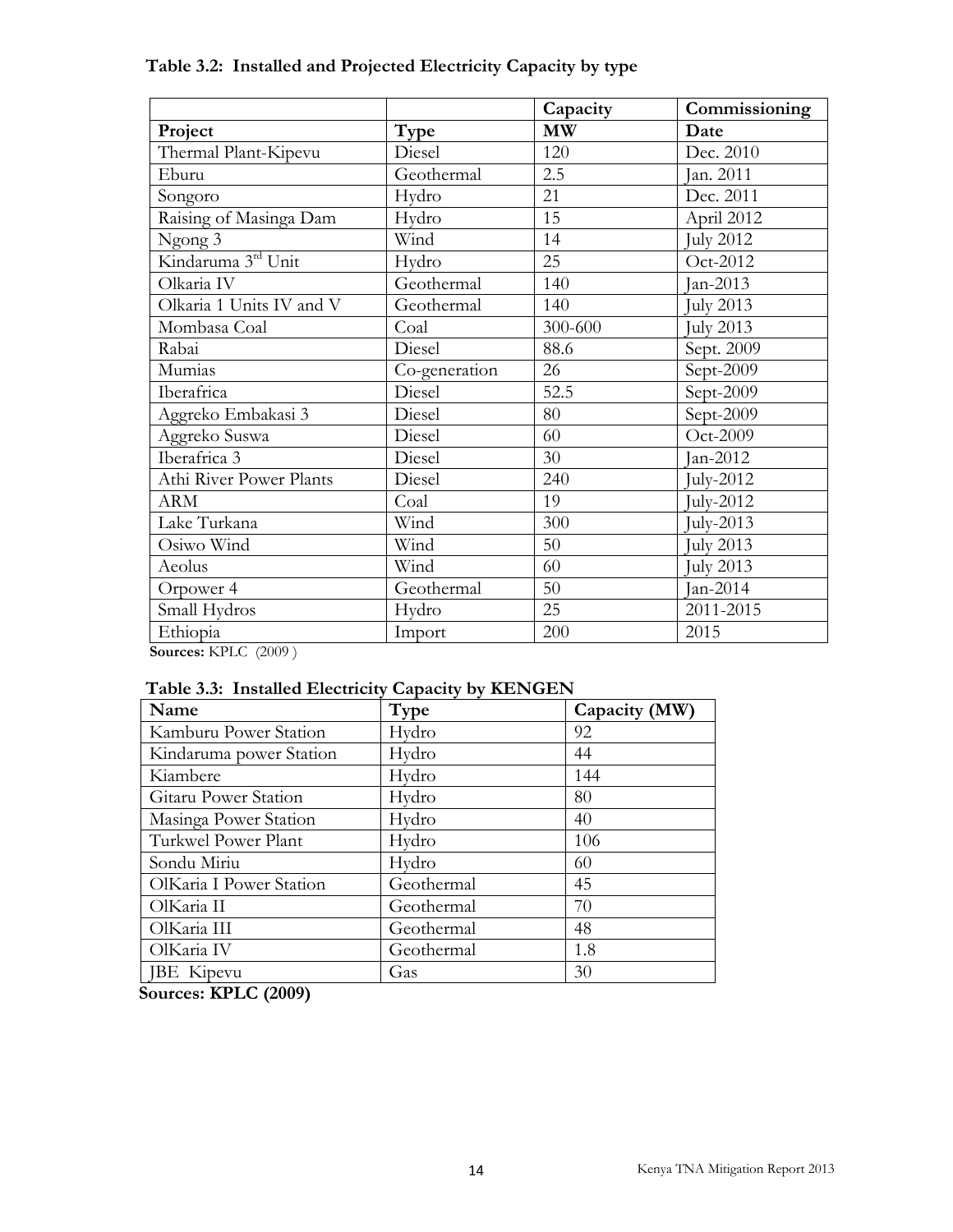

<span id="page-22-0"></span>**Fig. 3.3: Comparison of installed Capacity between 2010 and 2030**

**Source: Cameron et al. (2012)** 

#### **a) Electricity Generation**

Electricity generation in Kenya is dominated by hydropower, diesel generation and geothermal which together make up almost 99% of electricity connected to the national grid. In recent years thermal sources such as diesel and gas (see figure 3.2) have made up the largest portion of new capacity added in the last decade due to their ability to be rapidly deployed to meet emergency demand despite the available renewable energy resources which are generally readily available in Kenya especially geothermal power, wind and solar.

The energy sector has been dominated by a large public utility company (KenGen), that has developed the vast majority of electricity generation plants to date, complemented by a small, but growing number of independent power producers (IPPs) that play a substantial role in electricity generation and particularly in proposing new renewable energy projects for development.

After Energy Sector liberalization, four Independent Power Producers (IPPs) are now in operation providing 186 MW mostly from thermal sources using diesel. Three of these namely, Iberafrica, Westmont and Tsavo Power Plant are thermal-based injecting 174 MW while or Power 4 is a geothermal plant providing 50 MW (table 3.3). The Independent Power Producers contribute 16% of energy consumption.

#### **i) Renewable Energy Sources**

Renewable Energy (RE) is most often defined as energy derived from inexhaustible sources - the sun, the wind, and the Earth. Kenya is endowed with significant amounts of renewable energy sources, which, inter alia, include hydro, geothermal, solar, wind. Methane from municipal landfills can be termed renewable if a sustainable supply of the required raw materials can be assured. Other renewable energy sources include power alcohol, biogas, bio-fuels (bio-ethanol and bio-diesel).

Uncertainty about the future of the hydro power as a renewable energy resource under climate change is a key issue for the energy sector. The Government recognizes that alternative renewable energy sources hold tremendous potential, especially for reducing heavy dependence on woody biomass. Renewable energy resources in Kenya comprise the following: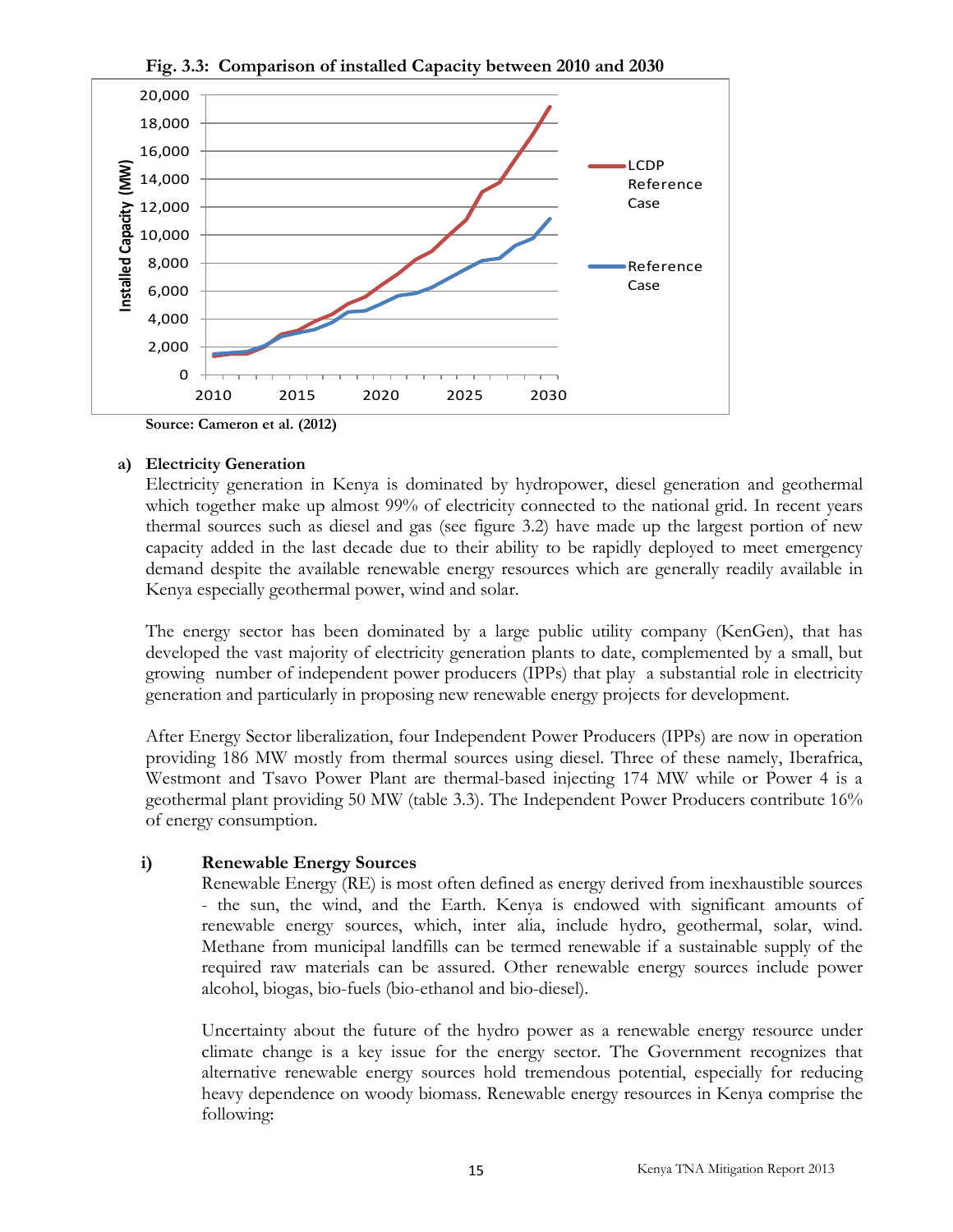#### • **Wind power**

Wind energy remains largely under-developed and under-exploited. A study in 2002 found there is the potential for about 0.6 per cent of total energy to come from community wind energy Government of Kenya (GOK) 2002. Wind energy applications, especially those related to mechanical functions, have a long history in Kenya. In 1986, there were over 200 working windmills, of which about 100 were in Lamu and Mombasa districts. Local expertise for building windmills, especially for water pumping, is still available in the private sector. The Ministry of Energy developed a National Wind Energy Resources Atlas for Kenya in 2003. It provides useful information to facilitate both public and private sector investment in this important energy sub-sector.

#### • **Hydropower**

Hydro-power (Tables 3.2 and 3.3 and figure 3.2) constitutes around 60 per cent of the total electricity generated in Kenya and is the leading source of electrical energy, with an installed capacity of 761MW. However, hydropower is obtained from the countries major rivers whose water volume is dependent on rainfall which is sensitive to climate variability. Therefore, during drought period, the country suffers from reduced energy generation from hydropower and therefore reverts to emergency thermal generation which leads to emissions of  $CO<sub>2</sub>$ .

#### • **Solar energy**

About 1.6% of Kenyan households use solar energy, and its adoption has been slow due to the high initial installation costs (KNBS 2007 and Ikiara 2009). It is estimated that Kenya receives 4-6 kW/ $m^2$ /day of solar energy, on average, which translates into about 1.5 billion tonnes of oil equivalent, making it a major alternative for energy. Although Kenya is a leader in installation of solar home systems (SHS) in Sub-Sahara Africa, solar energy is currently under-exploited although it is widely regarded as a plausible option to stimulate rural electrification. To date, it is being exploited in Kenya for lighting (photovoltaic)-solar home systems, water pumping (mechanical), refrigeration, and solar water heating. The solar market is currently estimated to be worth over US\$ 4 million per year. A solar photovoltaic policy framework and strategy is being developed under the power sector reorganization programme.

#### • **Biomass**

Biomass energy is the principal source of energy for most Kenyans, particularly in the rural areas. Firewood remains the predominant fuel for cooking in rural areas. Nationwide 68.3% and 13.3% of Kenya's household population utilize firewood and charcoal for cooking respectively thereby exerting enormous pressure on the environment as much of it is obtained from unsustainable sources.

In general there are two main approaches to using plants for energy production: growing plants specifically for energy use, and using plant residues from others use. The best approaches vary from region to region according to climate, soils and geography.

Ethanol can be used as a fuel for vehicles in its pure form, but it is normally used as a gasoline additive to increase octane and reduce vehicle emissions. Bio-ethanol is produced by several sugar companies in Western Kenya

Biodiesel is made from vegetable oils, animal fats or recycled greases. Bio-diesel can be used as a fuel for vehicles in its pure form, but it is normally used as a diesel additive to reduce levels of particulates, carbon monoxide, and hydrocarbons from diesel-powered vehicles. Jatropha is being promoted as source of bio-diesel in the coast province.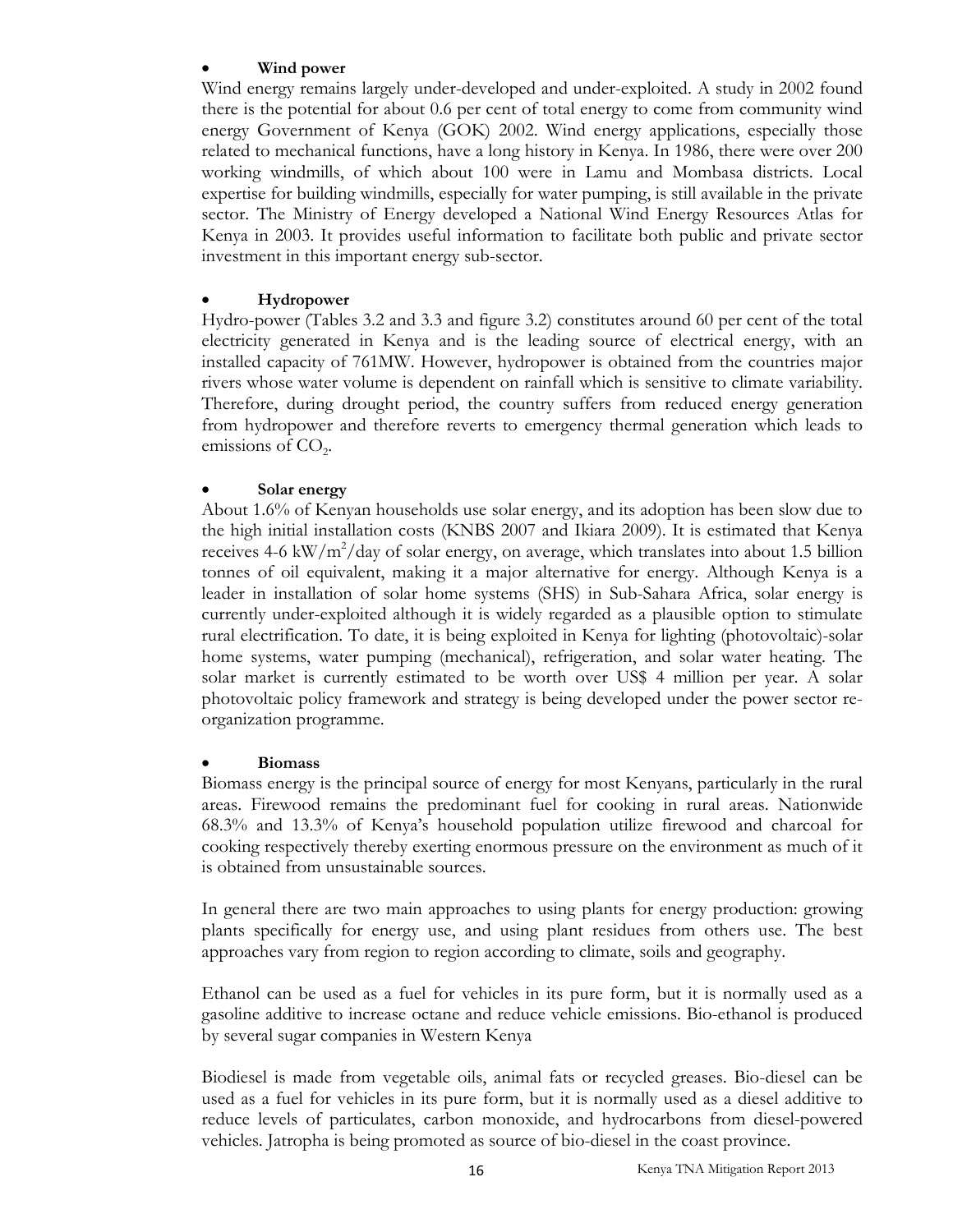#### • **Geothermal Power**

Kenya has registered significant progress in exploring geothermal energy for power generation. It has an installed capacity of 198 MW, equivalent to about 13% of the country's installed electricity generation capacity which is fed into the national grid from three plants located at Olkaria by 2030.

Kenya is one of the leading producers of geothermal energy in Africa although the current production at approximately 198 MW is still fairly small yet the full potential is said to be in the range of 3000-5000 MW.

#### **ii) Non Renewable Sources**

Coal, diesel and gas constitute sources of fossil fuel energy in Kenya.

#### • **Coal**

The recent discovery of coal resources in Mui Basin in Kitui County is expected to play a large part in Kenya's long-term electricity sector planning. Athi River Mining Company is proposing to generate 30MW of electricity from coal by 2012.

#### • **Diesel**

Kenya has installed several power plants to generate electricity from diesel power. Most of the diesel power plants are supported by Independent Power Producers (IPPs) (table 3.2). Kipevu I Diesel plant generates 120 MW. The proposed Athi River Power plants have potential to generate 240 MW before end of 2012.

#### • **Gas**

Kipevu I Gas Turbine Power Plant in Kenya is located at Mombasa and generates 30 MW. Fossil fuel sources provide about 34% of Kenya's power supply (Table 3.2).

#### **b) Energy Consumption/Demand**

#### **i) Transport Sub-Sector**

The Transport Sub- Sector comprises five major types: road, rail air, sea/lake and pipeline with the road transport dominating. Transport plays a crucial role in the country's development and integration. The Transport Sub-Sector is crucial in the promotion of socio-economic activities and development. An effective efficient and reliable transport system is a mainspring for rapid and sustained development in terms of national, regional and international integration, trade facilitation, poverty reduction and improvement of welfare of citizens. Roads freight transport embraces domestic and international conveyance of goods by lorries, trucks, heavy vans, trailers and fuel tankers.

Road transport covers both public and private passenger movement on roads using buses, mini-vans (locally referred to as matatus), taxis, tour vehicles, light delivery vehicles, private motorcars and motorcycles.

The sub-sector accounts for 56% of the fossil fuels consumed nationally. This is likely to rise in future due to the rapidly rising demand for motorized transport.

The main modes of transport in Kenya include:

#### • **Road transport**

Kenya has extension network of paved and unpaved roads. These include International Trunk Roads, National Trunk Roads, Primary Roads, Secondary Roads, Special Purpose Roads and Unclassified Roads. There are well over one million cars in the Kenyan roads with additional rate of about 10,000 per year. The heavy commercial vehicles number over 120,000.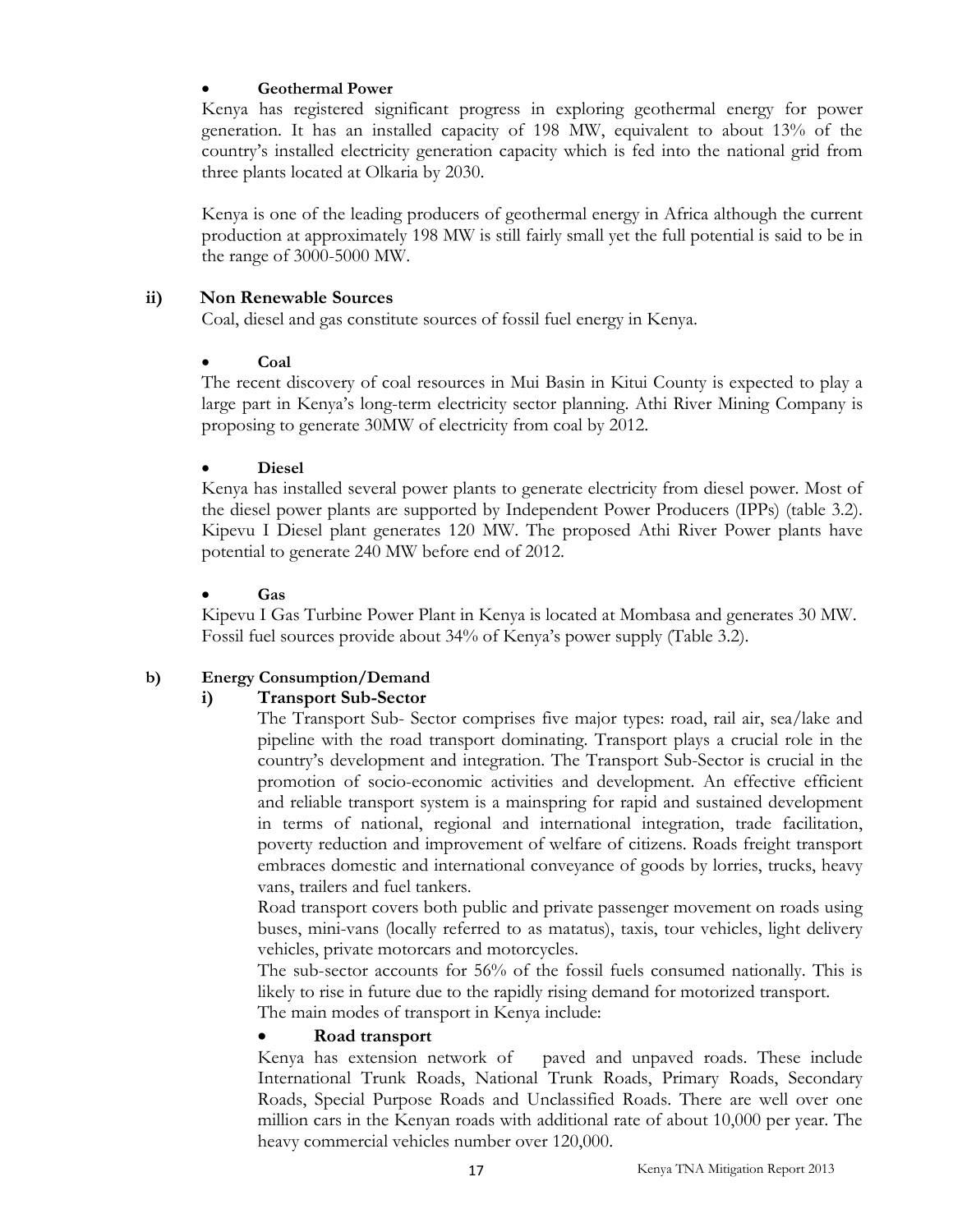#### • **Railways**

The railway system is very important as it links the nation's ports and major cities and connects Kenya with neighbouring Uganda and Tanzania. There are proposals to link Kenya to Juba in South Sudan. Fossil fuels are used to power locomotives used by the railways.

### • **Pipeline transport**

The main objective of setting up The Kenya Pipeline Company and constructing the Pipeline System was to ensure efficient, reliable, safe and cost effective means of transporting petroleum products from Mombasa to the hinterland. In pursuit of this objective, the company constructed a pipeline system for the transportation, storage and distribution of white petroleum products. The pipeline system was intended to reduce the number of vehicles transporting petroleum fuels from Mombasa to the hinterland.

Pipeline transport hinges on its ability to offer least-cost transportation of fuel and its ability to attract traffic (tankers) away from roads. This is because pipeline transportation is a faster and more economical mode for transportation of petroleum fuels than road or rail.

The pipeline transport system though the most environmentally sound mode of moving petroleum fuels, it is associated with risks of spillage and fires with severe environmental consequences. The country lacks adequate contingency plans to deal with such risks and the consequences thereof.

#### **ii) Industry Sub-Sector**

Energy is the main driver of Kenya's industrial production.

Kenya Vision 2030 was conceived to be implemented by way of 5-year rolling plans known as the Medium Term Plans (MTP). The first of such MTP covers the period 2008-2012. Industry is an enabler of the economic pillar of Kenya's Vision 2030. Many industries use fossil fuels and electricity to power their operations.

In 2007, manufacturing contributed 10% of GDP, 12.5% of exports and 13% of formal employment. Industrial and manufacturing sub-sector are significant contributor to Kenya's economy (Government of Kenya (GOK), 2007).

#### **iii) Agriculture Sub-Sector**

The level of mechanization in the agriculture sub- sector is fairly low. Consequently GHG emissions from fuel consumption in the sector are negligible.

# **iv) Forestry and Land Use Sub-Sector**

As a sub-sector of the energy sector, forestry and land-use in Kenya is of less significance in that most forestry activities are labour intensive and therefore less mechanized.

#### **v) Residential/Commercial Sub-Sector**

Residential/Commercial sub-sector comprises households, schools, colleges, hospitals, hotels and restaurants, private offices, and government institutions among others. All these institutions use different forms of energy in one way or another whether it is for cooking, lighting or heating.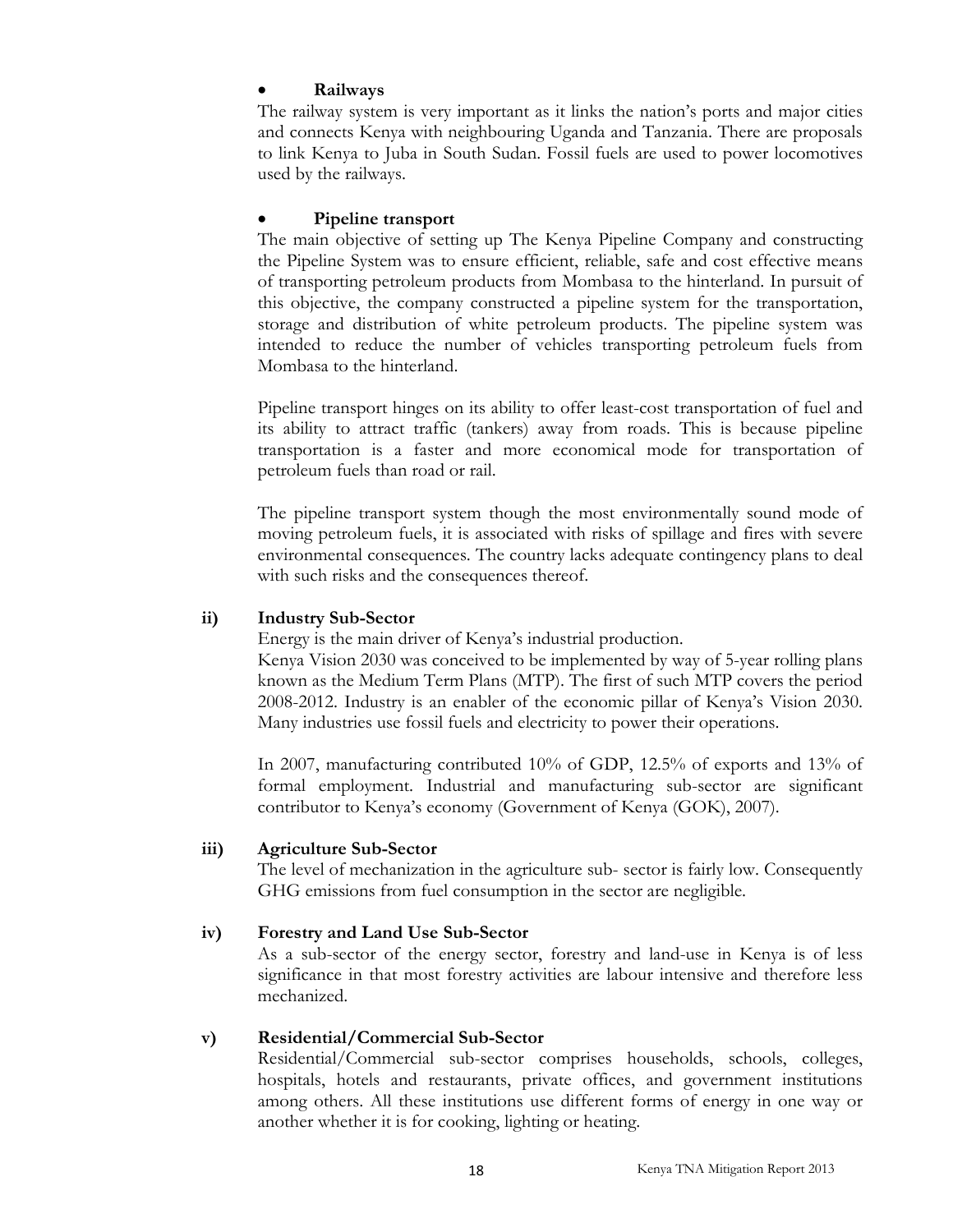Biomass is the most commonly used fuel for cooking in rural areas (mostly wood fuel) and accounts for about 68 percent of the total primary energy consumption (while 13.3% of the population use charcoal for cooking), followed by petroleum at 22 per cent, electricity at 9 per cent and others at about less than 1 per cent. In rural areas, the reliance on biomass is over 80 per cent. In 2005, 39,157,452 tonnes of wood fuel were consumed (Government of Kenya (GOK), 2005).

Only approximately 20 percent of Kenyans have access to grid electricity. Access to affordable modern energy services is constrained by a combination of low consumer incomes and high costs. In the rural areas where only about 5 percent of the population has access to electricity, the scattered nature of human settlements further escalates distribution costs and reduces accessibility (Shell, 2010).

The majority of Kenyans live in rural areas where traditional biomass has remained the leading source of energy (both for cooking, and at times for lighting and heating). The potential of biomass has not been effectively utilized in the provision of modern energy for a variety of reasons. One is the failure to exploit the opportunities for transforming wastes from agricultural production and processing into locally produced modern energy. High incidence of poverty is another constraint to shift from traditional to modern biomass energy utilization. Continued overdependence on unsustainable wood fuel and other forms of biomass as the primary sources of energy to meet household energy needs has contributed to uncontrolled harvesting of trees and shrubs with negative impacts on the environment. In addition, consumption of traditional biomass fuels contributes to poor health among users due to incomplete combustion and smoke emissions in the poorly ventilated houses common in rural areas. Biogas is an energy technology that has the potential to counteract many adverse health and environmental impacts connected with traditional use of biomass energy in Kenya.

For the last fifty years, biogas technology has been promoted by the Government, international organizations and NGOs who have trained Kenyan technicians resulting in building of hundreds of biogas digesters in the country.

The use of Liquid Petroleum Gas (LPG) in homes, educational and health institutions has risen from slightly over 40 thousand metric tonnes in 2003 to 80 thousand metric tonnes in 2008. Some households and institutions use methane gas derived from biogas plants (KIPPRA, 2010).

Kerosene is the most popular fuel used by households for lighting and cooking. About 300 thousand cubic metres of kerosene was used in 2008 as compared to 200 thousand cubic metres used in 2003.

#### **3.1.2 Industrial Processes Sector**

<span id="page-26-0"></span>The industrialization policy projects GDP growth at an average rate of 5.9% between 1997 and 2020. Faster economic growth relies on agriculture and industry. In 2007, manufacturing contributed 10% of GDP, 12.5% of exports and 13% of formal employment (KAM, 2007). During the same period, agro-processing sub-sector accounted for 70% of manufacturing production turnover, 18.4% of export earnings. Food products contributed 73% of production turnover in the sub-sector.

Formal manufacturing sub-sector employs about 254,000 people while the informal sector employs about1 400,000 people. Majority of manufacturing work in the industrial sector in involve processing of agricultural products.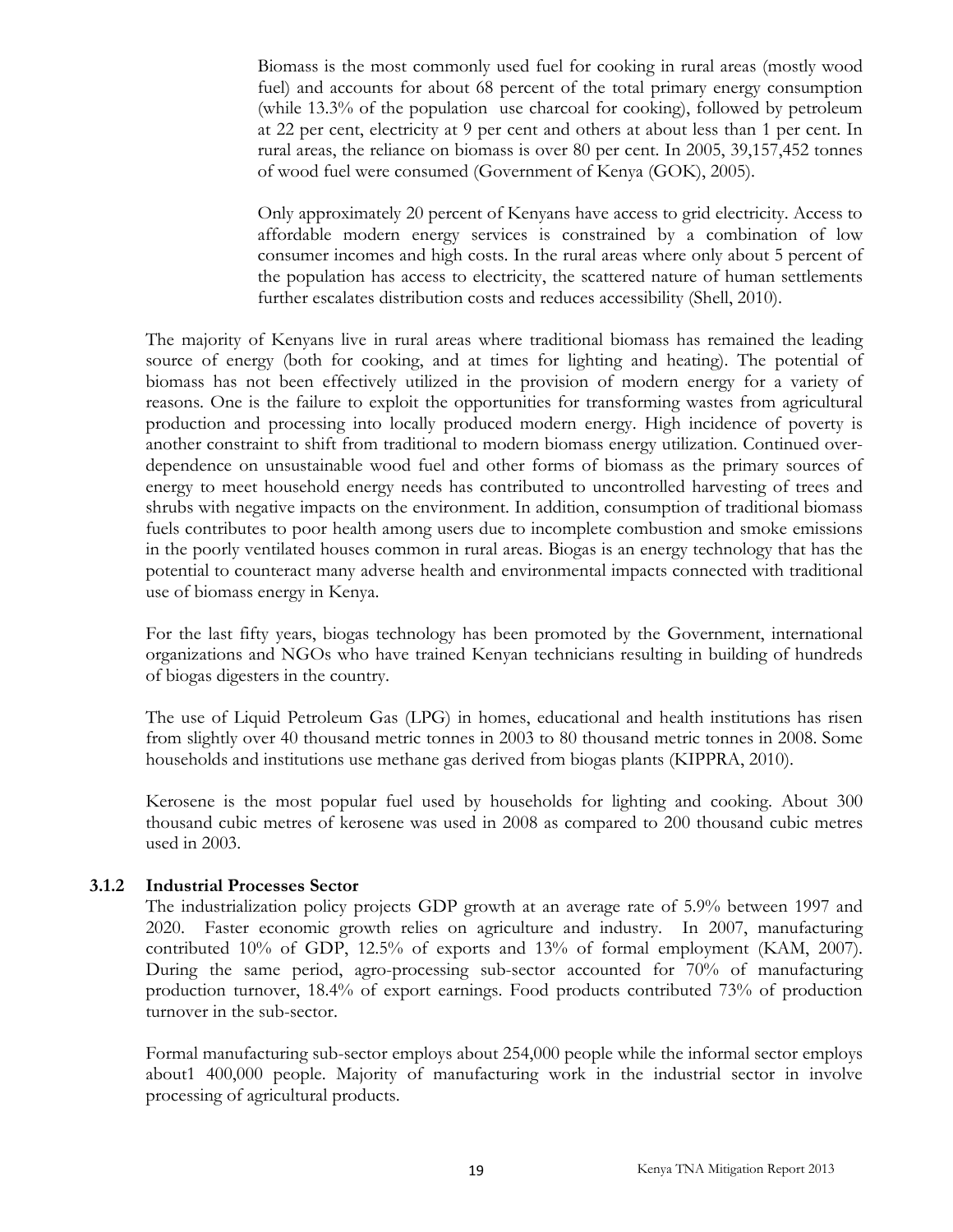In Kenya, the main industrial processes emission sources are releases from processes that chemically or physically transform materials such as cement, lime and soda ash where these processes release significant amounts of GHGs such as  $CO<sub>2</sub>$ ,  $CH<sub>4</sub>$ , N<sub>2</sub>O, hydro-fluorocarbons, and per-fluorocarbons. Charcoal production also emits CO<sub>2</sub> into the atmosphere.

#### **3.1.3 Agriculture Sector**

<span id="page-27-0"></span>Agriculture Sector is identified as one of the key sectors of the economic pillar in the Vision 2030 and MTPs with an annual growth rate of 5-7%.

Agriculture continues to be a significant sector of Kenya's economy and plays a leading role towards national economic development. The country's agriculture is characterized to some extent by subsistence farming and is operated by small holder farmers using relatively low farm inputs. Crop production and productivity are generally low and average yield of major grain crops grown in the country is about 1.0 tonnes per hectare due to a number of factors including low crop husbandry practices with resultant low production levels. Agriculture production is predominantly undertaken under rain-fed with irrigation accounting for only 1.7% of the total land under agriculture (Government of Kenya (GOK), 2010)

Agriculture is the mainstay of the Kenyan economy and currently represents 24% of GDP, 65 % of total exports and accounts for 18% of total formal employment in the country (Vision 2030, 2007). Agriculture provides the means of livelihood of most of Kenya's rural population with an estimate of about 80% of the population deriving their livelihood from agricultural activities. Agriculture also contributes to the national food security, foreign exchange earnings and stimulates off-farm income generating activities and is a key sector for tackling hunger, and reducing poverty in a country like Kenya.

Livestock production is the dominant activity in the Arid and Semi-Arid Areas of Kenya (ASALs). The ASALs though supporting 25% of the human population support over half of the country's livestock production (Government of Kenya (GOK), 2010). Although ASALs have enormous livestock development potential, development in these areas has been low compared to other areas due to shortage of pasture, water and inadequate livestock extension services (Government of Kenya (GOK), 2010). The key livestock types in Kenya are beef and dairy cattle, camels, pigs, sheep and goats. In addition, the country is endowed with natural resources that can be used for fisheries and bee keeping.

It is estimated that 89% of the land mass in Kenya is used for agriculture and livestock. About 12% of the surface of Kenya is regarded as high potential agricultural land, 8% as medium potential and the rest as Arid and Semi-Arid Lands (ASALs).

Livestock contributes 7% of the rational GDP and accounts for 30% of the farm gate value of agricultural commodities. The livestock sub-sector employs and accounts for 50% of the agricultural labour force. With 80% of Kenya's land area being ASAL where livestock production is best suited, livestock remains one of the sectors with the highest potential to contribute to poverty alleviation.

The livestock sub-sector faces many challenges and constraints that have had negative impact on the rate of livestock development including among others weak policy and legal framework, low livestock productivity, and erratic and unpredictable weather conditions. The sub-sector has a high degree of vertical links with upstream and downstream industries. It is a major use of products from feeds, drugs, vaccines and equipment manufacturing industries while on the other hand it is major supplier of raw material for agro-processing industries.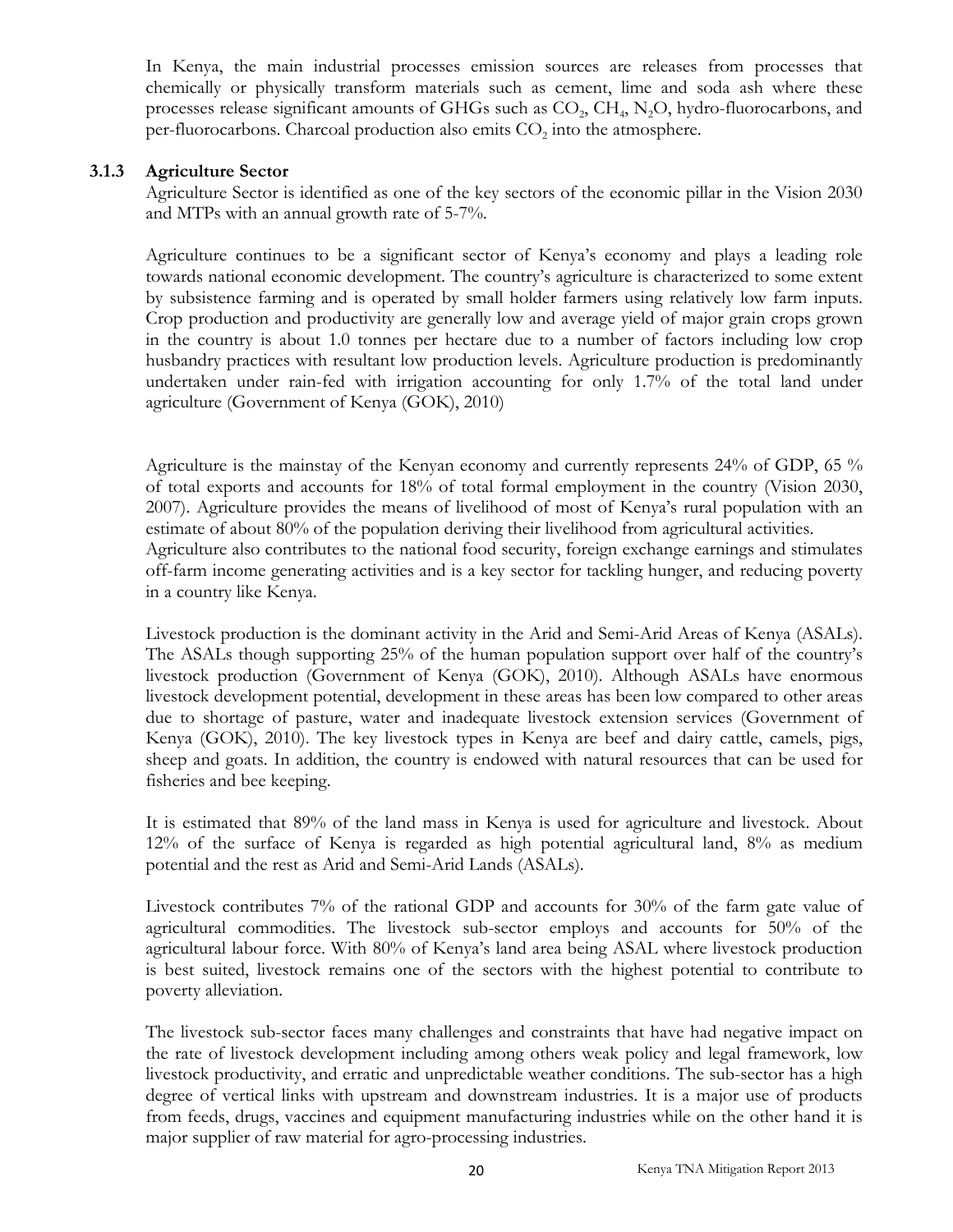#### **3.1.4 Forestry and Land Use Sector**

<span id="page-28-0"></span>Kenya's forests rank high among the most important national assets. Forests are an important global source of valuable market goods and environmental services and need to be sustainable managed to ensure sustainable supply of these goods and services for the welfare of mankind.

Kenya's forests cover stood at about 12% of the country's land surface area at independence in 1963 but now stands below 2%. The drastic reduction in forest cover has been attributed to conversion of forests to other land uses including among others agricultural production, human settlement and infrastructure development. Lesser drivers of deforestation include illegal logging, wildfires and natural disasters such as droughts, pests and diseases. In order to restore the country's forest cover to the internationally recognized benchmark of 10%, the country has put in place long and medium term plans. In the long term timeframe, Kenya's Vision 2030, the country's long – term development blue print aims at attaining at least 10% forest cover by 2030 through intensification of tree growing and management in farmlands and dry-lands, restoration of degraded forests in the five water towers as well involvement of communities in the management of public forests.

In the medium timeframe, the First Medium Term Plan, 2008-2012 aims to increase the forest cover to 4% by establishing 4.1.million hectares of new forests during the plan period.

The National Climate Change Response Strategy (NCCRS) is the first national initiative to comprehensively address the challenges and opportunities posed by climate change to the forest sector. The strategy recognizes the forest sector among the ones to spearhead the national effort on climate change mitigation.

Kenya's Forest Development priorities are enshrined in the Draft National Forest Policy (2012) and Kenya Forest Services Strategic Plan 2010 – 2014.The overall strategic goal is to increase the country's forest and tree cover to 4% over the plan period.

Although Kenya's forest cover is less than 2% of the country's land surface area, they contribute immensely to the national economy through provision of wood and non-wood products for commercial and domestic use, and environmental services for sustenance of human and other forms of life. A large proportion of the goods and services supplied by the forest sector does not enter the cash market and as such the section's contribution to the Gross Domestic Product (GDP) is not well articulated in the national accounting system.

Environmental services provided by forests such as catchment conservation, soil conservation, habitat for wildlife, biodiversity conservation and amelioration of the climate are yet to be assigned monetary value and therefore are not captured in the national accounting. In addition some nonwood forest products such as herbal medicine and honey, although traded in the market, their value has not been quantified to be factored in the sectors contribution to GDP.

Wood remains the major forest product traded in the market. Before the ban on harvesting in 2000, Kenya's forests produced a total of 1 million cubic meters of round wood to sustain the country's wood based industries, (Kagombe et. al. 2005). Wood fuel is the other forest product of significant importance in the market. It is estimated that 75% of Kenyans use wood fuel either as firewood or charcoal as source of energy with a combined annual consumption of 15.3 million tons (FAO 2005).

The 2005 Economic Review gives the forest sectors contribution to the GDP as 1.1% which translates to 16.4 billion Kenya Shillings. It is estimated that the sub-sector employs over 50000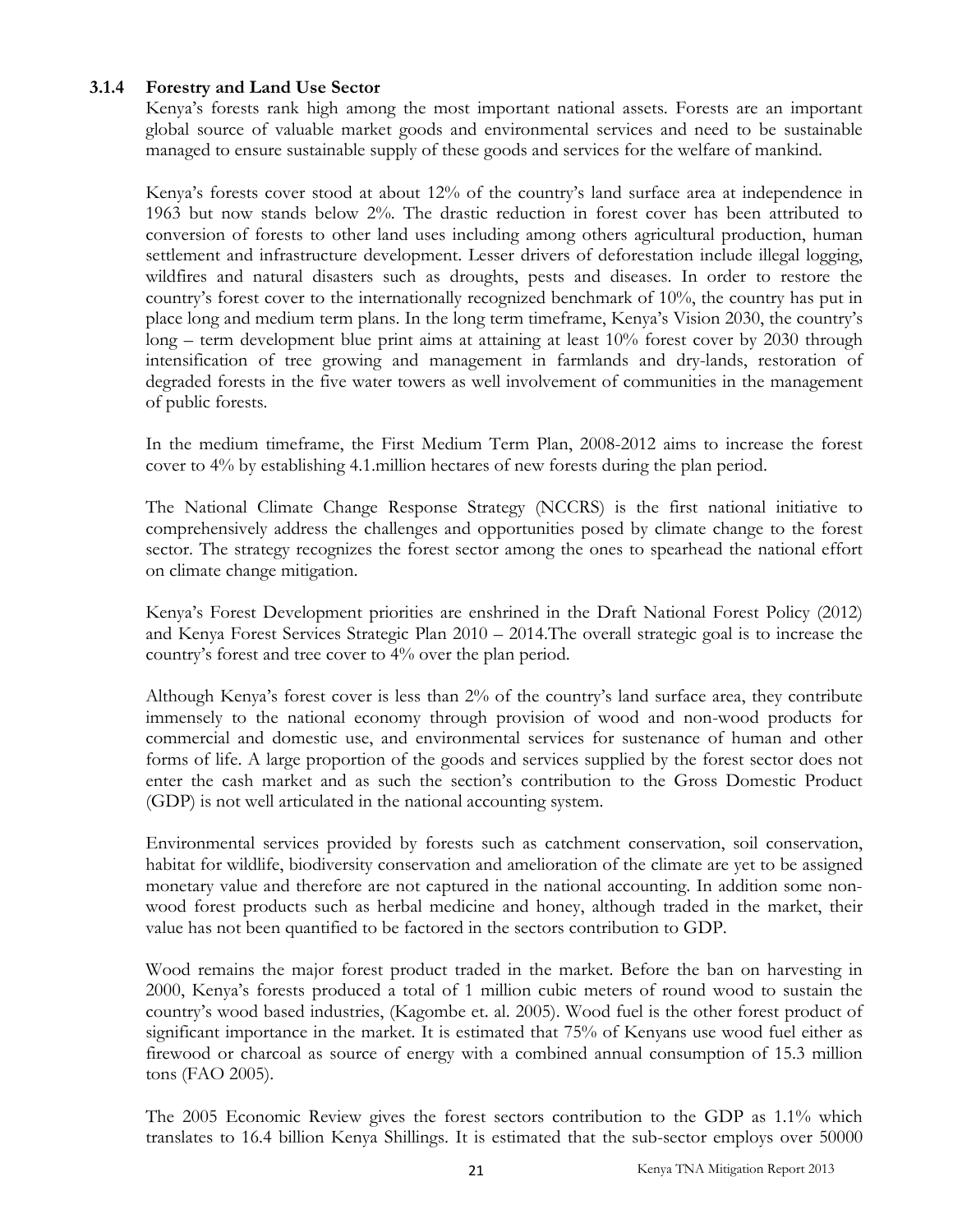people directly and another 300,000 indirectly (KFS 2009). In addition, an estimated 1 million households living 5 kilometres from forest reserves depend on forests for grazing, herbal medicine and non-wood products.

# **3.1.5 Waste Management Sector**

<span id="page-29-0"></span>Wastes have potential to have negative impacts on human and animal health and plant life depending their types and quantities.

They also reduce the beauty of landscape depending on their dumping sites.

Waste management sector is important to the country's economy for the following reasons:

- It contributes to the protection of human and animal health and plant life.
- It creates employment in manufacturing factories
- It creates opportunities for income generation especially for youth groups
- It leads to generation of cheap and clean energy for low income rural households and contributes to improved livelihoods
- It leads to manufacturing of products which are cheaper than those made from new raw materials
- It leads to energy saving
- It has potential to attract new and improved technologies

Major types of solid wastes found in Kenya include the following:

#### **i) Municipal Waste**

These wastes are generated by domestic and commercial activities in residential areas and institutions located in urban centres.

They include:

- Plastic and paper wastes that are used as containers or wrapping materials and then discarded
- Organic (biomass) wastes that are generated from foods in residential and commercial operations including institutions.

#### **ii) Industrial Waste**

These are wastes generated by manufacturing industries. They include:

- Wastes resulting from by-products of manufacturing of industrial goods. They include plastics, papers, polythene and other solid wastes.
- Sugar cane wastes also known as bagasse that is generated from sugar production.
- Coffee wastes also known as coffee husks that are generated from coffee milling.
- Rice wastes also known as rice husks that are generated from rice mills.

#### **iii) Agricultural Waste**

These are agricultural residues that are left after crop harvesting and animal wastes. They include:

- Livestock wastes mainly cow dung and manure.
- Crop residues such as maize, bean wastes and others.
- <span id="page-29-1"></span>• Weeds that are generated during cultivation**.**

#### **3.2 GHG Emission Status and trends of different sectors**

# **3.2.1 Energy Sector**

<span id="page-29-2"></span>The energy sector is a major contributor of GHG emissions that cause global warming and the resultant climate change. A study conducted by the Stockholm Environment Institute (SEI) on the economic impacts of climate change in Kenya in 2009 found the country's current GHG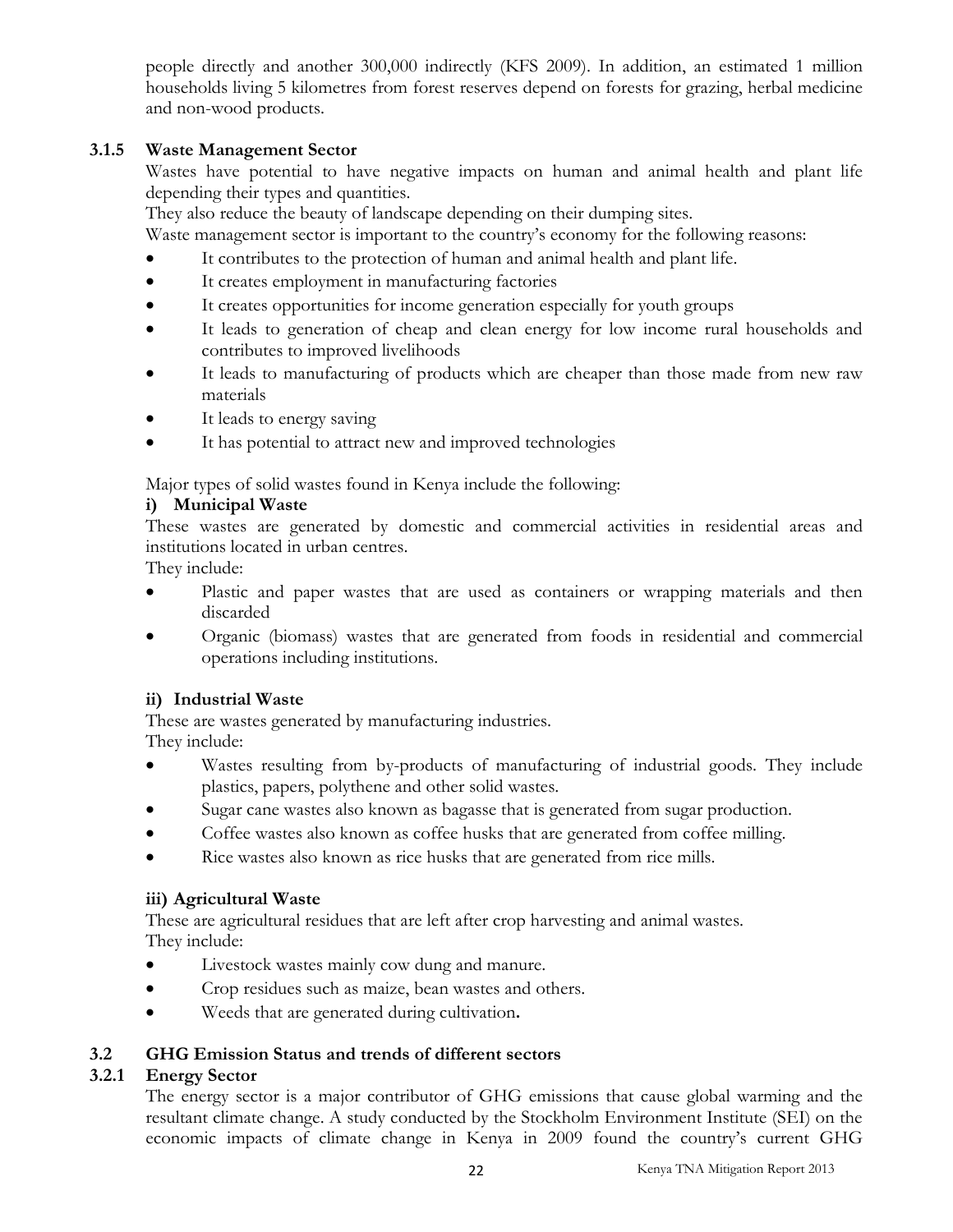emissions, both total and per capita to be relatively low (National Climate Change Response Strategy, 2010 a).

#### **a) Energy Generation**

A substantial amount of electricity in Kenya is generated from thermal sources i.e. diesel and gas (table 3.2 and 3.3). Most of the energy generated from thermal sources is sponsored by independent power producers and is especially used to meet energy demand when the country is experiencing drought conditions. Energy generation sub-sector uses diesel, and gas to produce electricity. These sources of energy are associated with emissions of carbon dioxide into the atmosphere.

Proposed green technologies in the energy generation subsector include solar, wind, geothermal, hydros and clean coal technologies.

An emission baseline for the energy generation sub-sector is developed by estimating the total fossil fuel consumption of different generation technologies and then multiplying the total consumption by appropriate emission factors. This method is the same as the Tier 1 approach used in the 2006 IPCC Guidelines (IPCC, 2006) for stationary combustion sources and employs the following equation:

GHG Emissions from the Energy Sector.

Emissions<sub>GHG.fuel</sub>



Emissions  $_{\text{GHG, fuel}}$  = emissions of a given GHG by type of fuel (kg GHG) Fuel Consumption  $_{\text{fuel}}$  = amount of fuel combusted (TJ).

Fuel Consumption for the electricity sector is estimated by multiplying the total generation (GWh) by the average conversion efficiency of the technology (%) by the conversion factor 3.6 GWh / TJ.

Emission Factor  $_{\text{GHG, fuel}}$  = default emission factor of a given GHG by type of fuel (kg gas/TJ) Total generation by technology type is estimated by multiplying the installed capacity (MW) of each technology by an average capacity factor (hours per year).

# b) Energy Consumption/Demand

# **i) Transport sub-sector**

The main GHG from the transport sub-sector are carbon dioxide  $(CO<sub>2</sub>)$ , Non-Methane Volatile Organic Compounds (NMVOCs),  $NO<sub>x</sub>$  and Nitrous Oxide (N<sub>2</sub>O).

Motorized transport is by far the most dominant and major source of pollution and emitter of GHGs, especially in the urban areas. All the vehicles in the country are powered by fossil fuels mainly petrol. The current use of diesel in the rail transport system is a major contributor of GHG emissions. The change therefore from diesel motive power to electric powered locomotives will result in considerable reduction or elimination of emission of Greenhouse Gases, so long as the electricity is generated from renewable sources.

# **ii) Industry sub-sector**

The industrial sub-sector is a consumer of fossil fuels in food industry (meat; fish; dairy; edible oils; and fruits and vegetables processing) and mining. Cement production requires heating of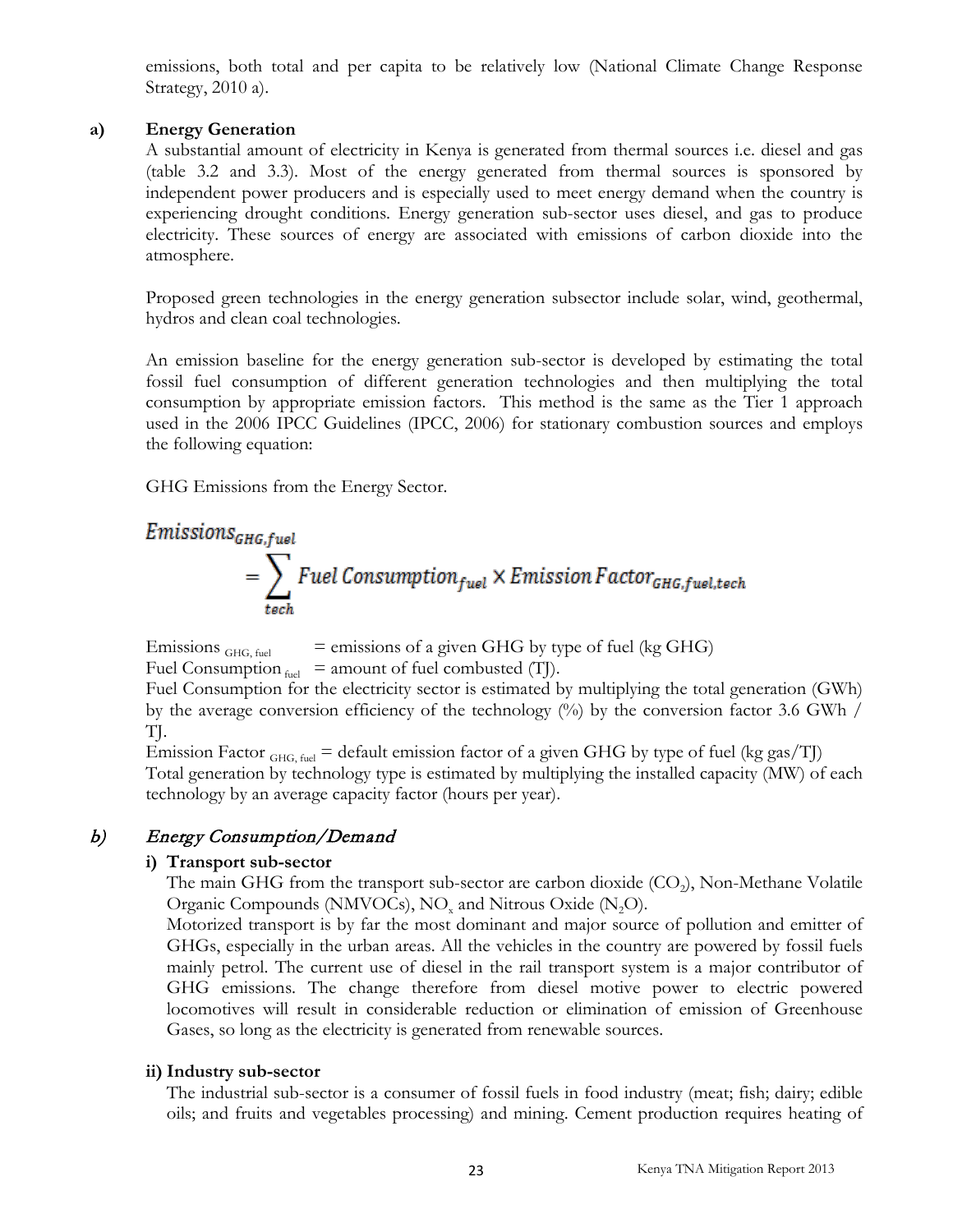the kilns by fossil fuels such as heavy oil or coal. These activities result in GHG emissions such as  $CO<sub>2</sub>$  into the atmosphere.

The sector also consumes electric energy some of which is generated by fossil fuelled power plants.

#### **iii) Agriculture sub-sector**

Kenya first national communication to UNFCC gave the sub-sectors emissions of methane in 1994 as 576 Gigagrams of methane. Emissions from other agricultural activities were considered to be low. The level of mechanization in the agriculture sub-sector is fairly low and consequently carbon dioxide emissions from fossil fuel consumption is negligible.

#### **iv) Forestry and Land Use sub-sector**

Forestry and land-use in Kenya is of less significance in terms of GHG environment that most of the forestry activities are labour intensive and therefore less mechanized.

#### **v) Residential/Commercial sub-sector**

The residential/commercial sub-sector mainly uses biomass, fossil fuels (kerosene), Liquefied Petroleum Gas (LPG) and biogas as source of energy either for cooking, heating and lighting. Usage of fuel wood (charcoal and fire wood) as sources of energy has impact on both human health and environment since they produce smoke and carbon dioxide. Biogas as a source of energy releases methane into the atmosphere.

#### **3.2.2 Industrial Processes**

<span id="page-31-0"></span>Industrial processes that result in emissions of greenhouse gases in Kenya include production of cement, lime, soda ash, beer and spirits, pulp and paper.

Carbon Dioxide is the major gas emitted during production of cement and soda ash.

Production of pulp and paper, beer and spirits, sugar and bread results in the emission of Non-Methane Volatile Organic Compounds (NMVOCs) and carbon monoxide (CO). Cement production is the one industrial process that results in the highest emission of carbon dioxide in the country because for every tonne of clinker produced through heating about 612 Kilograms of the gas is emitted.

#### **3.2.3 Agriculture**

<span id="page-31-1"></span>The agricultural sector is currently the largest source of GHG emissions of all analysed in Kenya (IISD, 2012). More than one-third of total national emissions are from the agricultural sector. The main sources of GHG emissions from the agriculture include the following:

#### **i) Methane Emissions from Enteric Fermentation and Wastes from Livestock**

In Kenya domestic livestock is mainly reared on the range. Therefore GHG emissions from animal wastes is negligible compared to that from enteric fermentation

#### **ii) Emission from Rice Production**

About 90% of rice grown in Kenya is by flooded paddies. About 15,000 hectares are generally under continuous paddy rice production and therefore this is a significant methane emission source.

#### **iii) Emission of Nitrogen Oxide from Fertilizer Use**

In Kenya the use of synthetic fertilizer is low being on the average at 25 kilograms per hectare per year. It is therefore considered to be an insignificant GHG emission sources.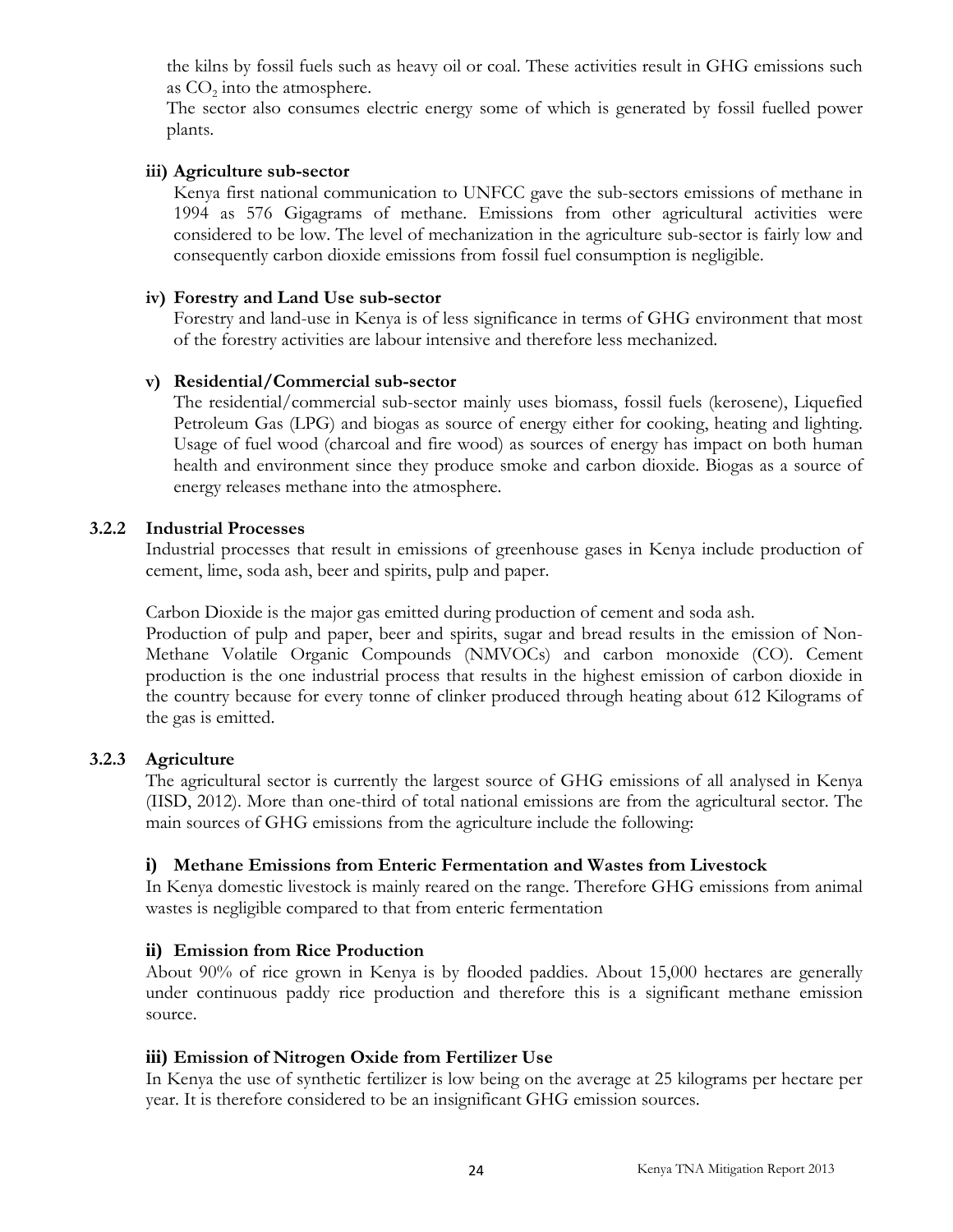#### **iv) Emissions from Burning of Agricultural residues**

In Kenya some of the agricultural residues are used as animal feeds others re-incorporated in the soil where they support crop growth. The estimate therefore is that only about 25% of the residues are burned on the field. Burning of crop residues emits  $CO<sub>2</sub>$  into the atmosphere.

# **3.2.4 Forestry and Land Use**

<span id="page-32-0"></span>According to Kenya's first National communication to UNFCCC, the forest sector is a net carbon dioxide sink absorbing about 28,262 Gigagrams CO<sub>2</sub>. However, there are indicators that the sink capacity could be decreasing due to rapid land use changes and increased deforestation that surpasses afforestation. According to 2005 FAO State of the Forests, Kenya lost about 12,000 hectares of forests annually between 2000 and 2005. In addition, Kenya's land use is changing rapidly due to high population growth and economic expansion. The combination of these activities has potential for increasing greenhouse gas emissions in the sector.

#### **3.2.5 Waste Management**

<span id="page-32-1"></span>It is estimated that about 4000 tonnes of solid wastes are generated in the major urban areas of Kenya (KBS- 2010). The bio-degradable wastes undergo aerobic and anaerobic decomposition thereby emitting carbon dioxide and methane gases. A lot of the wastes are also burned resulting in the emission of large quantities of carbon dioxide. The plastic, paper and other solid wastes are similarly transported and dumped in the dumping sites. The wastes are then subjected to burning with resulting emissions of GHGs such as CO<sub>2</sub>. The main GHG emitted in landfills is methane.

### **3.3 Process, Criteria and Results of Sector Selection**

The process for sector selection was based on the following:

### **a) Detailed literature review and use of expert knowledge**

<span id="page-32-2"></span>A detailed literature review of the national development plans, programs and strategies; past and current documents and activities with respect to climate change mitigation; sectoral reports, plans and strategies and IPCC documents and other climate change related reports. With information from the review and use of expert knowledge, the consultants identified among other things:

- National development priorities
- Key economic sectors and their contribution to the national economic development. The following sectors were identified energy; industrial processes; agriculture; forestry and land use; and waste management
- The sector's relationship to climate change mitigation potential of GHGs.
- b) Involvement of stakeholders on the basis of sector interests through meetings, workshops, one to one engagement and questionnaire administration (see Annex 3.0 for questionnaire used).
- c) In consultative forums of sector Working Groups for mitigation, the following sectors were identified and ranked in order of priority through brain storming and consensus building approaches as follows:
	- i) Inception Workshop held involving key stakeholders on  $21<sup>st</sup>$  June 2011.
	- ii) Analysis of responses from the questionnaires between January and February 2012
	- iii) NEMA Sector Working Group meeting held on 22 February 2012.
	- iv) TNA Sector Selection and Technology Prioritization Workshop held on 25<sup>TH</sup> July 2012 (Annex 2.5)

The criteria used for sector selection were: i) Contribution to the national economy ii) Contribution to climate change mitigation.

The following Sectors for mitigation were identified and ranked in order of priority as follows:  $\triangleright$  Energy

Waste Management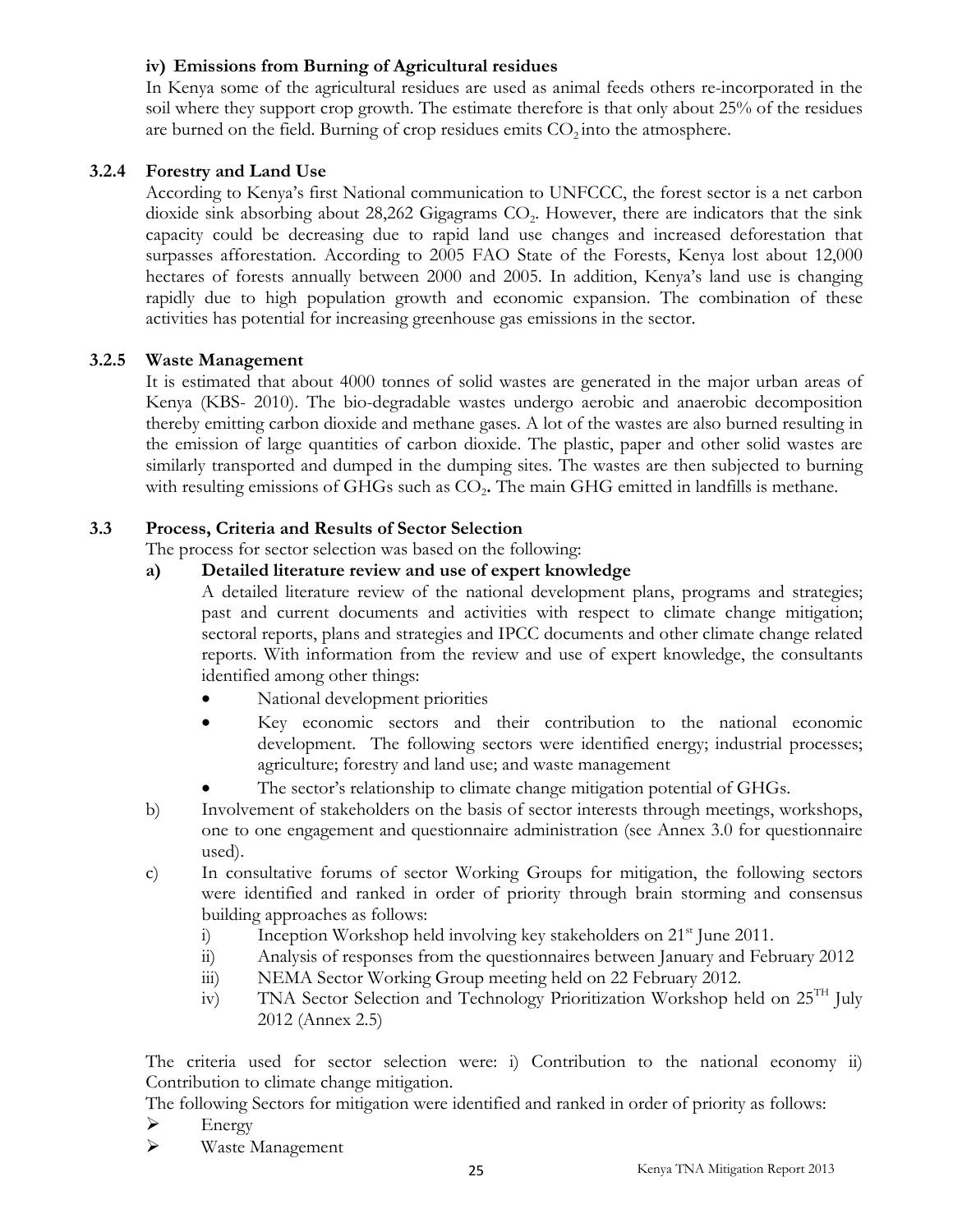- > Industrial Processes<br>> Agriculture
- Agriculture<br>  $\triangleright$  Agriculture
- Forestry and Land Use.

As a result, energy and waste management sectors were selected for further analysis in the following chapters.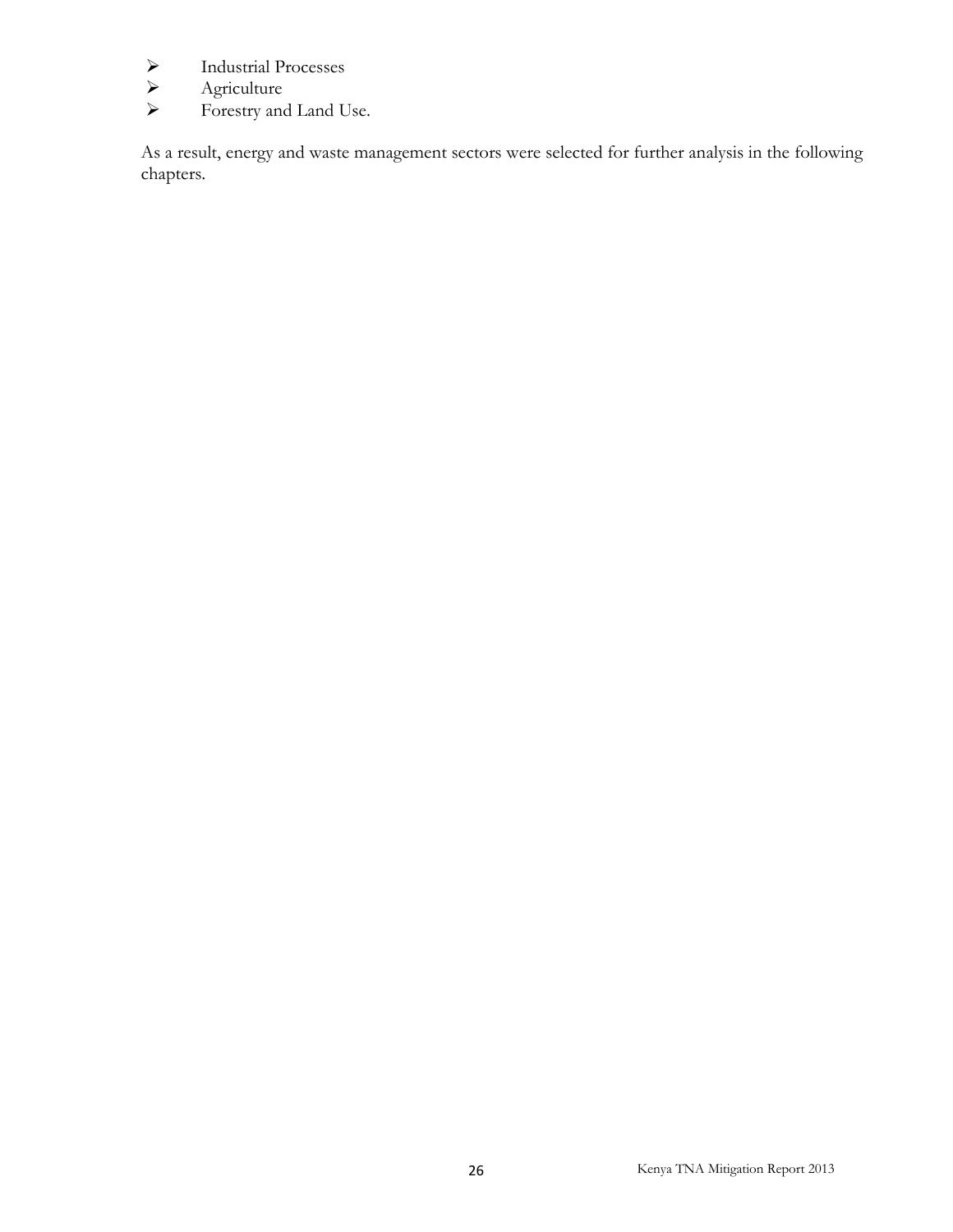### **CHAPTER 4: TECHNOLOGY PRIORITIZATION FOR THE ENERGY SECTOR**

<span id="page-34-0"></span>Energy is the major driver of socio-economic development in the country. There are numerous sources of energy in the country including both renewable and non-renewable sources. There are also several technologies for energy generation some of which are associated with emissions of GHGs into the atmosphere. Technology prioritization in the energy sector was based on the concept which leads to low carbon emission development path in the country.

### **4.1 Existing Technologies and Greenhouse Gas (GHG) Emissions in the Energy Sector**

<span id="page-34-1"></span>The existing technologies in the energy sector comprise hydropower; thermal power; geothermal power; wind power; biomass; and solar energy-Solar PV.

#### **4.1.1 Hydro Power**

<span id="page-34-2"></span>Hydro-power constitutes around 50 per cent of the total electricity generated in Kenya and is the leading source of electrical energy, with an installed capacity of 761 MW. Most of hydro-power stations are located in the country's big rivers such as Tana, Sondu Miriu and Kerio Valley.

Small hydropower refers to hydroelectric power plants below 10MW installed capacity. Hydroelectric power plants are power plants that produce electrical energy by driving turbines and generators, thanks to the gravitational force of falling or flowing water. Through the natural water cycle mainly evaporation, and rain, the water is then brought back to its original height. It is thus a renewable form of energy. Small-scale hydro power may be a useful source for electrification of isolated sites and may also provide an extra contribution to national electrical production for peak demand.

### **4.1.2 Thermal Power (Fossil Fuels)**

<span id="page-34-3"></span>Coal , diesel and gas constitute important sources of thermal energy in Kenya. The recent discovery of coal resources in Mui Basin in Kitui County is expected to play a large part in Kenya's long-term electricity sector planning. Kenya has installed several power plants to generate electricity from fossil fuels diesel power. Most of the diesel and gas power plants are supported by Independent Power Producers (IPPs). Kipevu II Gas Turbine and Kipevu III Diesel Power Plants in Kenya are located at Mombasa and generate 60MW and 120 MW respectively.

Several other diesel thermal sources of electricity exist in other parts of the country. These include Iberafrica (30 MW by January 2012), Aggreko (140 MW), Iberafrica (30MW) and Thika Power Ltd (88MW).

#### **4.1.3 Geothermal Power**

<span id="page-34-4"></span>Geothermal energy is generated using natural steam tapped from volcanic-active zones in the Rift Valley. Geothermal energy originates from the high-temperature aquifers inside the Earth's crust at depths of between one and four kilometres. These aquifers are surrounded by porous, soft rocks and/or sand and are heated by the Earth's heat. Hot water or steam within the aquifers could reach temperatures of over 300°C. This heat can be used for heating of buildings and/or production of electricity [\(http://www/geo-energy.org/aboutGE/basic.asp\)](http://www/geo-energy.org/aboutGE/basic.asp)

Geothermal power is very cost-effective in the Great Rift Valley of Kenya, East Africa. Kenya was the first African country to build geothermal energy sources. Kenya is one of the leading producers of geothermal energy in Africa although the current production at approximately 198 MW is still fairly small yet the full potential is said to be in the range of 3000-5000 MW. Plans are to increase geothermal production capacity by another 576 MW by 2017, covering 25% of Kenya's electricity needs, and correspondingly reducing dependency on imported oil.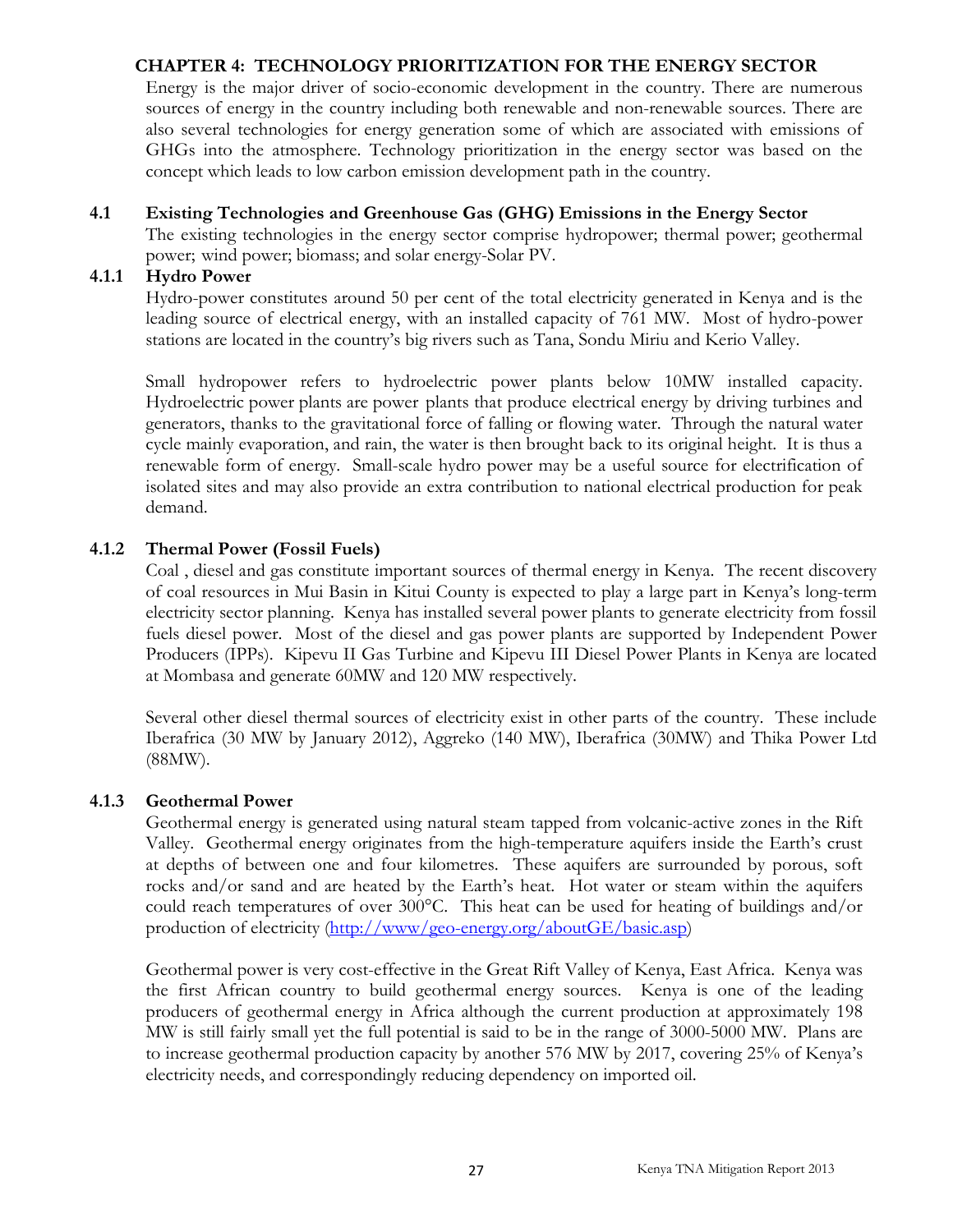#### **4.1.4 Wind Power**

<span id="page-35-0"></span>Large scale wind generation is a technology that generates electricity from wind energy. The Ministry of Energy developed a National Wind Energy Resources Atlas for Kenya in 2003. It provides useful information to facilitate both public and private sector investment in this important energy sub-sector.

A limited number of wind generators for use in remote missions, farms and rural health centres (i.e. Olesseus of capacity 1-5kW) have been installed and are working in various places in Kenya. There are to-date a number of well established companies (Kenital, Telesales, Solagen, Chloride Oxide, Ecogen and Sollatek Ltd.) that import and sell small wind generators ranging from 300- 1000W. In September 2010, the Government of Kenya commissioned a 5.1 MW wind power project in Ngong Hills and expects installed capacity to more than double in the next three years (KENGEN, 2010.)

The Lake Turkana Wind Power Project (LTWP) that is under development aims to provide 300MW of reliable, low cost wind power to the Kenya national grid, equivalent to approximately 20% of the current installed electricity generating capacity. The Project is of significant strategic benefit to Kenya, and at a cost of Ksh75 billion (€582 million) will be the largest single private investment in Kenya's history. The wind farm site, covering  $40,000$  acres  $(162 \text{km}^2)$ , is located in Loyangalani District, Marsabit West County, in north-eastern Kenya, approximately 50km north of South Horr Township. The financing was targeted for completion in March 2012 followed by the first 50 to 90MW to be commissioned in December 2013 and full operations of 300MW scheduled for late 2014.

#### **4.1.5 Biomass Energy**

<span id="page-35-1"></span>Biomass energy is the principal source of energy for most Kenyans, particularly in the rural areas. Firewood is the predominant fuel for cooking in rural areas. Nationwide 68.3% and 13.3% of Kenya's household population utilize firewood and charcoal for cooking respectively thereby exerting enormous pressure on the environment as much of it is obtained from unsustainable sources.

#### **4.1.6 Improved Cook-stoves**

<span id="page-35-2"></span>The Kenya Ceramic Jiko (KCJ) is among the most widely used models of improved cook-stoves. It is a portable metal stove with ceramic lining in its top half where the charcoal is placed. At the bottom, there is a box for collection of ashes. The ceramic lining guarantees an improved heat retention thus improving stove efficiency.

KCJ reduces charcoal by three times. Due to its design, it remains very cool on the outside, preventing injury to small children who often accompany their mothers in the kitchen. Another major benefit of this stove design is that it minimizes smoke production, reducing harmful side effects to users. Most importantly, however, the stove can be produced locally. The materials and skills to create these jikos are abundant in Kenya and, when harnessed correctly, will create a sustainable solution to the economic and health crisis the traditional stove has been causing.

# **4.1.7 Solar Energy Technologies**

<span id="page-35-3"></span>Solar electricity is the electric power generated from sunlight using devices called solar cell modules. Photovoltaics is the direct conversion of light into electricity at the atomic level. Some materials exhibit a property known as the photoelectric effect that causes them to absorb photons of light and release electrons. When these free electrons are captured, and electric current results that can be used as electricity. The technology is slowly gaining popularity in Kenya since the prices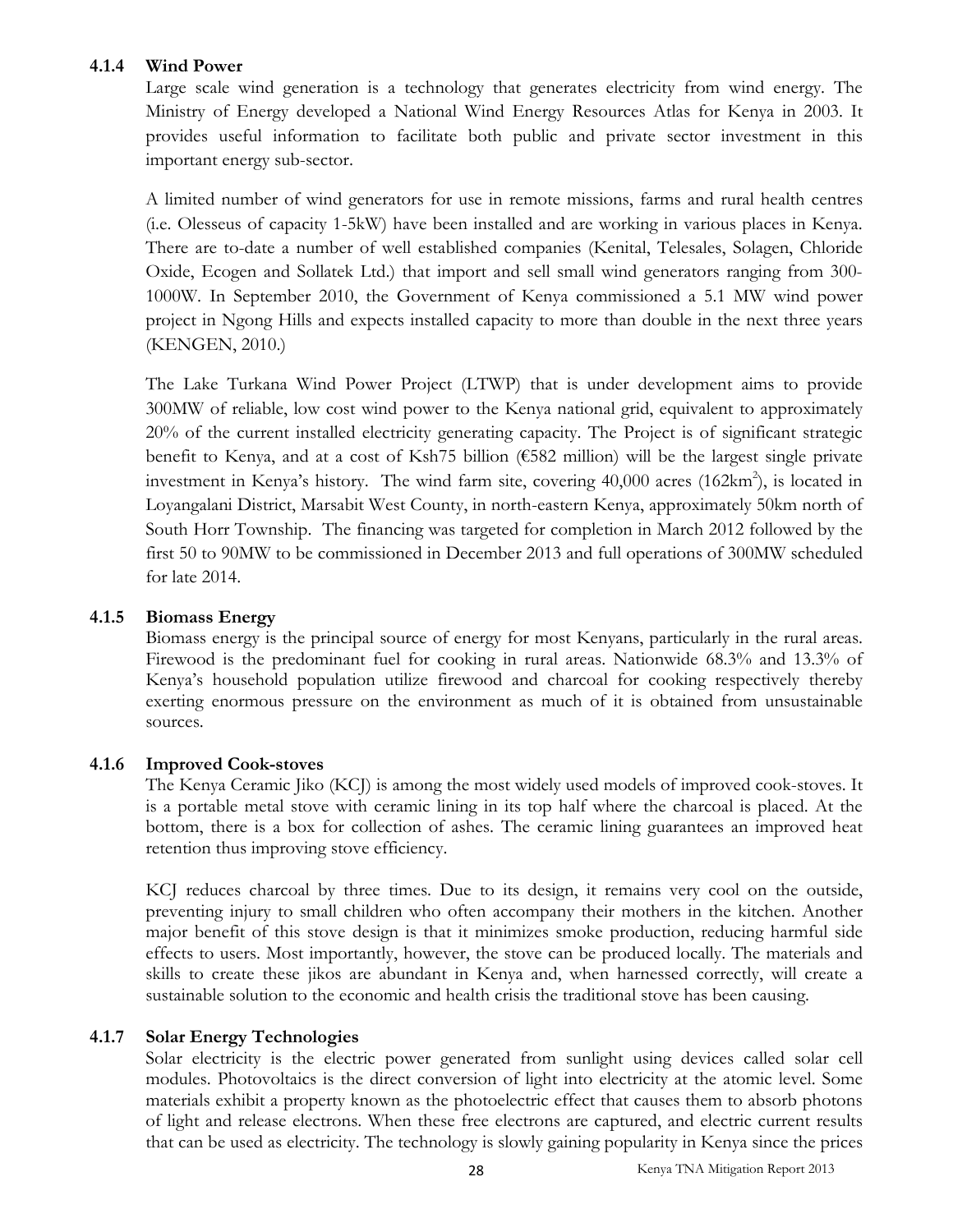of other electric energy sources rise as the prices of solar photo-voltaics (PV) fall. Solar electricity can replace small applications of petroleum-fuelled generators, grid power and dry cell batteries. Solar electric systems are being sold to end users in Kenya through a competitive and growing free market network. The following are some key solar technologies that are being promoted in Kenya.

# **i) Solar Home Systems (SHS)**

Solar Home Systems (SHS) provides households lights, and electrical power for televisions, cassette players and small appliances. This forms the bulk market for photovoltaics in Kenya. Solar electricity if adopted fully in the country could be widely used in rural Kenya to power wireless communications technologies that are linked to processes of economic integration and greater rural-urban connectivity.

### **ii) Solar Water Heater Systems (SWHS)**

Solar Thermal Water Heating is a simple, reliable, and cost-effective technology that harnesses the sun's energy to provide for the hot water needs of homes and businesses.

It is estimated that 7000 solar water heaters in the country have been installed mainly by institutions (hotels, hospitals and colleges) and the upper urban market relieving the national grid of 20MW. In most domestic scenarios, water heating constitutes over 50% of the power bill. The initial costs of installing solar energy equipment are high.

#### **iii) Solar Cookers**

A solar cooker, or solar oven, is a device which uses shortwave solar radiation to cook food, heat food, and water or sterilize it. Solar cooking is a form of outdoor cooking and is often used in situations where minimal fuel consumption is important, or the danger of accidental fires is high.

The solar kitchen is a technological breakthrough in solar cooking that makes it possible for cooking to be carried out indoors for communities of up to 500 persons. High temperature solar dish systems are a series of parabolic 'fixed - focus –tracking 'dish/collector configurations that represent the technological solution to high temperature solar applications. This arrangement allows the focus of the concentrated heat to be stationary throughout, and can therefore be situated indoors for cooking, water heating and commercial and industrial applications like steam raising and absorption refrigeration etc. in the power range of 2 - 24kW (thermal) in single systems applications.

# **iv) Solar Dryers**

Direct solar drying (i.e. laying products out in the sun to dry) has traditionally been important for preserving food, crops and other products. Drying involves the removal of moisture from produce so as to provide a product that can be safely stored for longer periods.

The solar drying method uses indirect solar radiation. The principle of the solar drying technique is to collect solar energy by heating-up the air volume in solar collectors and conduct the hot air from the collector to an attached enclosure.

In Kenya, GTZ has played a key role in introducing the technology. Most of the work was with simple direct, lowest cost type solar dryers. Such "simple" designs use frames made of wood, inside which screen trays are laid. A UV resistant plastic film is used as a cover.

The Kenya Industrial Research and Development Institute (KIRDI) is actively working with institutions and women's groups in developing improved dryers for processing of fruits, vegetables, cereals and legumes on a commercial basis.

#### **4.1.8 Co-generation**

<span id="page-36-0"></span>Sugar factories have the potential to co-generate power using bagasse as the raw material. Cogeneration would reduce the use of thermal power stations in western Kenya and make sugar production cheaper in the local and international market.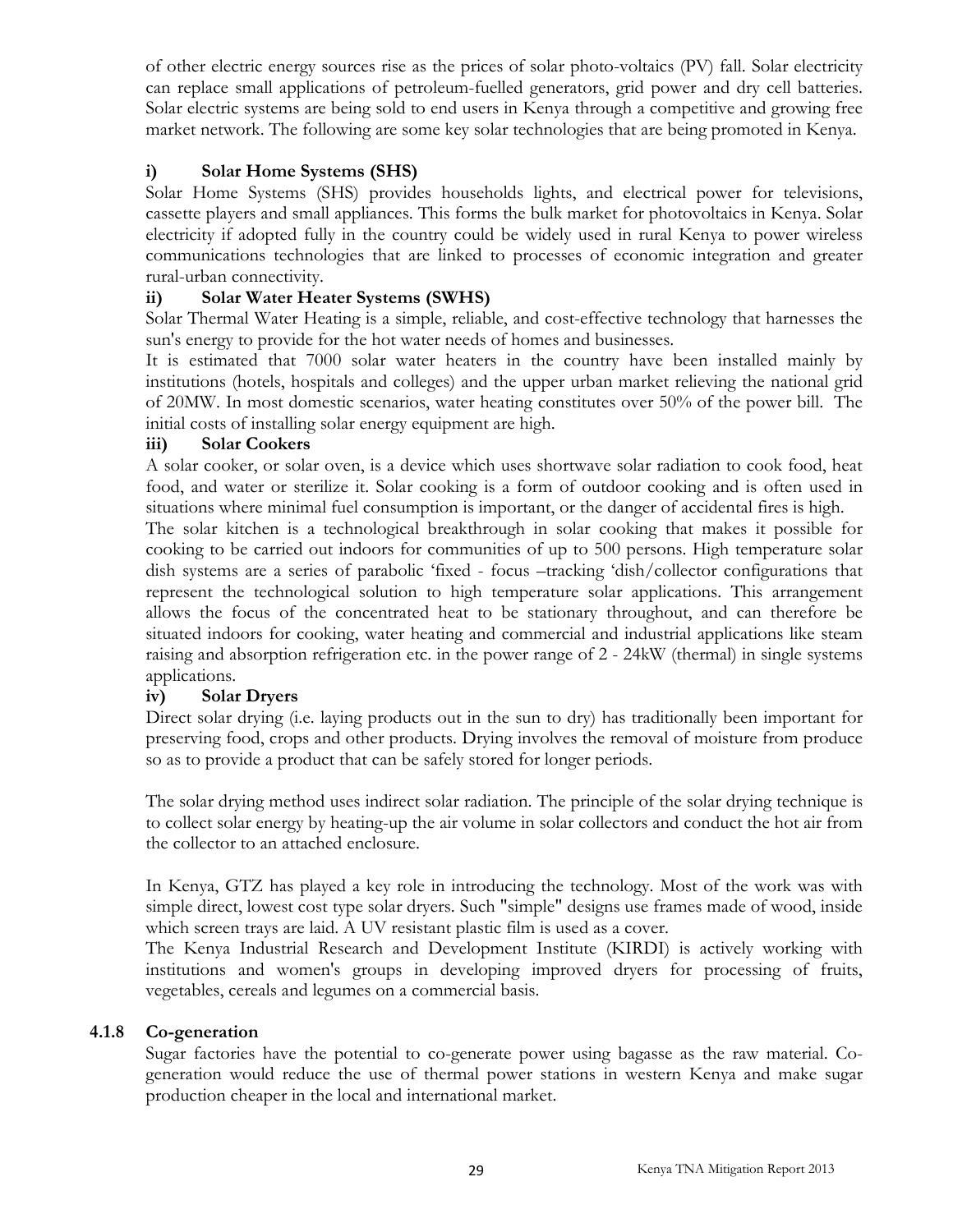Co-generation technology is being implemented in several sugar factories in Western Kenya especially in Mumias Sugar Factory. The factory is currently generating 26 MW of electricity which has been connected to the national grid with bagasse being the main raw material.

#### **4.2 GHG Emission in the Energy Sector**

<span id="page-37-0"></span>Kenya's Initial National Communication to the United Nations Framework Convention on Climate Change outlined the sources of greenhouse gas emissions in the Energy Sector as energy production and consumption.

The energy sector is among the largest contributor of GHG emissions in the country. According to Kenya's First National Communication to UNFCCC, the most significant GHG emitted from the energy sector was CO<sub>2</sub> amounting to 4522.45 Gigagrammes. Much of emissions from this sector come from fossil fuel consumption by motor vehicles, locomotives, motorcycles and industry. With the increase growth especially in motor vehicle industry which has so far registered 1.4 million vehicles and 400,000 motorcycles the GHG emissions from this sector are expected to have grown significantly. Energy generation from fossil fuel sources of energy such as diesel, gas and coal results in emissions of GHG. Emissions of GHG in the sector are estimated at 18 million tonnes  $CO<sub>2</sub>$  equivalent (Cameron et.al. 2012).

#### **4.2.1 Electricity Generation Sub-sector**

<span id="page-37-1"></span>35% of electric generation in Kenya is from fossil-fuel sources. Burning of fossil fuels is the most important source of greenhouse gas emissions. Although Kenya's GHG emissions from the energy sector are low by global standards, they are rising quickly and are estimated to have increased by as much as 50% over the last decade (National Climate Change Response Strategy, 2010). Stiebert et.al (2012) have estimated that GHG emissions from energy generation to be about 2.2 million tonnes.

#### **4.2.2 Transport sub-sector**

<span id="page-37-2"></span>The main GHG from the transport sub-sector is carbon dioxide  $(CO<sub>2</sub>)$ . Road and rail transport are principal sources of GHG. Road transport is a major generator of greenhouse emissions (30% of the total energy sectors emission; Cameron et al. 2012 b).

#### **4.2.3 Industry Sub-sector**

<span id="page-37-3"></span>Consumption of energy in the industry sub-sector releases GHGs into the atmosphere. These gases include carbon dioxide and methane. GHGs in this sub-sector are associated with consumption of fossil fuels in food industry (meat; fish; dairy; edible oils; and fruits and vegetable processing), manufacturing of steel, cement production and mining among other industries

#### **4.2.4 Residential/Commercial sub-sector**

<span id="page-37-4"></span>The residential/commercial sub-sector mainly uses biomass, fossil fuels (kerosene, liquefied petroleum gas (LPG)) and biogas as source of energy either for cooking, heating and lighting. Usage of fuel wood (charcoal and firewood) as sources of energy has impact on both human health and environment since they produce smoke and carbon dioxide. Biogas as a source of energy releases methane into the atmosphere. Methane is a GHG.

#### **4.3 An Overview of possible Mitigation technology options in the Energy Sector and their Mitigation Benefits**

<span id="page-37-5"></span>There exists a wide range of possible mitigation technology options in the energy sector (See fact sheets Annex 1.1). These include the following: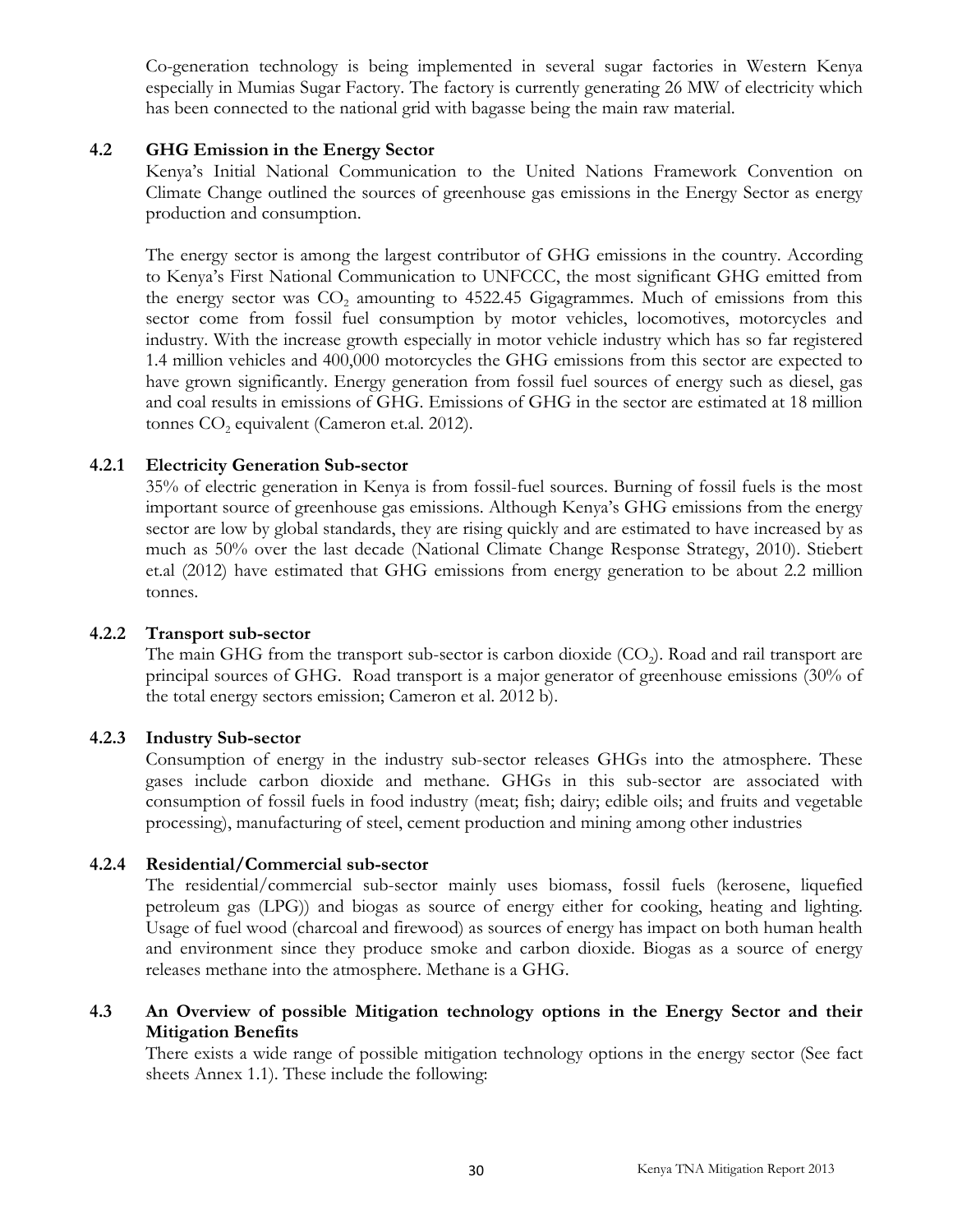# **a) Hydro-Electric Power**

Hydro-power constitutes around 50 per cent of the total electricity generated in Kenya and is the leading source of electrical energy, with an installed capacity of 761 MW. Most of this power is generated from Tana, Sondu Miriu and Kerio rivers. There is scope for electric power generation from micro-hydro-power stations in the country.

The Kenya Tea Development Agency (KTDA) intends to implement a US\$ 14.5 million minihydro project aimed at constructing 10 mini-hydro power plants with a total production of 20 MW in the next years. This amount of power is more than KTDA's factories can consume and the excess power will be supplied to the Kenya national electricity grid through a power purchase agreement. At present KTDA obtains its electricity supply from the Kenya national grid. The mini hydro power will thus lead to emissions reductions by replacing electricity that would have otherwise been supplied by thermal power plants connected to the Kenya national grid.

Hydro capacity can replace fossil fuel generation capacity. Based on this, the mitigation potential is in the order of 1,100 ktCO2/year in 2030 (Cameron et al., 2012 c).

# **b) Solar Energy Technologies**

About 1.6% of Kenyan households use solar energy for both heating and electric generation, and its adoption has been slow due to the high initial installation costs (KNBS, 2007). It is estimated that Kenya receives 4-6 kW/m2/day of solar energy, on average, which translates into about 1.5 billion tonnes of oil equivalent, making it a major alternative source of energy. Solar energy is currently under-exploited although it is widely regarded as a plausible option to stimulate rural electrification.

# **i) Solar Home Systems (SHS)**

Solar Home Systems (SHS) provides households lights, and electrical power for televisions, cassette players and small appliances. This forms the bulk market for Photovoltaics in Kenya. Solar electricity if adopted fully in the country could be widely used in rural Kenya to power wireless communications technologies that are linked to processes of economic integration and greater rural-urban connectivity.

It is estimated that over 200,000 rural households in Kenya have solar home systems. This limited success has been largely due to private sector activity. But as shown in table 4.1 below the uptake of the technology has been slow mainly because of the high cost, low awareness of the potential opportunities and economic benefits of the SHS.

SHS technology has potential to replace fossil fuel sources of energy and therefore contribute to reduction of emissions of GHGs.

<span id="page-38-0"></span>

| MCAIL 2004-2000 I                                             |        |         |            |             |
|---------------------------------------------------------------|--------|---------|------------|-------------|
| <b>Short Description</b>                                      | Units  | Imports | Production | Consumption |
| Static converters [e.g. rectifiers and inductors and   Number |        | 305,995 |            | 305,690     |
| inverters for converting dc power to ac power                 |        |         |            |             |
| Photovoltaic system controller [charge controller   Number    |        | 185,171 |            | 114,113     |
| for voltage not exceeding 1000 V]                             |        |         |            |             |
| Photovoltaic cells, Modules and Panels                        | Number | 118,322 |            | 112,908     |
| Other lead-acid accumulators Deep discharge Number            |        | 173,740 | < 50,000   | 1112,015    |
| $(solar)$ ]                                                   |        |         |            |             |
|                                                               |        |         |            |             |

**Table 4.1: Trade and Production of Solar PV Parts and Component in Kenya (Annual Mean 2004-2008)**

Source: Ikiara (2009)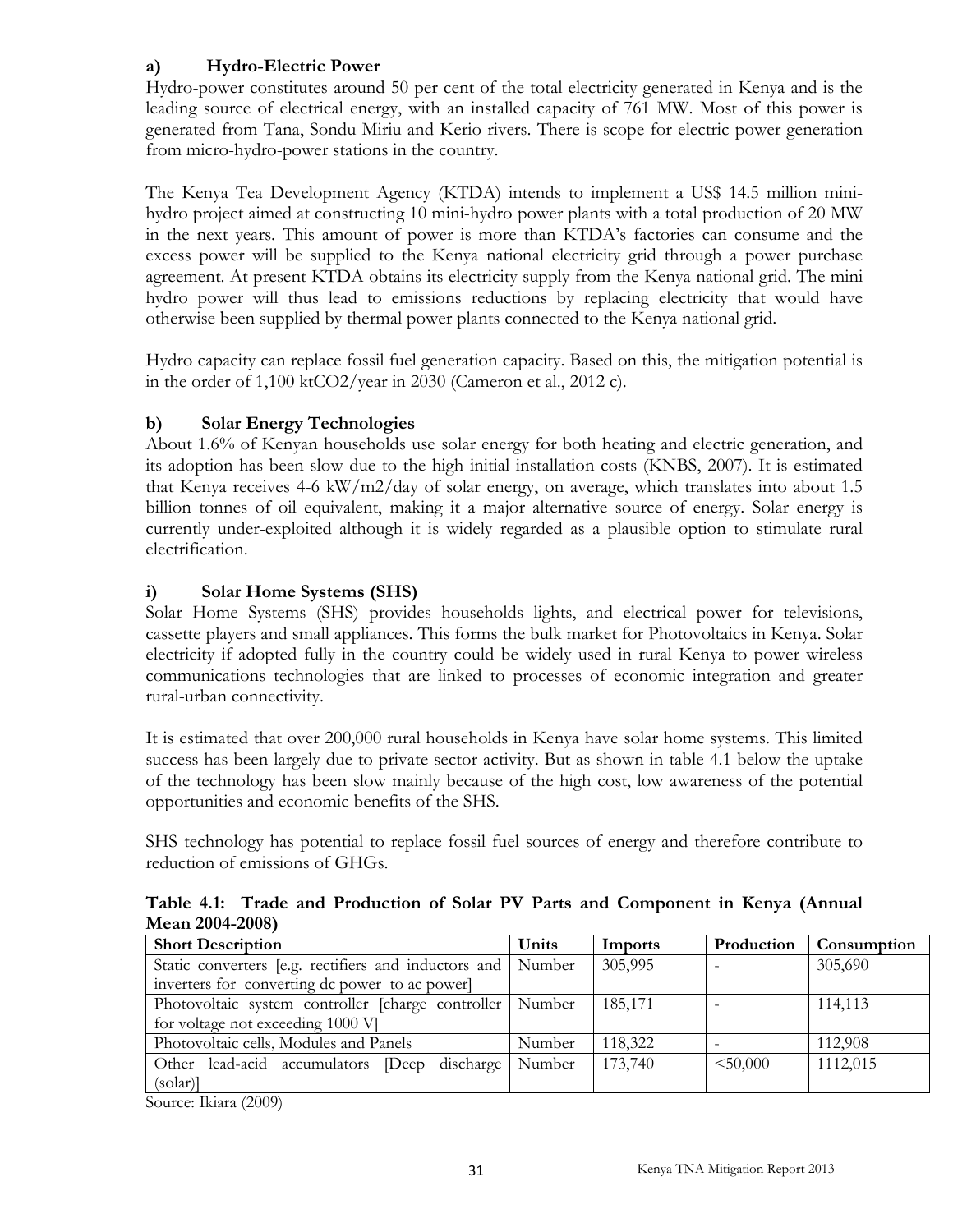# **ii) Solar Water Heater Systems (SWHS)**

SWHS technology uses the process in which solar radiation is absorbed and converted into heat energy which raises the temperature of the water.

SWHS technology reduces demand for fossil fuels generated electricity for heating water in institutions. It also reduces demand for charcoal and fuel-wood and therefore contributes to conservation of forests. As a renewable energy source, SWHS has potential to lead to reduction in GHG emissions and therefore contribute to climate change mitigation.

# **iii) Solar Cookers**

Solar cookers technology is being promoted to help reduce fuel costs for low-income people, reduce air pollution and slow deforestation and desertification, caused by use of firewood for cooking. Solar cookers can therefore replace the use of wood-fuel and LPG for cooking and hence contribute to mitigation of emissions of GHGs.

# **iv) Solar Dryers**

The principle of the solar drying technique is to collect solar energy by heating-up the air volume in solar collectors and conduct the hot air from the collector to an attached enclosure.

Solar dryers technology can replace the use of fossil fuels and biomass for drying cereals, legumes, tea leaves, fruits and vegetables. This has potential to reduce GHG emissions.

# **c) Improved Cook-stoves**

The Kenya Ceramic Jiko (KCJ) is a portable metal improved stove. The KCJ is the result of research on stove design, efficiency, and patterns of usage initiated in the 1970's and actively continued through the 1980's by KENGO (a local NGO).

Due to its efficiency the use of KCJ can lead to emission reductions of roughly 30 to 50 per cent per stove and hence contribute to substantial GHG emissions. Assuming that 35% of the feedstock is biomass, a total abatement potential of 5.6 Mt  $CO<sub>2</sub>$  in 2030 could be realized (Saidi et. al. 2012).

# **d) Wind Power**

On average, the country has an area of close to 90,000 square kilometres with wind speeds of 6m/second and above which has not been translated into technical or economically viable potentials.

Wind energy can replace fossil fuels for generation of electric power. The Updated Least Cost Power Development Plan of Kenya forecasts over two Gigawatts of wind generation in 2030. On this basis, the mitigation potential is estimated at  $1360 \text{ ktCO}_2$  per year by 2030 (Cameron et. al 2012).

# **e) Nuclear Energy**

Nuclear energy originates from the splitting of uranium atoms in a process called fission. At the power plant, the fission process is used to generate heat for producing steam, which is used by a turbine to generate electricity

Development projects recommended under Vision 2030 will increase demand on Kenya's energy supply. To meet this demand, various power generation options, including nuclear power have been considered, with the first nuclear plant planned for commissioning in 2022.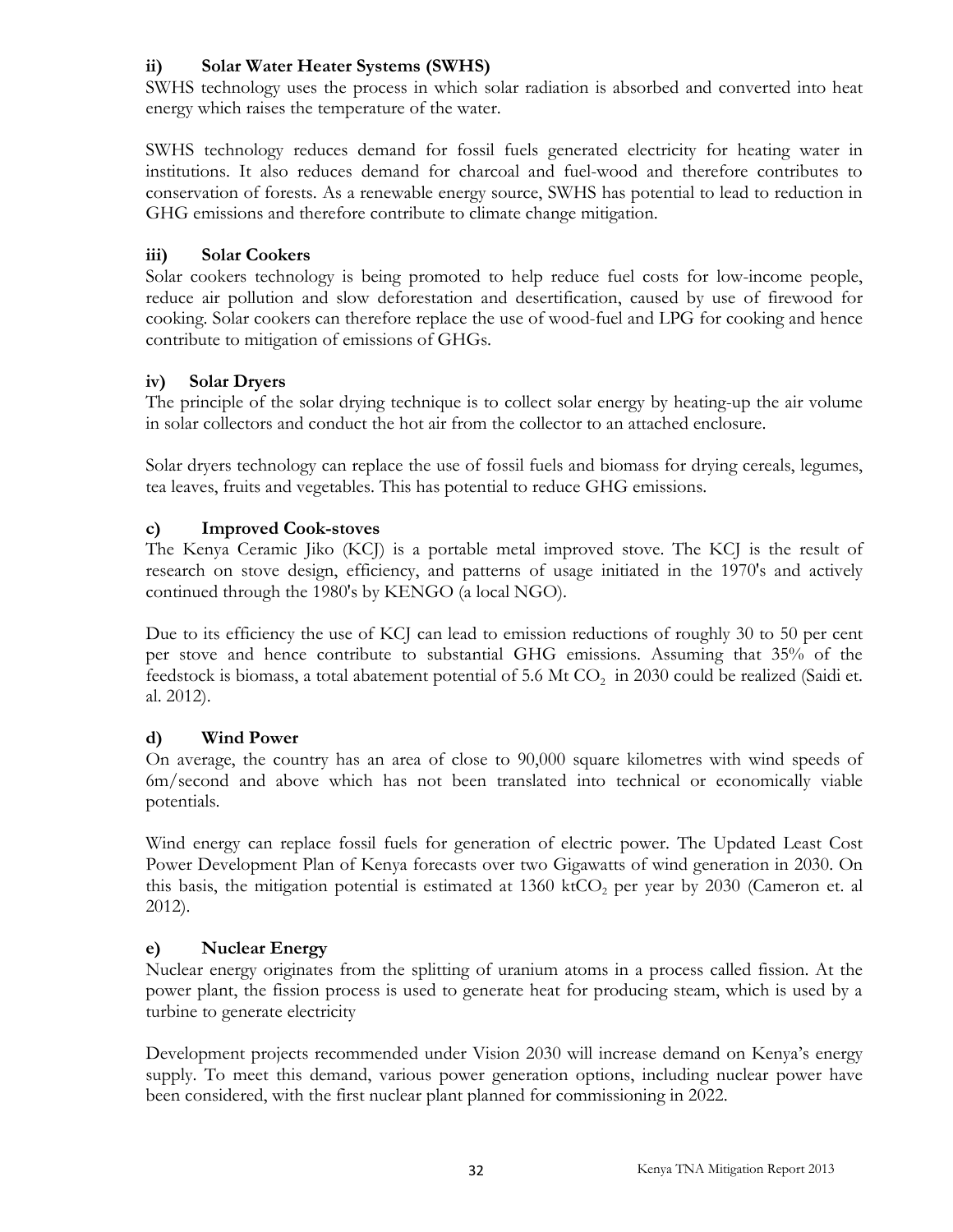Generation of electricity from nuclear energy has potential to replace energy generated from fossil fuels and will have GHG mitigation potential.

# **f) Geothermal**

Kenya is one of the leading producers of geothermal energy in Africa although the current production at approximately 198 MW is still fairly small yet the full potential is said to be in the range of 3000-5000 MW. Geothermal energy is generated using natural steam tapped from volcanic-active zones in the Rift Valley.

Geothermal capacity can replace the need for additional fossil fuelled generation capacity. Plans are to increase geothermal production capacity by another 576 MW by 2017, covering 25% of Kenya's electricity needs, and correspondingly reducing dependency on imported oil. Every 100 megawatt equivalent capacity can mitigate in the order of 600 kt/CO2/year (Cameron et. al., 2012 e).

# **g) Biodiesel/Jatropha**

Bio-diesel is made from vegetable oils, animal fats or recycled greases. Bio-diesel can be used as a fuel for vehicles in its pure form, but it is usually used as a diesel additive to reduce levels of particulates, carbon monoxide, and hydrocarbons from diesel-powered vehicles. Jatropha is being promoted as source of bio-diesel in the Coast Province of Kenya.

Use of biodiesel leads to almost zero net emissions of  $CO<sub>2</sub>$  because the carbon dioxide that is emitted during combustion of biodiesel is absorbed during regrowth of Jatropha and it is therefore a mitigation option since it replaces use of fossil fuels.

# **h) Ethanol**

Ethanol was introduced in Kenya as a fuel blend for gasoline in 1983. However, due to management and pricing problems, its use was discontinued in 1993. This fuel blend had a volume composition of 65% super petrol, 10% alcohol, 25% ordinary or regular petrol. The octane number of the blend was 93. The government of Kenya has in its plan to reintroduce power alcohol as a motor fuel in its long-term policy to enhance security of supply and redress the trade imbalance arising from petroleum imports.

Use of power alcohol results in almost zero net emission because the  $CO<sub>2</sub>$  that is emitted is absorbed during regrowth of plants and it is therefore mitigation option since it replaces use of fossil fuels.

# **i) Co-generation**

In Western Kenya several sugar factories are using bagasse as a raw material to generate electricity. Mumias Sugar Factory is generating 26MW of electricity which has been connected to the grid. Co-generation is a climate change mitigation option as it reduces Kenya's dependence on fossil fuel based sources of energy.

# **4.4 Criteria and process of Technology Prioritization**

<span id="page-40-0"></span>The technologies were selected on the basis of their economic, environmental benefits and their CO<sub>2</sub> abatement potential. The importance of the technologies to the society was included in social and economic benefit analysis.

The technologies were further selected using a consultative process based on the following criteria:

- i) Technology has not been successfully implemented in the country
- ii) Technology is innovative
- iii) Technology is facing barriers in its implementation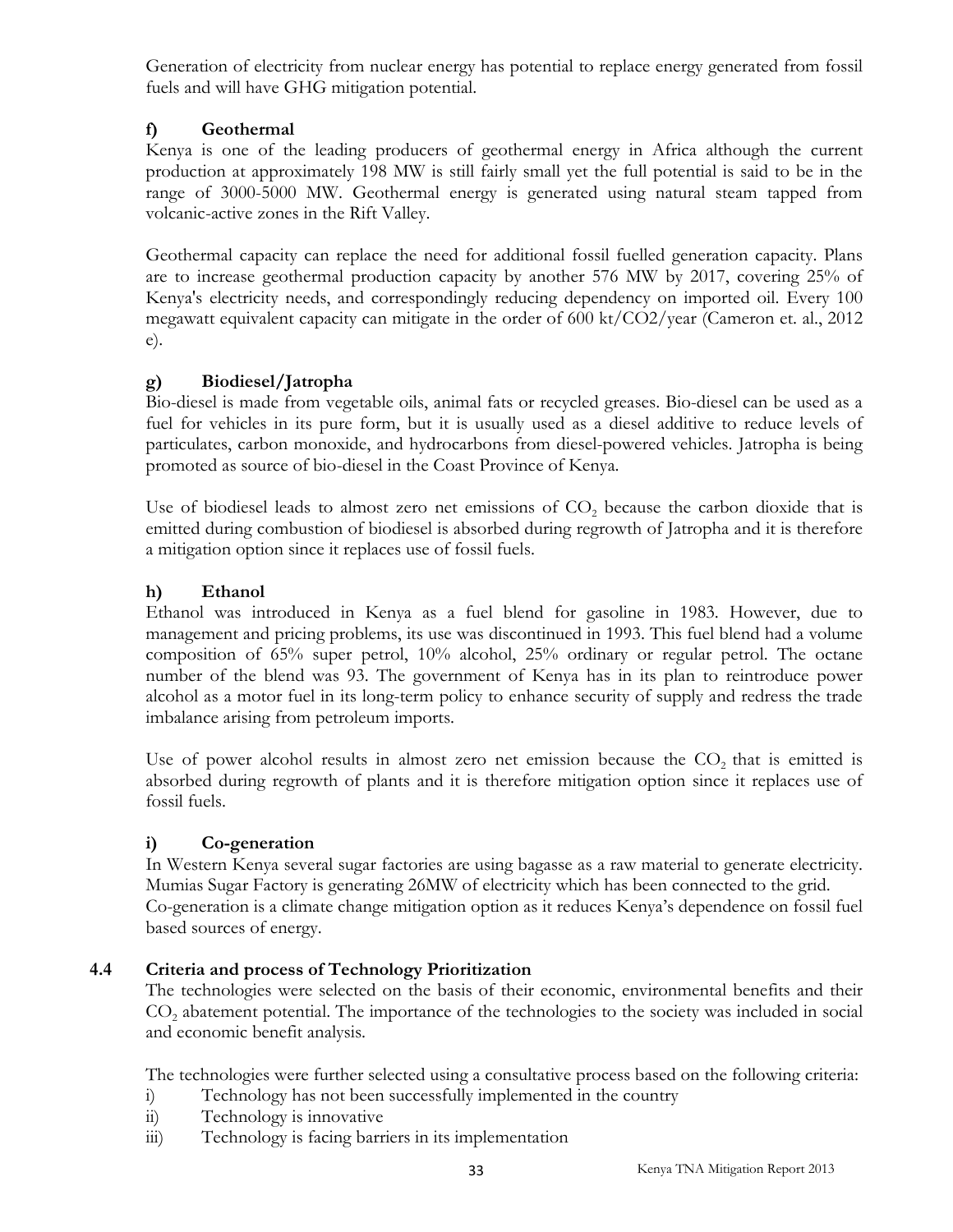iv) The technology has potential to formulate fundable projects

Technology fact sheets were developed for each selected technology.

Technology fact sheets (see Annex 1.1) were prepared through the following process:

- i) Intensive literature review
- ii) Inception workshop with stakeholders held on 21st June 2011
- iii) Analyses of responses from questionnaires done between January and February 2012
- iv) NEMA Meeting with Sector Working Groups on 22nd February 2012.
- v) TNA sector and technologies validation Workshop held on 25th July 201(annex 2.5)

The criteria used for prioritization of technologies in the energy sector were as follows:

- i) Contribution to national development
- ii) Adaptation to local conditions: This comprises acceptability by the community, sustainability and poverty reduction
- iii) Contribution to poverty reduction
- iv) Contribution to climate change mitigation

# **4.5 Results of Technology Prioritization with MCA**

<span id="page-41-0"></span>Technology prioritization was conducted by the consultant in collaboration with all stakeholders (see chapter 4.4). The tool used for technology prioritization is Multi Criteria Analysis (MCA) using Definite Student computer based model.

MCA is a decision support tool used in case of decisions involving several actors with different and often conflicting objectives. The MCA was conducted in several steps on the basis of existing documentation synthesis for priority technologies in the energy sector. The MCA helps in doing assessment based on monetary and non-monetary criteria. The following steps were followed.

- i) Identification of technologies
- ii) Identification of criteria for the prioritized technologies
- iii) Grading of technologies based on the criteria
- iv) Standardization and ranking of the technologies
- v) Ponderation/weighting of the criteria

The Criteria used were as follows:

- i) Contribution to national development
- ii) Cost of implementing the technology
- iii) Contribution to climate mitigation
- iv) Adaptation to local conditions

# **Grading of Technologies/scores**

Using the above mentioned criteria, the technologies were allocated grades with respect to selected criteria.

# **Standardization and Ranking**

Values of criteria were expressed in values in the same unit. This was followed by calculation of the average of scores for each option and then ranking.

# **Weighting the criteria**

Important criteria were allocated different weights based on their importance

# **Uncertainties**

- i) Uncertainties arise from various sources such as the following:
- ii) Analysis of inputs from previous studies: databases, expert advice and participatory approach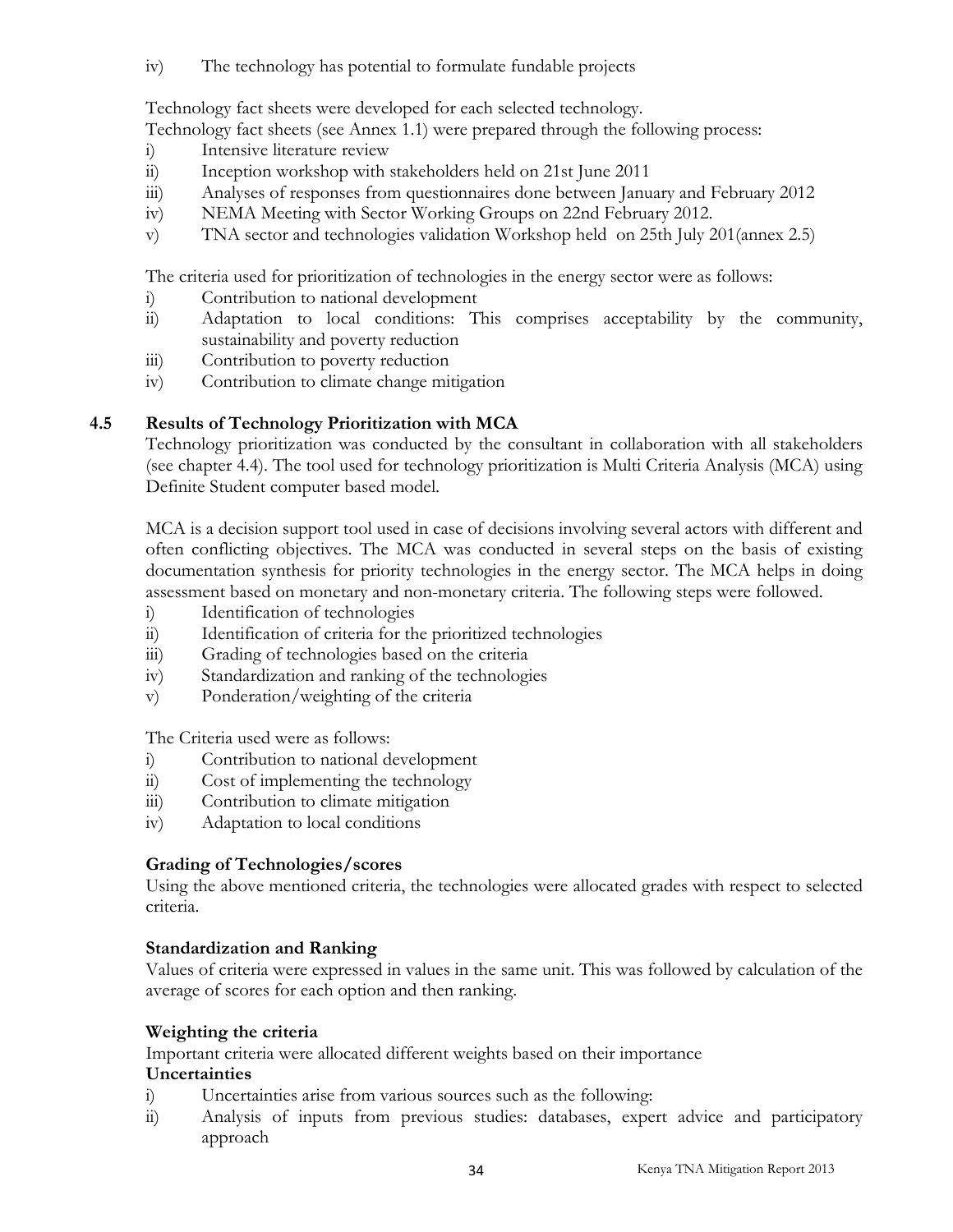- iii) Uncertainties on the selection of criteria and the choice of options
- iv) Uncertainty about the data: evaluation of the qualitative data ranges
- v) Uncertainty of judgements, qualitative data and scale scores

For the energy sector, the following climate mitigation technologies were subjected to MCA using Definite Student computer model:

Co-generation; Solar Home Systems (SHS); Non-Motorized Transport (NMT); Electric Trains; Mass Transport; Solar Dryers; and Mini-hydros.

| Criteria           | o<br>Unit | Solar          | Solar         | Mini-          | Co-gene-       | Non-      | Electric | <b>Mass</b>    |
|--------------------|-----------|----------------|---------------|----------------|----------------|-----------|----------|----------------|
|                    |           | Home           | <b>Dryers</b> | hydros         | ration         | Motorized | Train    | Transport      |
|                    |           | <b>Systems</b> |               |                |                | Transport |          |                |
| Contribution<br>to | Range     | 10             | 8             | 6              | 3              |           | 6        | 5              |
| national           | $1-10$    |                |               |                |                |           |          |                |
| development 1-10   |           |                |               |                |                |           |          |                |
| Contribution<br>to | Range     | 9              | 8             | $\overline{4}$ | $\overline{2}$ | 10        | 5        | 3              |
| change<br>climate  | $1 - 10$  |                |               |                |                |           |          |                |
| mitigation         |           |                |               |                |                |           |          |                |
| Adaptation<br>to   | Range     | 20             | 18            | 15             | 6              | 15        | 5        | 10             |
| local conditions   | $1 - 20$  |                |               |                |                |           |          |                |
| Contribution<br>to | Range     | -6             | 10            | 9              | $\overline{2}$ | 5         | 4        | $\overline{4}$ |
| poverty reduction  | $1 - 10$  |                |               |                |                |           |          |                |

#### <span id="page-42-0"></span>**Table 4.1: MCA – Assigned scores**

Contribution to national development with respect Solar Homes Systems (SHS) was given highest score because of its potential for use in rural households and institution not connected to the national grid. About 80% of Kenyans are not connected to the grid. Again adaptation to local conditions was awarded highest score of 20 for the same reason. Application of SHS has potential to reduce ailments related to indoor pollution resulting from use of kerosene for lighting while at the same time contributing to reduction of GHGs emissions.

| Criteria                                           | Unit      | Solar<br>Home  | Solar<br><b>Dryers</b> | Mini-<br>hydros | Co-gene-<br>ration | Non-<br>Motorized | Electric<br>Train | <b>Mass</b><br>Transport |
|----------------------------------------------------|-----------|----------------|------------------------|-----------------|--------------------|-------------------|-------------------|--------------------------|
|                                                    |           | <b>Systems</b> |                        |                 |                    | Transport         |                   |                          |
| 1. Contribution to<br>national<br>development      | Range 0-1 | 1.0            | 0.71                   | 0.43            | 0.00               | 0.57              | 0.43              | 0.29                     |
| 2. Contribution to<br>climate change<br>mitigation | Range 0-1 | 0.88           | 0.75                   | 0.25            | 0.00               | 1.00              | 0.38              | 0.13                     |
| 3. Adaptation<br>to<br>local conditions            | Range 0-1 | 1.00           | 0.87                   | 0.67            | 0.07               | 0.67              | 0.0               | 0.33                     |
| 4. Contribution to<br>poverty<br>reduction         | Range 0-1 | 0.5            | 1.0                    | 0.88            | 0.00               | 0.38              | 0.25              | 0.25                     |

#### <span id="page-42-1"></span>**Table 4.2: MCA – Standardized Table**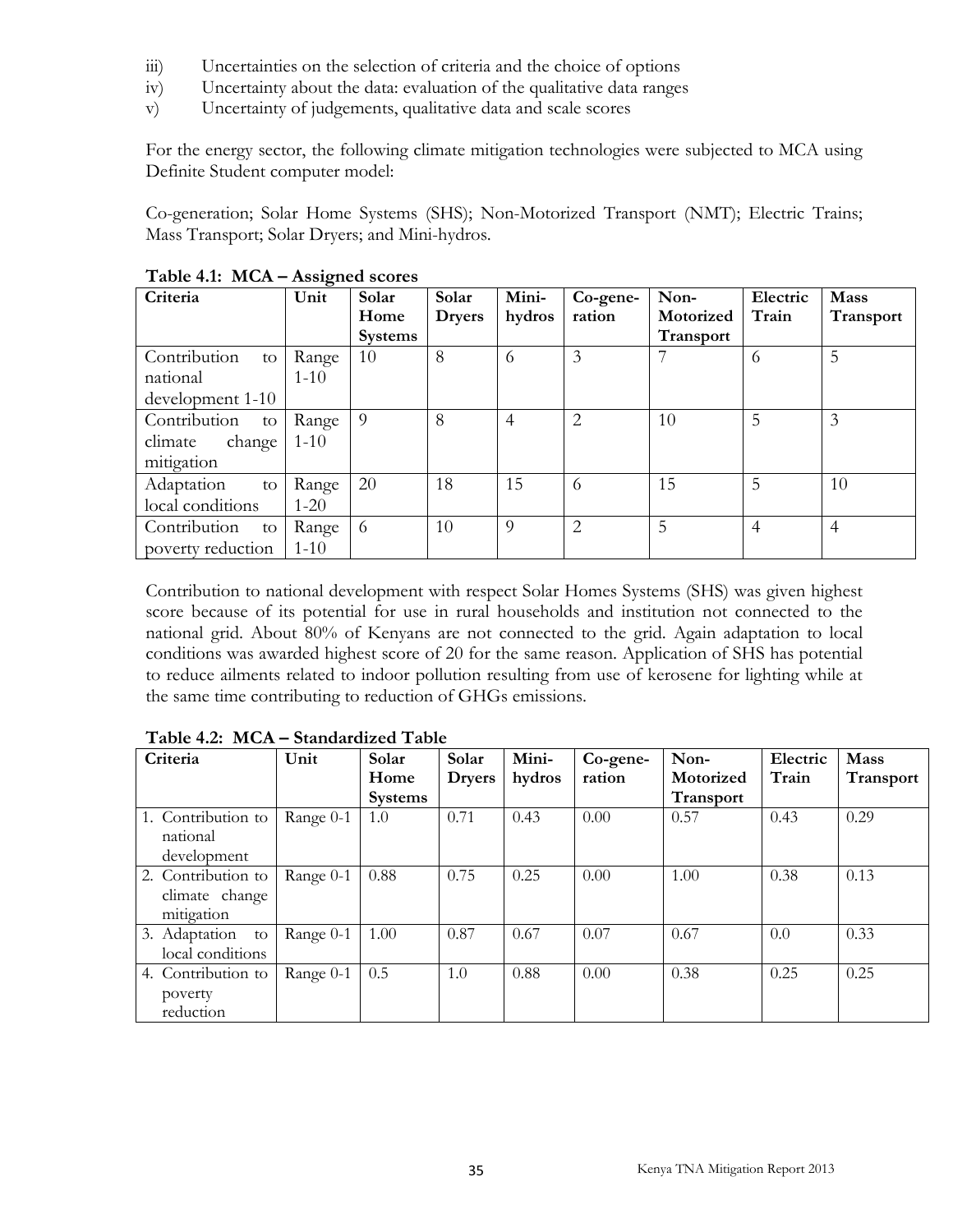| Weighting                      | Minimum       | Maximum | Weighting                     |        |
|--------------------------------|---------------|---------|-------------------------------|--------|
| Criteria                       |               |         |                               |        |
| 1. Contribution to national 3  |               | 10      | 10                            | 0.417  |
| development                    |               |         |                               |        |
| 2. Contribution to climate     | $\mathcal{L}$ | 10      |                               | 0.292  |
| change mitigation              |               |         |                               |        |
| 3. Adaptation<br>local 5<br>to |               | 20      | $\mathfrak{D}_{\mathfrak{p}}$ | 0.083  |
| conditions                     |               |         |                               |        |
| 4. Contribution to poverty     | $\mathcal{L}$ | 10      | 5                             | 0.0208 |
| reduction                      |               |         |                               |        |

<span id="page-43-0"></span>**Table 4.3: Weighting Interval Scale**

<span id="page-43-1"></span>

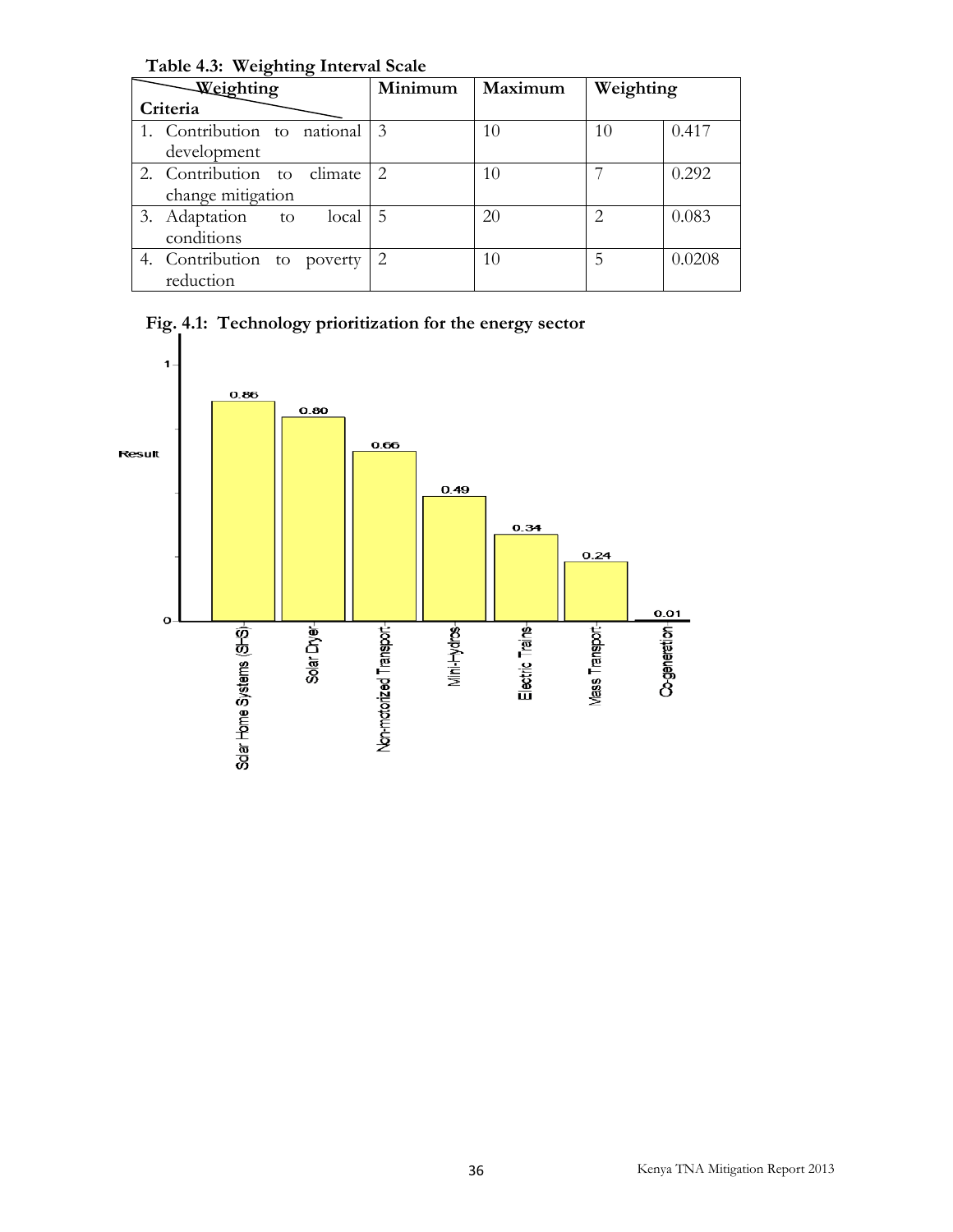#### **Fig. 4.2: Influence of different criteria on each other**



#### <span id="page-44-0"></span>MCA 1: Weighted summation {interval; Direct (Contribution to Na...ent: 0.417)}

Results of MCA technology prioritization for the energy sector were as follows:

- Solar Home Systems (SHS)
- Solar Dryers
- Non-Motorized Transport (NMT)
- Mini-hydros
- Electric trains
- Mass transport
- Co-generation

The first two ranked technologies in the energy sector namely: Solar Home Systems; and Solar Dryers were identified for further analysis with respect to overcoming barriers to transfer and diffusion of climate technologies.

#### **Justification for SHS**

The SHS technology has potential to provide electric power in the rural areas where about 95% of the population is not connected to the grid. Currently only about 200,000 households have Solar Home Systems in place. As Solar Home System is the appropriate technology for lighting and for powering small appliances in the rural areas. There is a large potential (about 7,000,000households) for its diffusion in the country. There is additional potential of SHS technology to provide electricity to the already grid connected households in both the urban and rural areas as a measure to ensure continuous power supply in view of frequent power outages. The uptake of SHS has been slow (see table 4.1) due to various reasons such as relative high cost of the technology and low awareness on the potential socio-economic and environmental benefits of the technology among others.

#### **Justification for the Solar dryers**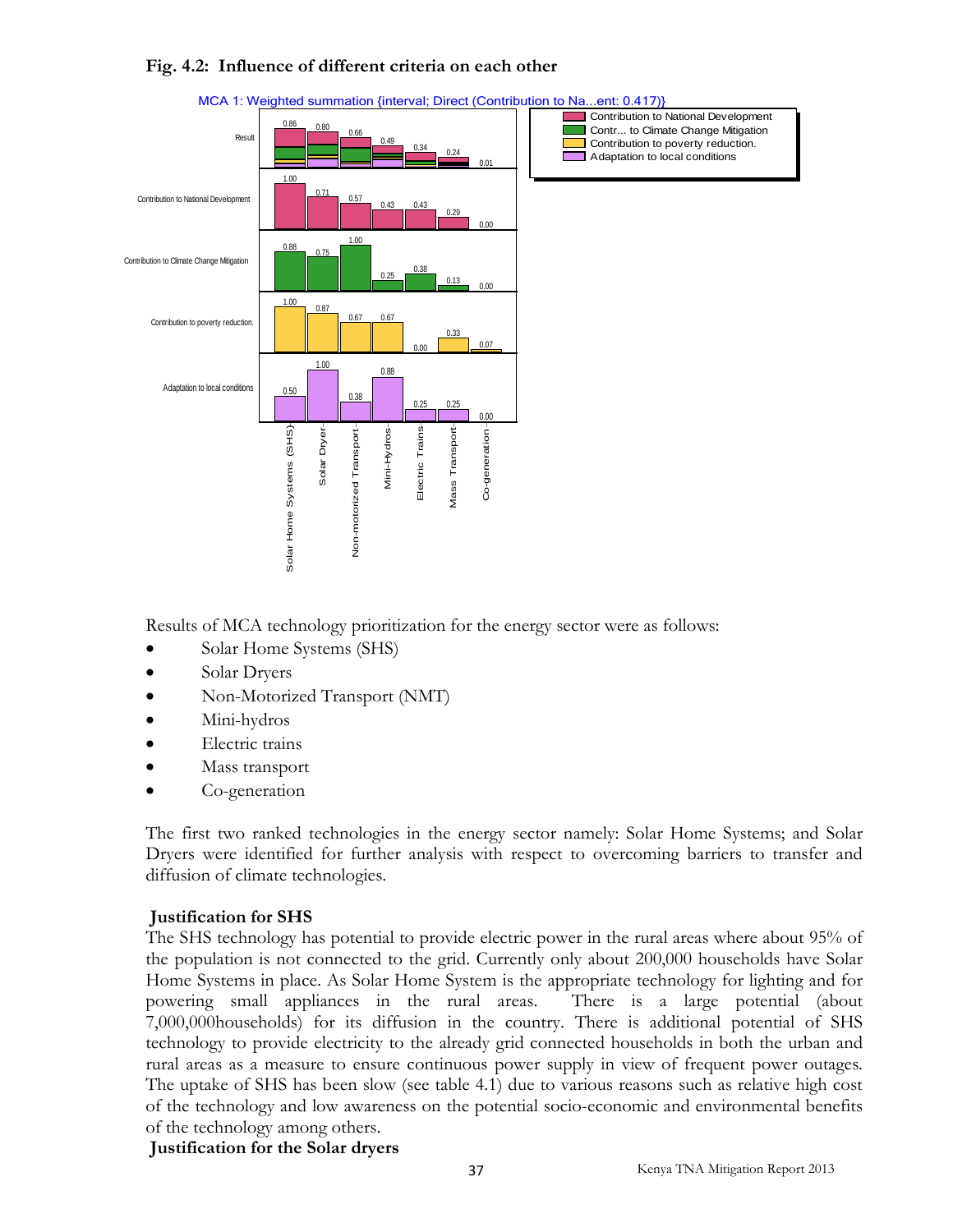The main economic activity in Kenya is agriculture that entails production of cereals which include maize, wheat, rice, sorghum, millet and other produce such as beans and peas etc. The export market is dominated by cash crops such as tea, coffee and a range of horticultural products.

Traditionally most small scale farmers still rely on open air drying to process and preserve their products including vegetables, fruits and other foods by laying products in the sun to dry. However for large scale farmers and commercial farms, this method is not effective. They therefore rely heavily on the National Cereals and Produce Board of Kenya whose dryers use diesel in all its over 45 stations in the country. From common knowledge these diesel powered dryers emit enormous amounts of carbon dioxide into the atmosphere.

65 tea factories in the county rely on drying their products by use of fuel wood, thus resulting in massive destruction of our forests. So far only one tea factory in Kenya has installed a solar dryer which has enabled it to realize 50% savings on energy use.

Adoption of solar dryers technology by family units, medium scale farmers, large tea factories, cooperative societies and large scale application for large commercial farming operations all over the country will assist in energy saving and increase Kenya's contribution to global efforts to mitigate climate change through reduction of emissions of greenhouse gases and enhanced conservation of forests which act as carbon sinks.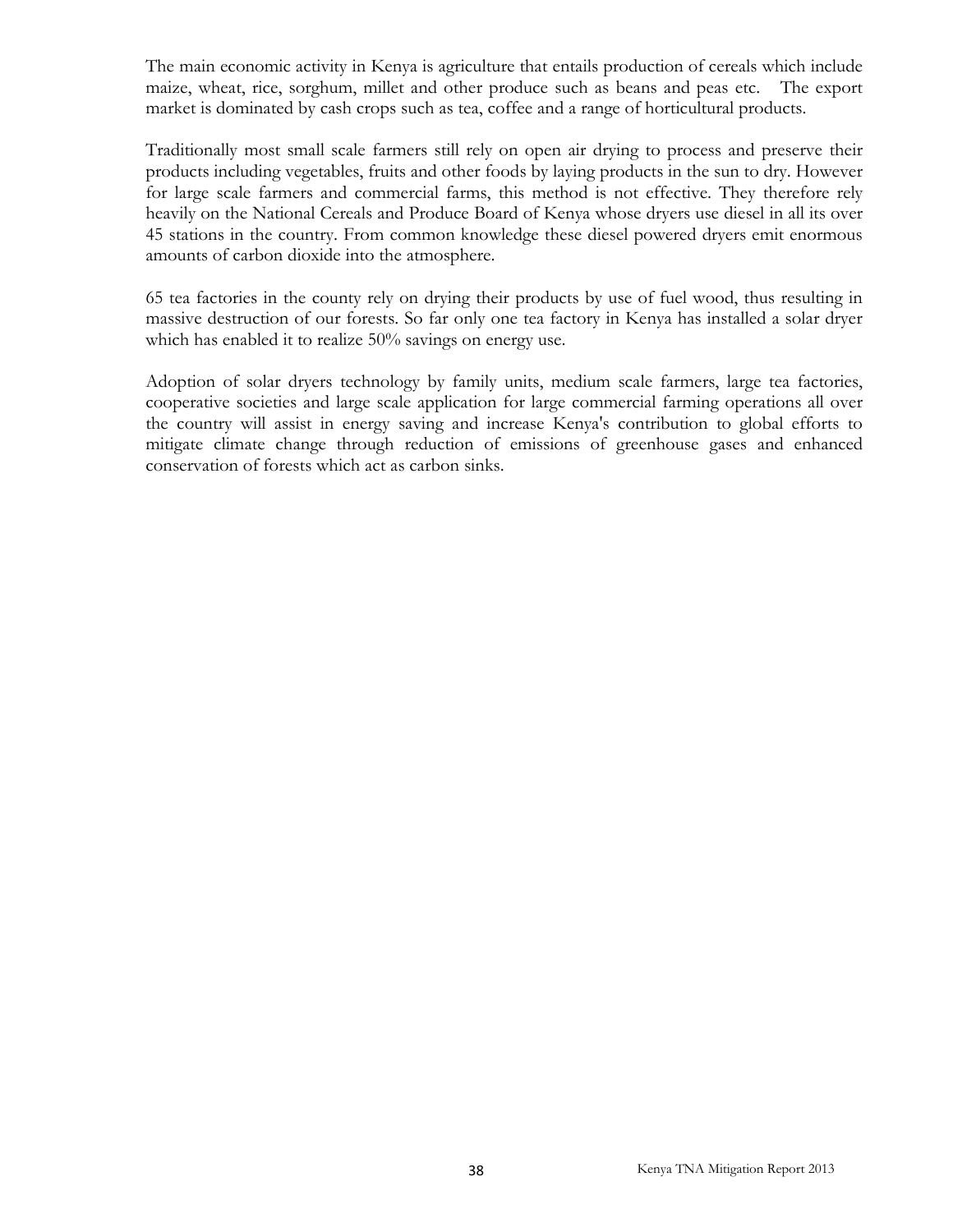#### **CHAPTER 5: TECHNOLOGY PRIORITIZATION FOR WASTE MANAGEMENT SECTOR**

<span id="page-46-1"></span><span id="page-46-0"></span>Technology prioritization in the waste management sector was based on the concept which leads to low carbon emission development pathway in the country (Annex 1.2)

#### **5.1 Existing Technologies and Greenhouse Gas Emissions in the Waste Management Sector**

#### **5.1.1 Existing Technologies for Solid Waste Management Sector**

<span id="page-46-2"></span>The following are the existing waste management technologies

#### **5.1.1.1 Methane Capture**

This technology involves collection of bio-degradable agricultural and municipal wastes and subjecting them to bio-digestion in anaerobic process resulting in production of methane that is then used for electricity generation, cooking and lighting.

The technology can be applied in large landfills or by construction of bio- digesters some of which could be compact enough to be portable.

#### **5.1.1.2 Solid Waste Reduction**

These technologies involve proper selection of process technologies that reduce generation of wastes

#### **5.1.1.3 Solid Waste re-use**

This technology involves selection of high quality raw materials and production procedures that result in high quality goods that can be re-used without degradation of the required quality.

#### **5.1.1.4 Waste Plastic Recycling**

This technology involves collection, separation and use of solid plastic items as raw material for manufacture of new products.

#### **5.1.1.5 Waste Composting**

This is the decomposition of biodegradable organic matter to compost manure for use in agriculture production. It involves collection and separation of organic waste before decomposing it aerobically into manure.

#### **5.1.2 Greenhouse Gas Emissions in the Waste Management Sector**

<span id="page-46-3"></span>The main source of greenhouse gas emissions in the Waste management sector is anaerobic decomposition of biodegradable organic matter to produce methane gas in waste disposal sites such as waste dumps. Anaerobic decomposition of biodegradable organic matter proceeds well in deep disposal sites where oxygen is in limited quantities or absent. In Kenya such sites are very rare as most of the waste is disposed in shallow unmanaged and uncontrolled sites. Consequently the rate of generation of methane gas is quite low due to the high rate of oxidation associated with their open nature.

#### **5.2 Overview of Possible Mitigation Technologies in Waste Management**

#### **5.2.1 Methane Capture**

<span id="page-46-5"></span><span id="page-46-4"></span>Methane capture technology involves collection of bio-degradable agricultural, domestic, institutional or municipal wastes and subjecting them to bio-digestion in anaerobic process resulting in production of methane that is then used for electricity generation, cooking and lighting.

The technology can be applied in large landfills or by construction of bio- digesters some of which could be compact enough to be portable.

The biogas technology helps to provide fuel for domestic and institutional uses and helps clean the environment of methane gas among other pollutant gases.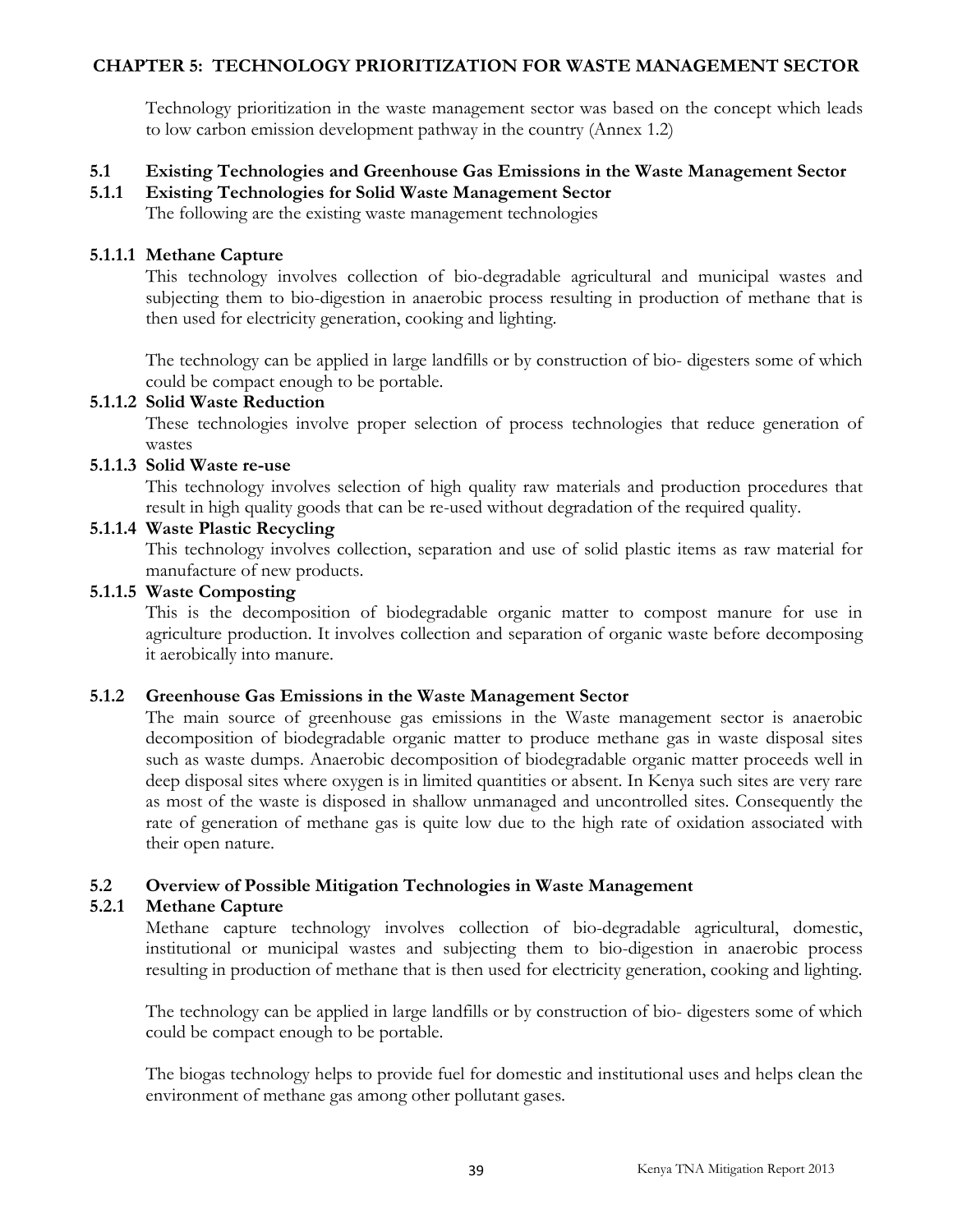Biogas technology has been promoted by the Government, international organizations and NGOs who have trained Kenyan technicians resulting in building hundreds of biogas digesters in the country. However for some reason, the penetration rate of biogas technology in the country remains very low. It is estimated that up to 2000 units have been installed in total, though it is impossible to estimate what percentage remain in working condition due to the dispersed and sometimes uncontrolled and informal nature of installations (SHELL, 2010).

The use of biogas as an alternative energy source comprises part of climate change mitigation measures. Use of biogas energy minimizes the emission of methane into the atmosphere and reduces the demand for biomass for energy and therefore contributes to conservation of forests resulting in enhanced carbon sinks.

#### **5.2.2 Incorporation of agricultural waste into the soil**

<span id="page-47-0"></span>This technology involves spreading the wastes on the soil surface and undertaking deep cultivation. The technology has two advantages namely:

- i) Enhancing nutritional status of the soil and
- ii) Increasing sequestration of carbon into the soil and hence mitigating climate change.

#### **5.2.3 Solid waste reduction**

<span id="page-47-1"></span>These technologies involve:

- Proper selection of production technologies that reduce generation of wastes.
- Proper selection of raw materials so that almost all of them can be utilized for production of goods.

#### **5.2.4 Solid waste re-use**

<span id="page-47-2"></span>This technology involves selection of high quality raw materials and production procedures that result in high quality goods that can be re-used many times without degradation of the required quality.

#### **5.2.5 Plastic waste recycling**

<span id="page-47-3"></span>Plastic wastes which are not bio-degradable can be recycled through manufacture of usable materials such as containers, poles and other products using appropriate technologies. There several local companies involved in plastic waste recycling in Kenya.

Waste recycling contributes to climate change mitigation in that the technology requires less energy and hence reduces emissions of greenhouse gases. The technology also contributes to conservation of the resources especially raw materials

#### **5.2.6 Waste Paper Recycling**

<span id="page-47-4"></span>The technology involves turning waste paper into new paper products. It has been practised in Kenya since 1958. Currently there are three paper recycling mills that produce about 62,000 tonnes of recycled paper [\(www.chandaria.com,](http://www.chandaria.com/) 2012). But the recycling plants are concentrated around Nairobi and its environs.

Waste paper in the other towns away from Nairobi ends up in landfills as it is expensive to transport it to the recycling plants. Setting up recycling plants in towns like Kisumu, Mombasa and Eldoret will reduce the amount of waste paper going to landfills and create additional employment.

Waste paper recycling avoids production of methane gas that would have resulted from anaerobic decomposition of the paper. Waste paper recycling also avoids use of virgin paper thereby reducing deforestation that would have taken place had the same amount of virgin paper been produced. It therefore contributes to conservation of forests and hence mitigation of climate change.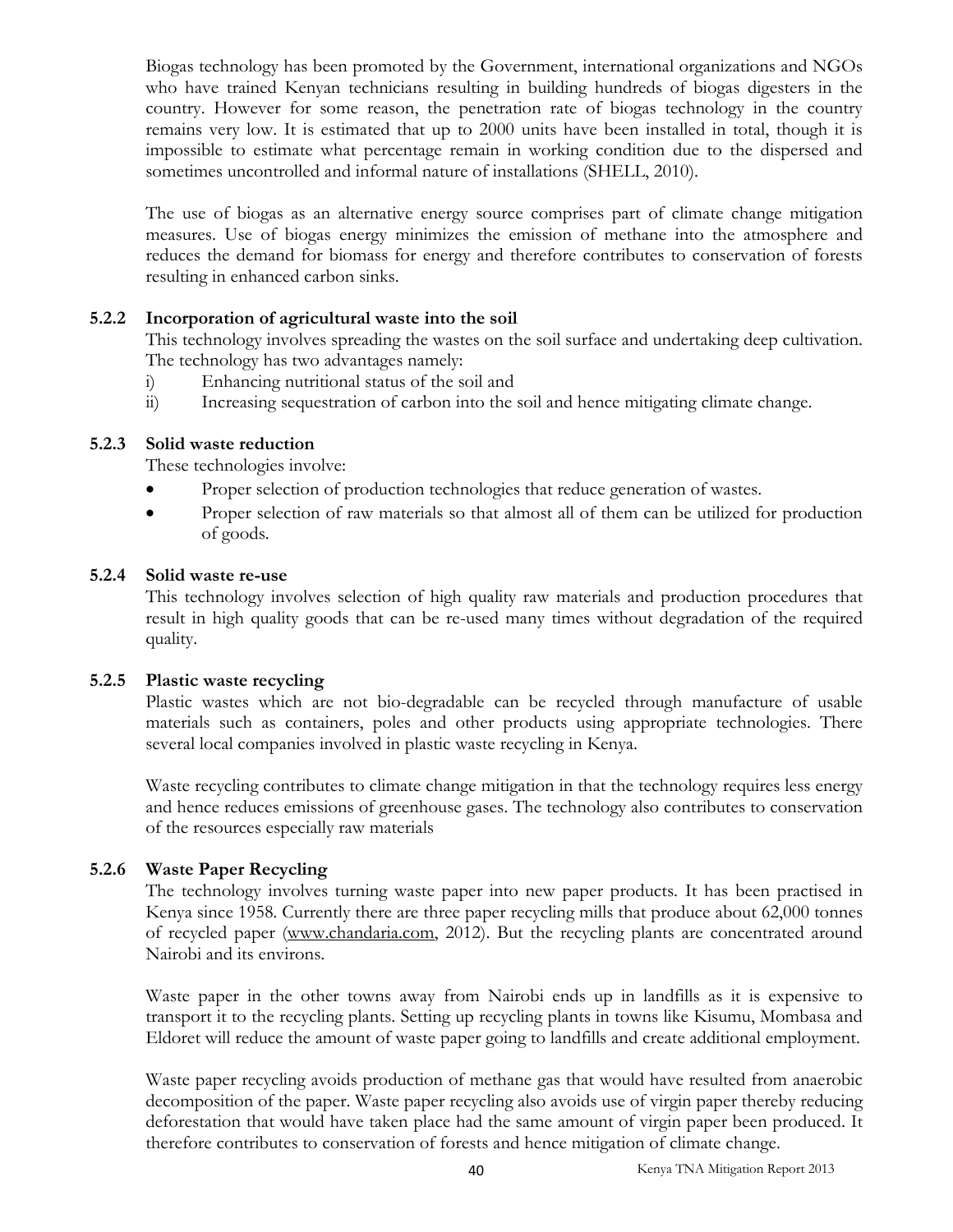### **5.2.7 Waste Composting**

<span id="page-48-0"></span>This is the decomposition of biodegradable organic matter to compost manure for use in agricultural production. In Kenya waste composting is taken at both commercial and household levels.

### **5.3 Criteria and Process of Technology Prioritization in Waste Management**

<span id="page-48-1"></span>The technologies were selected on the basis of their socio-economic and health benefits and  $CO<sub>2</sub>$ abatement potential and their socio-economic and environmental benefits. The importance of the technologies main uses to the society was included in social and economic benefit analysis. The technologies were further selected using a consultative process based on the following criteria:

- i) Technology has not been successfully implemented in the country
- ii) Technology is innovative
- iii) Technology is facing barriers in its implementation
- iv) The technology has potential areas to formulate fundable projects

Fact sheets were prepared for each selected technology.

Technology fact sheets (see Annex 1.2) were prepared through the following process:

- i) Intensive literature review
- ii) Inception workshop with stakeholders held on  $21<sup>st</sup>$  June 2011
- iii) Analyses of responses from questionnaires done between January and February 2012
- iv) NEMA Meeting with Sector Working Groups on 22<sup>nd</sup> February 2012.
- v) TNA sector and technologies validation Workshop held on  $25<sup>th</sup>$  July 2012(annex 2.5)
- vi) TNA Barrier Identification and Validation Workshop  $29<sup>th</sup>$  November 2012

The criteria used for prioritization of technologies in the waste management sector were as follows:

- i) Contribution to national development
- ii) Adaptation to local conditions.
- iii) This comprises acceptability by the community and hence sustainability
- iv) Contribution to poverty reduction This includes contribution to GDP through employment creation and income generation and aspects of foreign exchange earnings
- <span id="page-48-2"></span>v) Contribution to climate change mitigation

#### **5.4 Results of Technology Prioritization with MCA**

Technology prioritization for the waste management sector was conducted by the consultant in collaboration with all stakeholders. The tool used for technology prioritization is Multi Criteria Analysis (MCA) using Definite Student computer based model (see 4.4).

For the Waste management sector, the following climate mitigation technologies were subjected to MCA using Definite Student computer model:

Waste composting; Biogas; Waste re-use; Methane capture from landfills; Plastic waste recycling; and Waste paper recycling.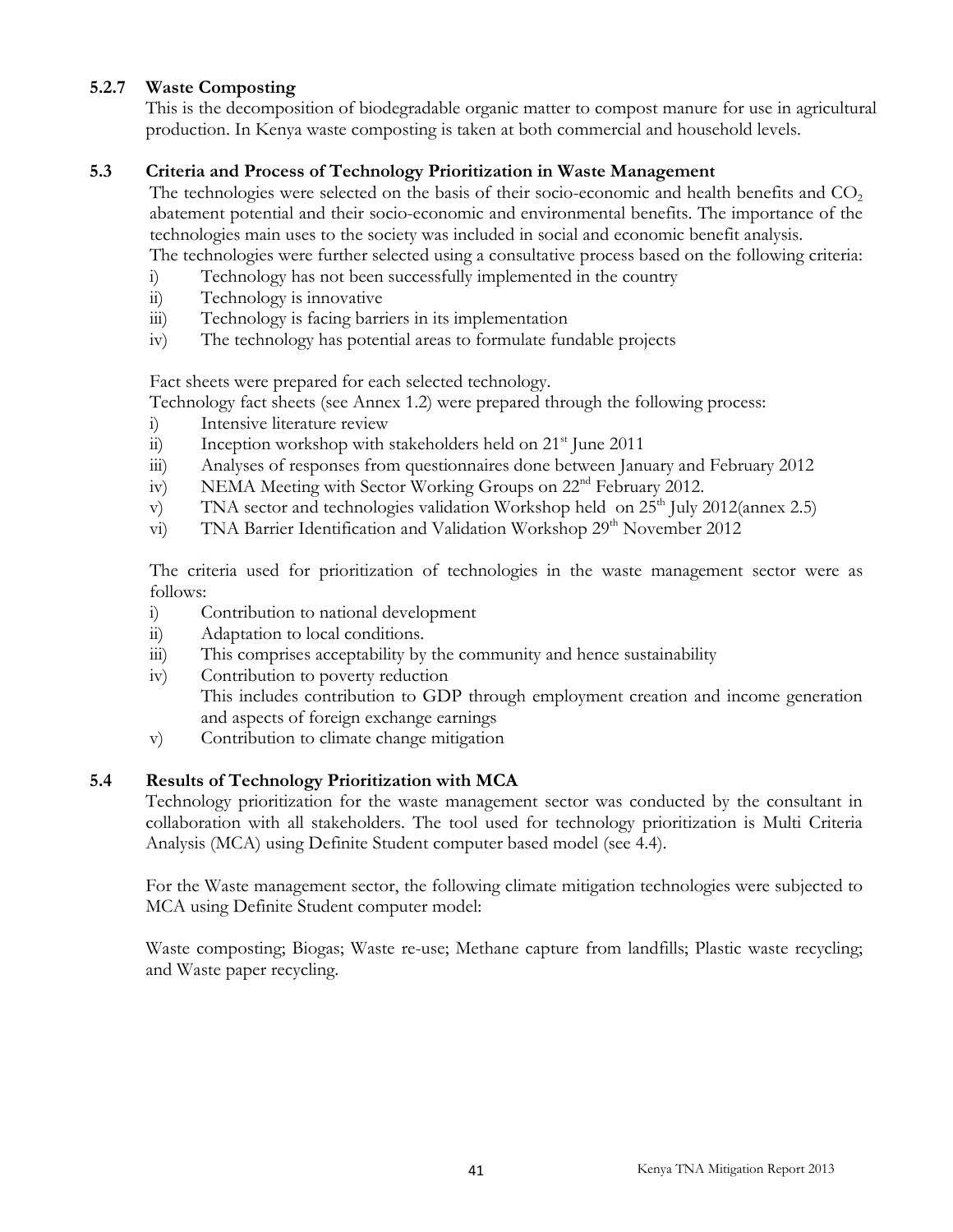#### <span id="page-49-0"></span>**Waste Management Sector Table 5.1 MCA Scores**

|    | Criteria                                              | Unit           | Methane<br>capture<br>from bio-<br>digester | Waste<br>recycling-<br>plastic | $Waste -$<br>re-use           | Waste<br>Compositing | Waste<br>recycling<br>paper | <b>Biogas</b> |
|----|-------------------------------------------------------|----------------|---------------------------------------------|--------------------------------|-------------------------------|----------------------|-----------------------------|---------------|
| 1. | Contribution<br>climate<br>to<br>change<br>mitigation | Range 1-<br>20 | 10                                          | 7                              | 3                             | 5                    | 6                           | 4             |
|    | 2. Contribution<br>national<br>to<br>development      | Range 1-<br>20 | 20                                          | 8                              | 7                             | 12                   | 15                          | 10            |
|    | 3. Adaptation<br>local<br>to<br>conditions            | Range 1-<br>10 | 9                                           | $\overline{1}$                 | 4                             | 4                    | 5.                          | 6             |
|    | 4. Contribution<br>poverty<br>to<br>reduction         | Range 1-<br>10 | 10                                          | 7                              | $\mathfrak{D}_{\mathfrak{p}}$ | 6                    |                             | 5             |

Methane capture from landfills was awarded the highest scores due to its potential to create opportunities for employment in urban areas and reduction of emissions of GHGs.

| Criteria                              | CB     | Unit     | Methane<br>capture<br>from bio-<br>digester | Waste<br>recycling-<br>plastic | $Waste -$<br>re-use | Waste<br>Compositing | Waste<br>recycling<br>paper | <b>Biogas</b>  |
|---------------------------------------|--------|----------|---------------------------------------------|--------------------------------|---------------------|----------------------|-----------------------------|----------------|
| Contribution                          | $^{+}$ | $1 - 20$ | 10                                          | 7                              | 3                   | 5                    | 6                           | $\overline{4}$ |
| national<br>to<br>development         |        |          | 1.00                                        | 0.57                           | 0.00                | 0.29                 | 0.43                        | 0.14           |
| Contribution                          | $^{+}$ | $1 - 20$ | 10.00                                       | 8.00                           | 7.00                | 12.00                | 15.00                       | 10.00          |
| climate<br>to<br>change<br>mitigation |        |          | 0.67                                        | 0.53                           | 0.47                | 0.80                 | 1.00                        | 0.67           |
| Adaptation to                         | $^{+}$ | $1 - 10$ | 9                                           |                                | $\overline{4}$      | $\overline{4}$       | 5                           | 6              |
| local<br>conditions                   |        |          | 1.00                                        | 0.11                           | 0.44                | 0.44                 | 0.56                        | 0.67           |
| Contribution                          | $^{+}$ | $1 - 10$ | 10                                          | 7                              | 6                   | 6                    | 7                           | $\overline{5}$ |
| poverty<br>to<br>reduction            |        |          | 1.00                                        | 0.70                           | 0.60                | 0.60                 | 0.70                        | 0.50           |

<span id="page-49-1"></span>**Table 5.2: Standardized Table**

### **Table 5.3: Relative Weighting**

<span id="page-49-2"></span>

|    |                             | Minimum          | Maximum  | Assigned<br>Weights | Weight |
|----|-----------------------------|------------------|----------|---------------------|--------|
|    | Contribution to national 3  |                  | 10       | 10                  | 0.40   |
|    | development                 |                  |          |                     |        |
| 2. | Contribution to climate     | 0.00             | 15       |                     | 0.280  |
|    | change mitigation           |                  |          |                     |        |
| 3. | Adaptation<br>local I<br>to | $\left( \right)$ | $\Omega$ | 5                   | 0.200  |
|    | conditions                  |                  |          |                     |        |
| 4. | Contribution to poverty     |                  | 10       | 3                   | 0.120  |
|    | reduction                   |                  |          |                     |        |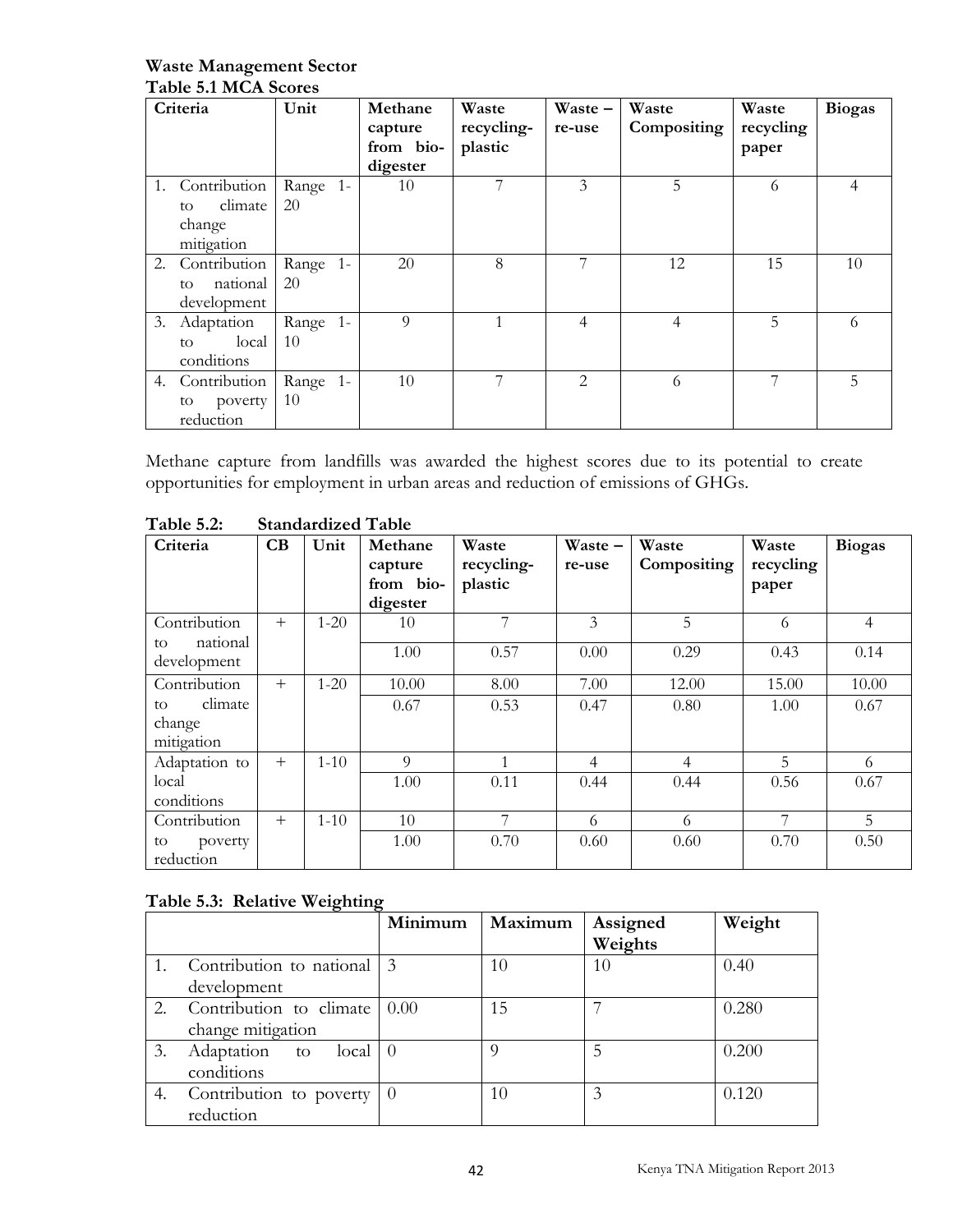

<span id="page-50-0"></span>**Fig. 5.1: MCA results for technology prioritization**

Results of MCA technology prioritization for the waste management sector were as follows:

- i) Methane capture from bio-digesters
- ii) Waste recycling-paper
- iii) Waste composting
- iv) Waste recycling-plastic
- v) Waste re-use

The first two ranked technologies in the waste management sector were methane capture from bio-digesters and waste paper recycling. These two technologies will be subjected to further analysis in the next phase of the TNA process.

- i) Methane Capture from bio-digesters was given to priority because it provides clean energy for rural household for cooking and lighting. It boosts crop production at lower costs and reduces indoor air pollution. It also reduces deforestation and hence enhances carbon sinks.
- ii) Waste paper recycling was selected because it provides products for consumers at lower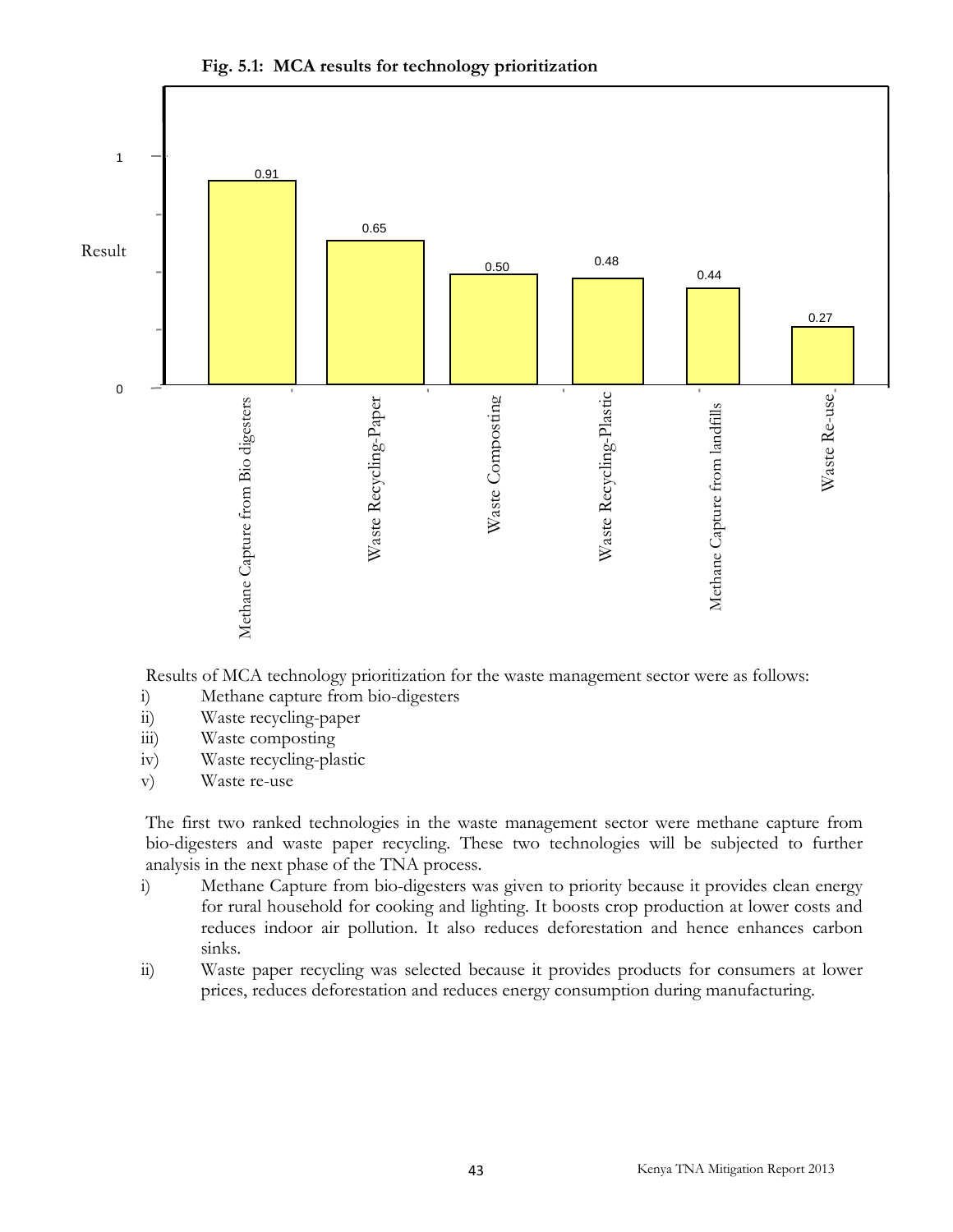#### <span id="page-51-0"></span>**CHAPTER 6: SUMMARY AND CONCLUSIONS**

There are many technological measures that can be undertaken to reduce or avoid the emission of GHG and hence slow down the rate of Climate Change. Kenya like any other developing country does not have adequate technological capacity to mitigate climate change effectively. Therefore, there is need to transfer and develop appropriate technologies for climate change mitigation.

It is for this reason that Kenya has undertaken Technology Needs Assessment to identify, evaluate and prioritize technological means for climate change mitigation on the low carbon development path to achieving sustainable development.

The Technology Needs Assessment study identified and prioritized a number of sectors which included Energy, Agriculture, Forestry and Land Use, Industrial Process and Waste Management. It eventually settled on Energy (including Transport - subsector) and Waste Management for Mitigation. Through the Multi Criteria Analysis the Study finally selected Solar Home Systems and Solar Dryers in the Energy Sector and in the Waste Management Sector selected methane capture from landfills, and Waste paper recycling.

The selection of Solar Home System gains credence by the fact that the country lying in equatorial belt has very high potential for solar energy. The solar electricity produced would therefore be widely used by households, schools, hospitals, hotels etc in the rural areas as well as urban centres not connected to the grid. In addition, the technology would greatly contribute to better health conditions, improvement in education and creation of employment. Most important is that the technology would replace the use of fossil fuel and therefore drastically cut down on emission of GHG.

Solar Dryers also rely on the high potential for solar energy to process and preserve food, vegetable, fruits and other crops such as tea and coffee. The technology could therefore replace use of fossil fuels and thermal electricity thereby cutting down on emission of GHG. It could further benefit the famers by increased income, reduced volume for transport, increased food security and nutritional conditions.

Methane Capture from bio-digesters is strongly recommended especially in rural areas where the capacity for waste management is very low. As bio-degradable wastes decompose in the bio-digesters, methane and carbon dioxide are emitted into the atmosphere. This technology would therefore capture the methane and contribute to improvement on health of the population, promote environmental quality and provide support to economic productivity.

Waste paper recycling technology responds to the demand for paper in the country which is unsatisfied. It entails turning waste paper into new products. The recycled paper reduces the amount of waste that would otherwise go to landfills. The technology saves forests by avoiding deforestation that would have taken place had the same amount of virgin paper been used.

In Kenya, waste paper recycling is undertaken in Nairobi and its environs. Waste paper in other towns far from Nairobi end up in landfills and contributes to the problem of managing waste. Thus if the technology is spread to other towns, it will not only protect the environment but will also create additional jobs in collection, separation and processing of the recycled paper.

All the above technologies have yet to get wide acceptability and application in the country especially in rural areas and hence need for their promotion. The next phase of the TNA will therefore focus on barrier analysis for each technology and measures to address the barriers.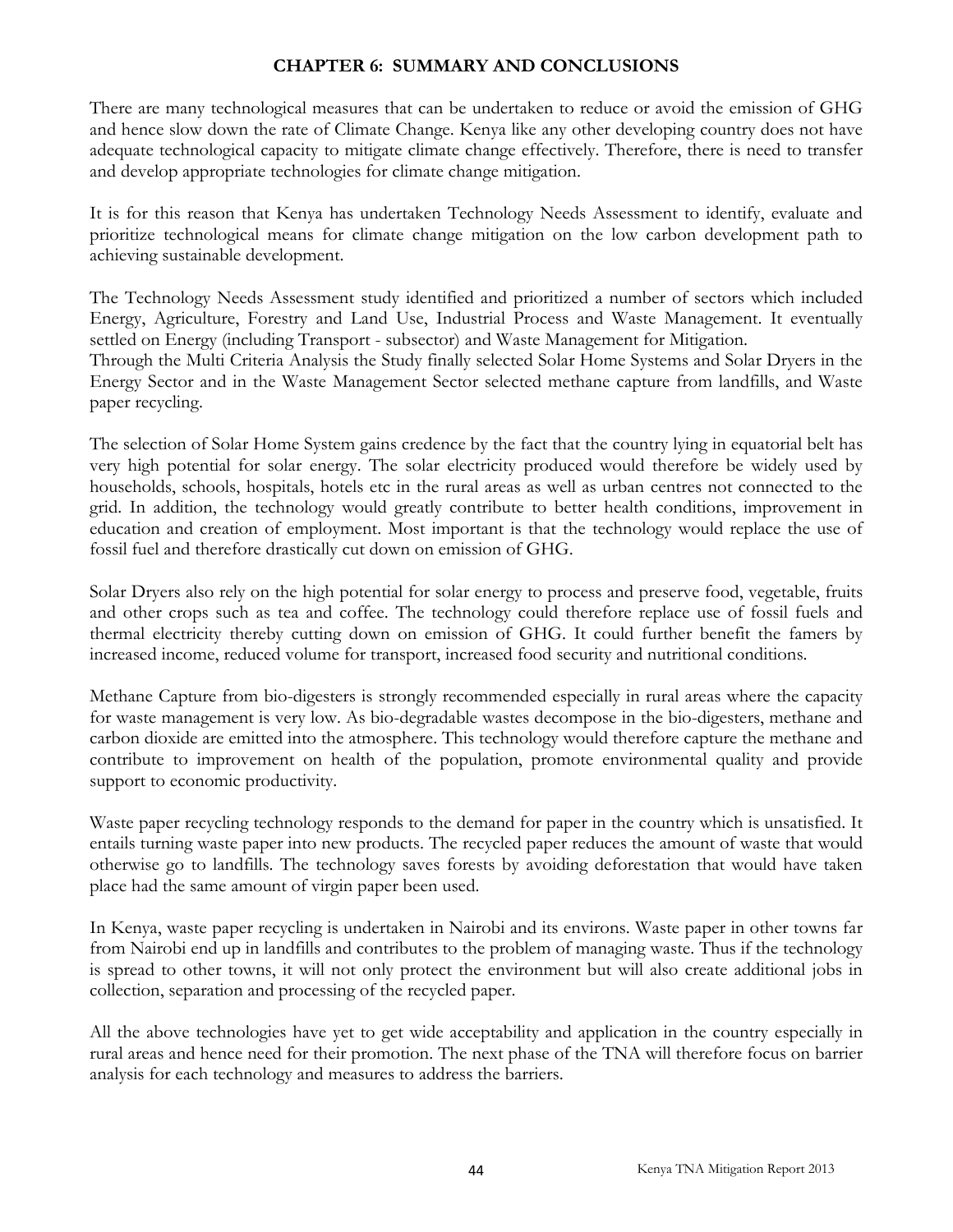#### <span id="page-52-0"></span>**REFERENCES**

- Cameron, L., Wurtenberger, L. and Stiebert, S. (2012a): Chapter 5: Electricity Generation. *In*: GOK Kenya's Climate Change Action Plan-Mitigation
- Cameron, L., Wurtenberger, L. and Stiebert, S. (2012b): Chapter 7: Transportation. *In*: GOK Kenya's Climate Change Action Plan-Transportation
- Cameron, L., Wurtenberger, L. and Stiebert, S. (2012c): Chapter 5: Electricity Generation. *In*: GOK Kenya's Climate Change Action Plan-Mitigation
- Cameron, L., Wurtenberger, L. and Stiebert, S. (2012d): Chapter 5: Electricity Generation. *In*: GOK Kenya's Climate Change Action Plan-Mitigation
- Cameron, L., Wurtenberger, L. and Stiebert, S. (2012e): Chapter 5: Electricity Generation. *In*: GOK Kenya's Climate Change Action Plan-Mitigation
- Food and Agricultural Organization of the United Nations ((FAO)(2005)): Global Forest Resource Assessment 2004 – Programs towards sustainable Forest Management
- Government of Kenya ((GOK), 2002): First National Communication of Kenya to the Conference of Parties to the United Nations Framework Convention on Climate Change
- Government of Kenya ((GOK), 2003): Economic Recovery Strategy for Wealth and Employment Creation 2003 – 2007
- Government of Kenya ((GOK), 2005): The Kenya Economic Survey for 2005, Ministry of Planning and National Development.
- Government of Kenya ((GOK), 2007): Kenya Vision 2030, Government of Kenya, Ministry of Planning and Natural Development and the National Economic and Social Council.
- Government of Kenya ((GOK), 2010): National Climate Change Response Strategy.
- Ikiara, Moses (2009): Trade in Environmental Goods &Services- Solar Energy in Kenya. Kenya Institute for Public Policy Research and Analysis (KIPPRA)
- Kaszozi, (2009): Industrial Waste in Nairobi, A Study Paper
- Kenya Association of Manufacture (KAM) (2009): Industrial Survey.
- Kegombe J; and Mbuvi, M.T.E (2005): Changing Forests Management and Community Livelihoods Fortunes: Experiences from Participatory Forest Management in Kenya.
- KENGEN (2010): Ngong Hills Wind Farm Kenya.
- Kenya Forestry Service (KFS) (2009): REDD Readiness Preparation Proposal Kenya: Annexes to R- PP.
- KIPPRA, (2010). A comprehensive study and analysis on energy consumption patterns in Kenya-a synopsis of the draft final report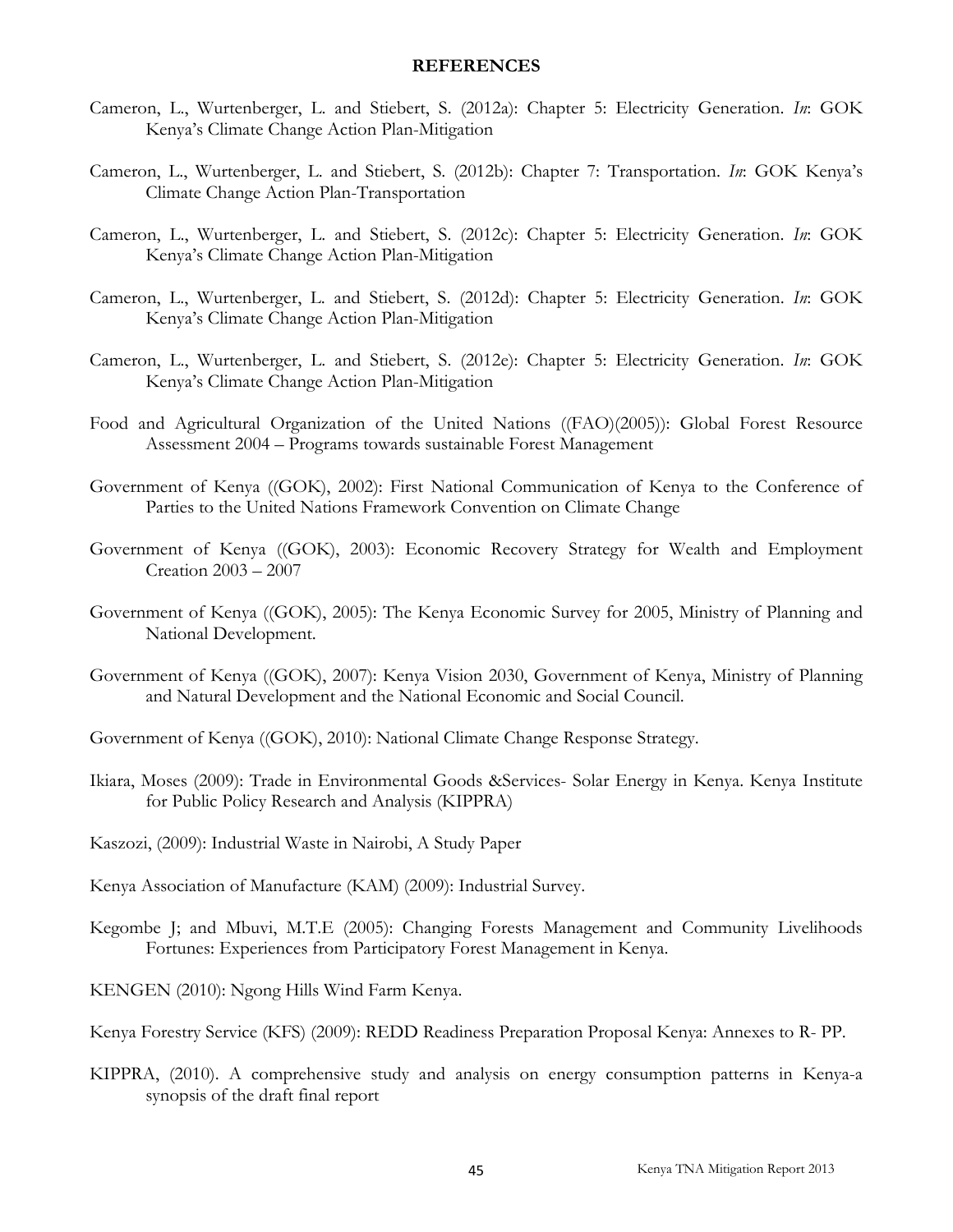- Kenya National Bureau of Statistics (KNBS) (2007): Renewables in the Energy Transition- Evidence on Solar Home Systems and Lighting Fuel Choice in Kenya.
- KPLC (2009a): Installed and Projected Electricity Capacity by Type
- KPLC (2009b): Installed Electricity by KENGEN
- Ministry of Energy (2012): Current Power Supply in Kenya
- Ministry of State for Planning, National Development and Vision 2030 (2010): Millennium Development Goals - Status Report for Kenya
- Saidi, R; Wurtenberger, L; and Stiebert, S (2012): Energy Demand. In: GOK Kenya's Climate Change Action Plan: Mitigation
- Shell, (2010): Promoting Biogas Systems in Kenya: A feasibility Study
- Stiebert, S. (2012): Chapter 2: Preliminary Greenhouse Gas Inventory. *In*: GoK Kenya's Climate Change Action Plan: Mitigation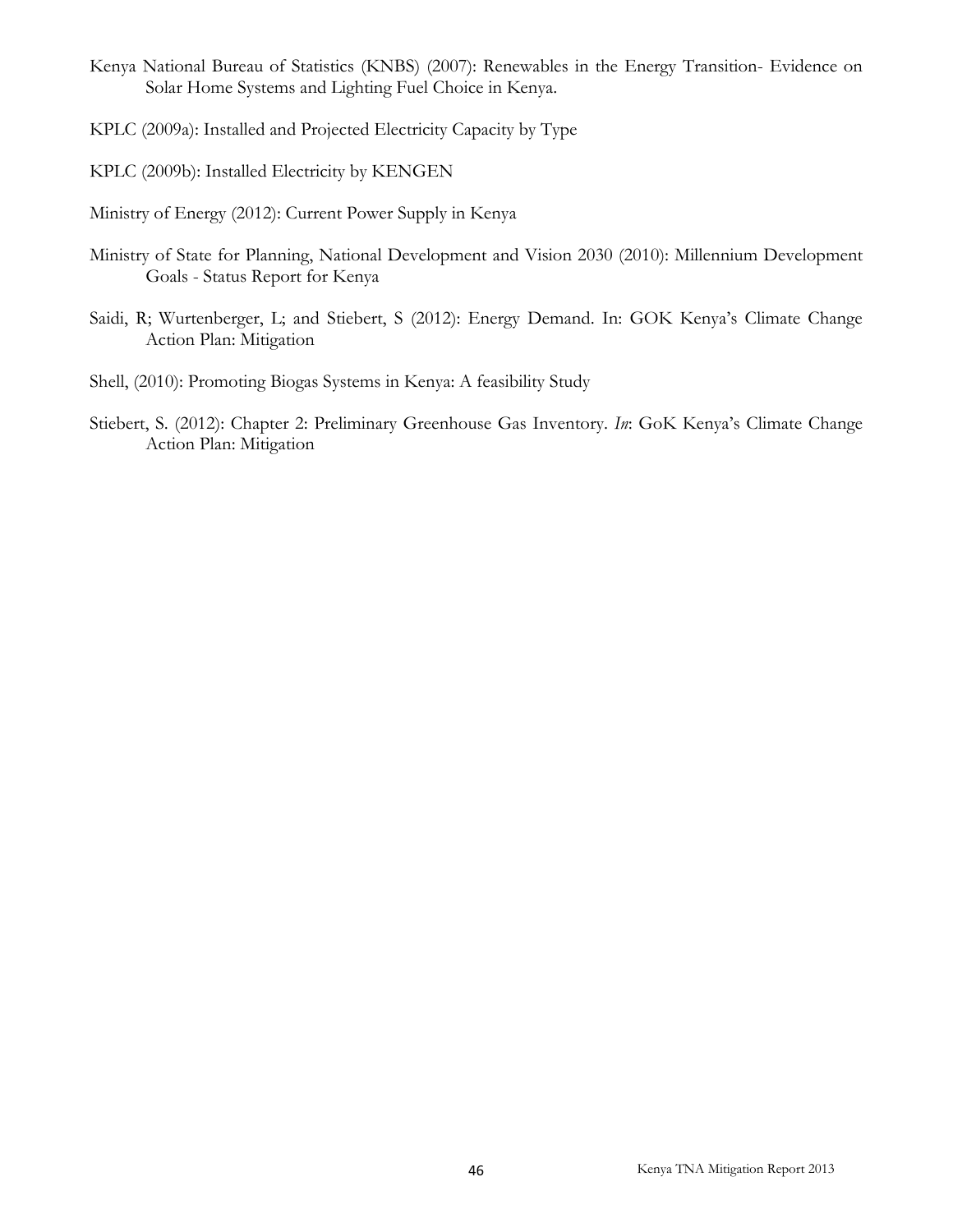# <span id="page-54-0"></span>**ANNEXES**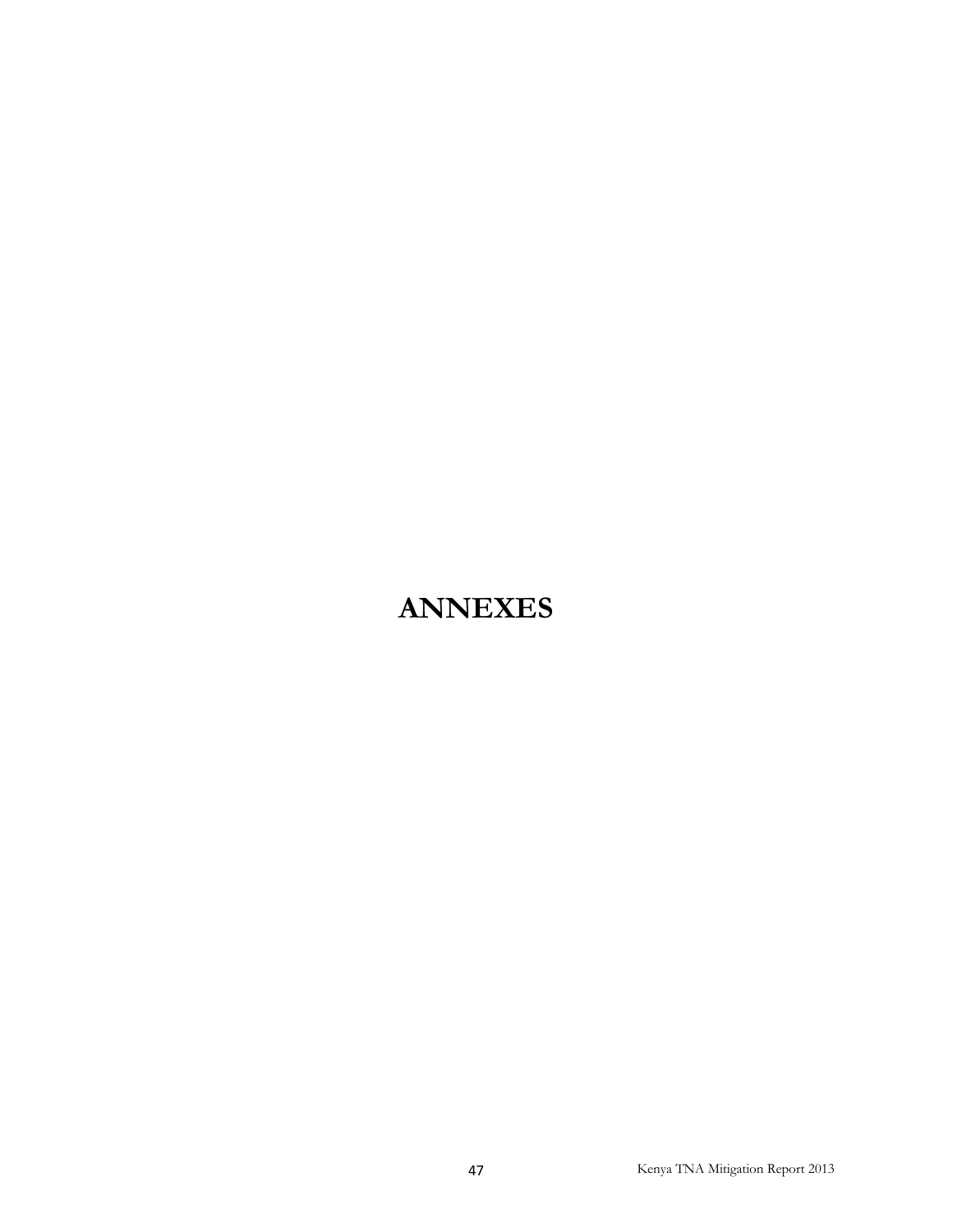#### <span id="page-55-1"></span><span id="page-55-0"></span>**ANNEX 1.0: TECHNOLOGY FACT SHEETS**

# **Annex 1.1: Energy Sector**

The following are fact sheets for the Energy sector

- i) Solar Home Systems (SHS)<br>ii) Solar Dryers
- ii) Solar Dryers<br>iii) Non-Motoriz
- Non-Motorized Transport (NMT)
- iv) Mini-hydros
- v) Electric trains
- vi) Mass transport
- vii) Co-generation

| i)                      | <b>Technology Fact Sheet: Solar Home Systems (SHS)</b>                                                                                                                                                                                                                                                                                                                                                                                                                                                                                                                                                                                                                                                                                                  |
|-------------------------|---------------------------------------------------------------------------------------------------------------------------------------------------------------------------------------------------------------------------------------------------------------------------------------------------------------------------------------------------------------------------------------------------------------------------------------------------------------------------------------------------------------------------------------------------------------------------------------------------------------------------------------------------------------------------------------------------------------------------------------------------------|
| Introduction            | Kenya lies along the Equator. Solar energy resources are available<br>in many areas of the country in quantities that are commercially<br>viable.<br>Solar Home Systems provide households lights, and electrical<br>power for televisions, cassette players and small appliances. In<br>addition, small scale systems for households and institutions such<br>as schools, hospitals in especially in isolated rural areas not<br>connected to the grid can be developed for local community<br>utilization.<br>Solar electricity if adopted fully in the country could be widely used<br>in rural Kenya to power wireless communications technologies<br>that are linked to processes of economic integration and greater<br>rural-urban connectivity. |
| Technology              | Solar electricity is the electric power generated from sunlight using                                                                                                                                                                                                                                                                                                                                                                                                                                                                                                                                                                                                                                                                                   |
| Characteristics         | devices called <i>solar cell modules</i> . Electric devices transform solar                                                                                                                                                                                                                                                                                                                                                                                                                                                                                                                                                                                                                                                                             |
|                         | energy into electricity for lighting, pumping water, powering                                                                                                                                                                                                                                                                                                                                                                                                                                                                                                                                                                                                                                                                                           |
|                         | radios, etc.                                                                                                                                                                                                                                                                                                                                                                                                                                                                                                                                                                                                                                                                                                                                            |
| Specific<br>Country     | Solar Home Systems has very high potential given the fact that the                                                                                                                                                                                                                                                                                                                                                                                                                                                                                                                                                                                                                                                                                      |
| Applicability<br>and    | country is located on the Equator                                                                                                                                                                                                                                                                                                                                                                                                                                                                                                                                                                                                                                                                                                                       |
| Potential               |                                                                                                                                                                                                                                                                                                                                                                                                                                                                                                                                                                                                                                                                                                                                                         |
| Status of technology in | Solar Home Systems is yet to get wide acceptability and application                                                                                                                                                                                                                                                                                                                                                                                                                                                                                                                                                                                                                                                                                     |
| country                 | in the country especially in rural areas not connected to the grid                                                                                                                                                                                                                                                                                                                                                                                                                                                                                                                                                                                                                                                                                      |
|                         | due to high initial costs of investment and insecurity of solar                                                                                                                                                                                                                                                                                                                                                                                                                                                                                                                                                                                                                                                                                         |
|                         | panels (Table 4.1). As one of the largest unsubsidized markets for<br>solar home systems (SHSs) in the world, Kenya represents a                                                                                                                                                                                                                                                                                                                                                                                                                                                                                                                                                                                                                        |
|                         | promising model for rural electrification based on private                                                                                                                                                                                                                                                                                                                                                                                                                                                                                                                                                                                                                                                                                              |
|                         | purchases of clean decentralized photovoltaic technologies.                                                                                                                                                                                                                                                                                                                                                                                                                                                                                                                                                                                                                                                                                             |
| <b>Benefits</b><br>to   | Employment creation                                                                                                                                                                                                                                                                                                                                                                                                                                                                                                                                                                                                                                                                                                                                     |
| economic/Social<br>and  | Social and health benefits include:                                                                                                                                                                                                                                                                                                                                                                                                                                                                                                                                                                                                                                                                                                                     |
| environmental           | Better health as the technology does not emit any pollution as<br>1)                                                                                                                                                                                                                                                                                                                                                                                                                                                                                                                                                                                                                                                                                    |
| development             | opposed to use paraffin lamps                                                                                                                                                                                                                                                                                                                                                                                                                                                                                                                                                                                                                                                                                                                           |
|                         | Good learning opportunities for students in the evenings<br>11)                                                                                                                                                                                                                                                                                                                                                                                                                                                                                                                                                                                                                                                                                         |
|                         | Improved health. Traditionally families in rural areas use<br>1V)                                                                                                                                                                                                                                                                                                                                                                                                                                                                                                                                                                                                                                                                                       |
|                         | paraffin candles and lamps as source of light. These candles and                                                                                                                                                                                                                                                                                                                                                                                                                                                                                                                                                                                                                                                                                        |
|                         | lamps produce fumes which are harmful to human health                                                                                                                                                                                                                                                                                                                                                                                                                                                                                                                                                                                                                                                                                                   |
| Climate<br>change       | SHS can replace use fossil fuels for lighting and powering electrical                                                                                                                                                                                                                                                                                                                                                                                                                                                                                                                                                                                                                                                                                   |
| mitigation benefits     | appliances                                                                                                                                                                                                                                                                                                                                                                                                                                                                                                                                                                                                                                                                                                                                              |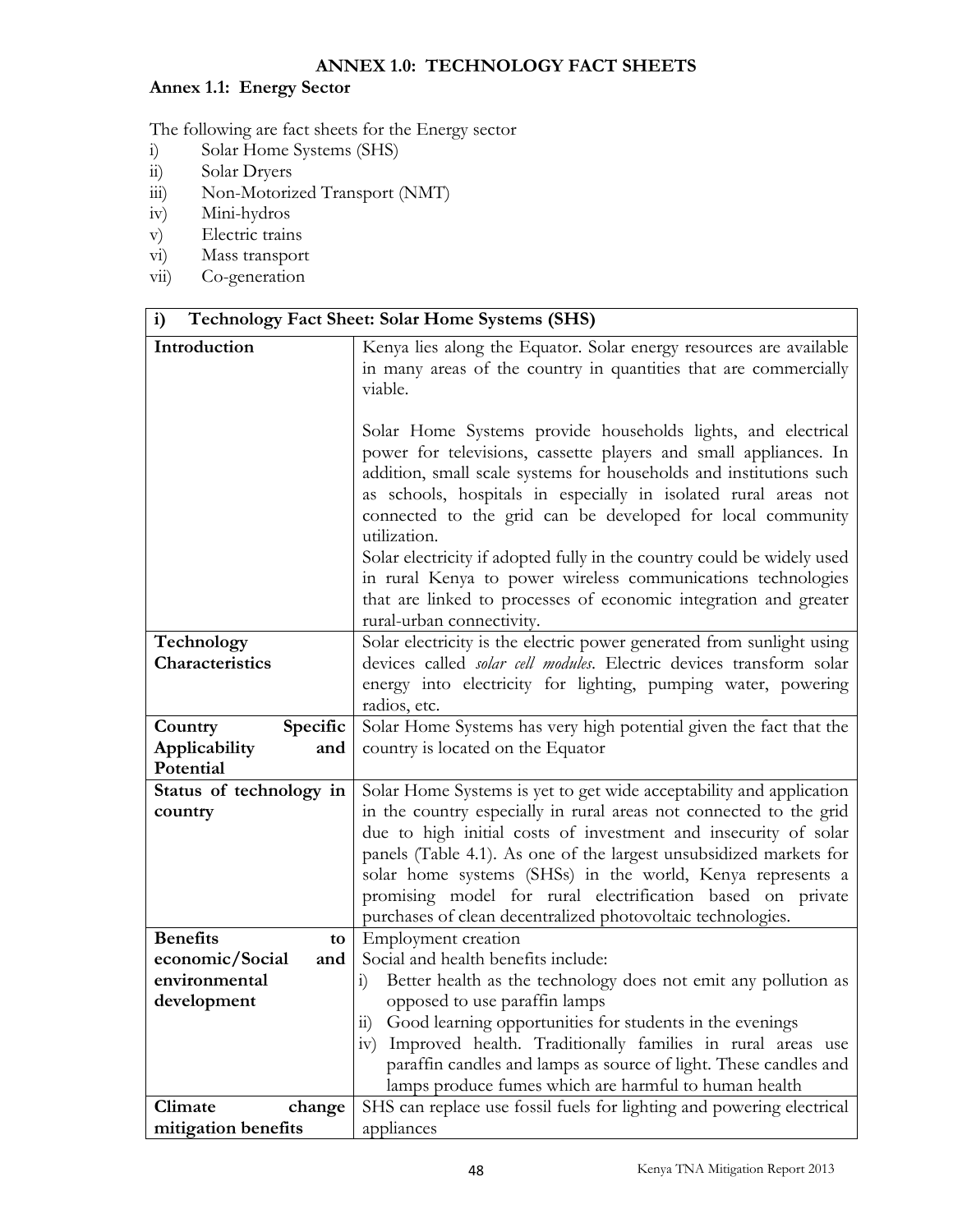| Financial requirements                            | On average costs about US\$ 625 to install a Solar Home Systems                                                                                                                                                                                                                                                                                                                                                                                                                                                                                                                                                                                                                                                                                                                                                                                                                                                    |
|---------------------------------------------------|--------------------------------------------------------------------------------------------------------------------------------------------------------------------------------------------------------------------------------------------------------------------------------------------------------------------------------------------------------------------------------------------------------------------------------------------------------------------------------------------------------------------------------------------------------------------------------------------------------------------------------------------------------------------------------------------------------------------------------------------------------------------------------------------------------------------------------------------------------------------------------------------------------------------|
| and costs                                         | with a 100W panel                                                                                                                                                                                                                                                                                                                                                                                                                                                                                                                                                                                                                                                                                                                                                                                                                                                                                                  |
|                                                   |                                                                                                                                                                                                                                                                                                                                                                                                                                                                                                                                                                                                                                                                                                                                                                                                                                                                                                                    |
| ii)<br><b>Technology Fact Sheet: Solar Dryers</b> |                                                                                                                                                                                                                                                                                                                                                                                                                                                                                                                                                                                                                                                                                                                                                                                                                                                                                                                    |
| Introduction                                      | Solar drying involves the removal of moisture from produce so as                                                                                                                                                                                                                                                                                                                                                                                                                                                                                                                                                                                                                                                                                                                                                                                                                                                   |
|                                                   | to provide a product that can be safely stored for longer periods.                                                                                                                                                                                                                                                                                                                                                                                                                                                                                                                                                                                                                                                                                                                                                                                                                                                 |
|                                                   | The solar drying method uses indirect solar radiation. The<br>principle of the solar drying technique is to collect solar energy by<br>heating-up the air volume in solar collectors and conduct the hot<br>air from the collector to an attached enclosure.                                                                                                                                                                                                                                                                                                                                                                                                                                                                                                                                                                                                                                                       |
|                                                   | Drying is an important step in the food production process. The<br>main argument for food drying is to preserve the food for longer<br>periods of time. However, it is important to note that the process<br>is not just concerned with the removal of moisture content from<br>the food. Additional quality factors are influenced by the selection<br>of drying conditions and equipment:<br>Moisture Content. It is essential that the foodstuff after drying<br>is at moisture content suitable for storage. The desired<br>moisture content will depend on the type of food, duration of<br>storage and the storage conditions available. The drying<br>operation is also essential in minimizing the range of moisture<br>levels in the batch of food as portions of under-dried food can<br>lead to deterioration of the entire batch.<br>Nutritive value. Food constituents can be adversely affected<br>٠ |
|                                                   | when excessive temperatures are reached.<br>Mould growth. The rate of development of micro-organisms is<br>٠<br>dependent on the food moisture content, temperature and the<br>degree of physical damage to the food.<br>Appearance and smell of the food. For example, the colour of<br>milled rice can be adversely affected if the paddy is dried with<br>direct heated dryers with poorly maintained or operated                                                                                                                                                                                                                                                                                                                                                                                                                                                                                               |
|                                                   | burners or furnaces.                                                                                                                                                                                                                                                                                                                                                                                                                                                                                                                                                                                                                                                                                                                                                                                                                                                                                               |
| Technology                                        | The solar dryer is a relatively simple concept. The basic principles                                                                                                                                                                                                                                                                                                                                                                                                                                                                                                                                                                                                                                                                                                                                                                                                                                               |
| Characteristics                                   | employed in a solar dryer are:<br>Converting light to heat: Any black layer on the inside of a<br>solar dryer will improve the effectiveness of turning light into<br>heat.                                                                                                                                                                                                                                                                                                                                                                                                                                                                                                                                                                                                                                                                                                                                        |
|                                                   | Trapping heat: Isolating the air inside the dryer from the air<br>outside the dryer makes an important difference. Using a clear<br>solid, like a plastic bag or a glass cover, will allow light to<br>enter, but once the light is absorbed and converted to heat, a<br>plastic bag or glass cover will trap the heat inside. This makes<br>it possible to reach similar temperatures on cold and windy<br>days as on hot days.<br>Moving the heat to the food: Both the natural convection dryer<br>and the forced convection dryer use the convection of the heated                                                                                                                                                                                                                                                                                                                                             |
|                                                   | air to move the heat to the food.                                                                                                                                                                                                                                                                                                                                                                                                                                                                                                                                                                                                                                                                                                                                                                                                                                                                                  |
| Specific<br>Country                               | Kenya lies along the equator and receives enough sunshine during                                                                                                                                                                                                                                                                                                                                                                                                                                                                                                                                                                                                                                                                                                                                                                                                                                                   |
| Applicability<br>and                              | the year. There is potential for applying solar dryers to dry cereals                                                                                                                                                                                                                                                                                                                                                                                                                                                                                                                                                                                                                                                                                                                                                                                                                                              |
| Potential                                         | such as maize, wheat and rice after harvesting. These cereals are                                                                                                                                                                                                                                                                                                                                                                                                                                                                                                                                                                                                                                                                                                                                                                                                                                                  |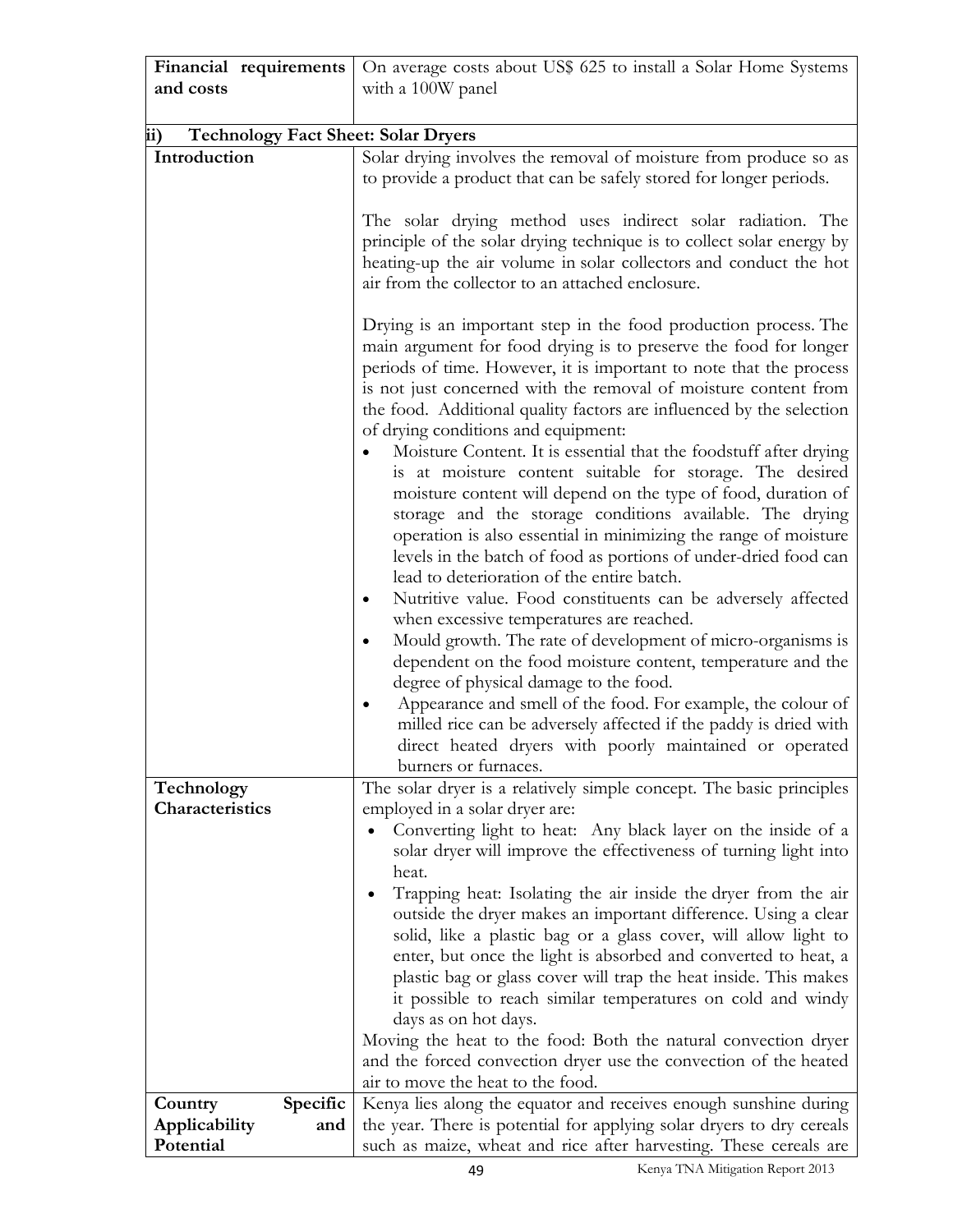|                                             | widely grown in the country both by small households and in large               |
|---------------------------------------------|---------------------------------------------------------------------------------|
|                                             | farms                                                                           |
| Status of technology in                     | In Kenya, GIZ has played a key role in introducing the technology.              |
| country                                     | Most of the work was with simple direct, lowest cost type solar                 |
|                                             | dryers. Such "simple" designs use frames made of wood, inside                   |
|                                             | which screen trays are laid. A UV resistant plastic film is used as a           |
|                                             | cover.                                                                          |
|                                             | KIRDI is actively working with institutions and women's groups in               |
|                                             | developing improved dryers for processing of fruits, vegetables                 |
|                                             | and cereals on a commercial basis.                                              |
| <b>Benefits</b><br>to                       | Solar drying is not simply a method for substituting fossil fuels by            |
| economic/Social<br>and                      | solar energy, but it is a technological process of drying agricultural          |
| environmental                               | products to the required quality. The country will save on foreign              |
| development                                 | exchange used to import fossil fuel.                                            |
| Climate<br>change                           | Solar dryers have potential to replace use wood-fuels to dry tea                |
| mitigation benefits                         | leaves in tea factories and hence contribute to climate change                  |
|                                             | mitigation.                                                                     |
|                                             | Most of the work is with simple direct, lowest cost type solar                  |
| Financial requirements<br>and costs         |                                                                                 |
|                                             | dryers. Such "simple" designs use frames made of wood, inside                   |
|                                             | which screen trays are laid                                                     |
|                                             | iii) Technology Fact Sheet: Non-Motorized Transport (NMT)-Bicycles              |
| Introduction                                | Transportation<br>motorised<br>Non-<br>(also<br>known<br>active<br>as           |
|                                             | transportation and human powered transportation) includes                       |
|                                             | walking and bicycling and variants such as small- wheeled transport             |
|                                             | (cycling rickshaws, push scooters and hand-carts) and wheelchair                |
|                                             | travel. These modes provide both recreation and transportation in               |
|                                             | urban areas.                                                                    |
| Technology                                  | These include:                                                                  |
| Characteristics                             | Improved sidewalks, paths, bicycle lanes.                                       |
|                                             | Bicycle parking.                                                                |
|                                             | Security concerns for pedestrians and cyclists                                  |
|                                             | Safety education, law enforcement and<br>encouragement                          |
|                                             | programs                                                                        |
| Specific<br>Country                         | Non- motorized transport is available in some of the urban centres              |
| Applicability<br>and                        | in the country and has a high potential for further development                 |
| Potential                                   | and improvement.                                                                |
|                                             | The new highways and roads are making provision for non-                        |
|                                             | motorised transport but this is yet to be expanded to cover other               |
|                                             | towns in the country.                                                           |
| Status of technology in                     | Non- motorised transport is available in some of the urban centres              |
| country                                     | but at a very low scale                                                         |
| <b>Benefits</b><br>to                       | NMT decongests roads<br>$\ddot{i}$                                              |
| economic/Social<br>and                      | Provides opportunity for people to do physical exercise<br>$\overline{11}$      |
| environmental                               | It is eco-friendly as it does not pollute the environment<br>$\overline{111}$ ) |
| development                                 |                                                                                 |
| Climate<br>change                           | NMT has potential to mitigate GHS<br>emissions from road                        |
| mitigation benefits                         | transport in the range of 116 t $CO2/year$ (IISD, 2012)                         |
| Financial requirements                      | Non- motorized transportation is one of the cheapest modes of                   |
| and costs                                   | transport that can be afforded by the great majority of the                     |
|                                             | population especially the poor of the society                                   |
|                                             |                                                                                 |
| iv) Technology Fact Sheet: Mini Hydro-Power |                                                                                 |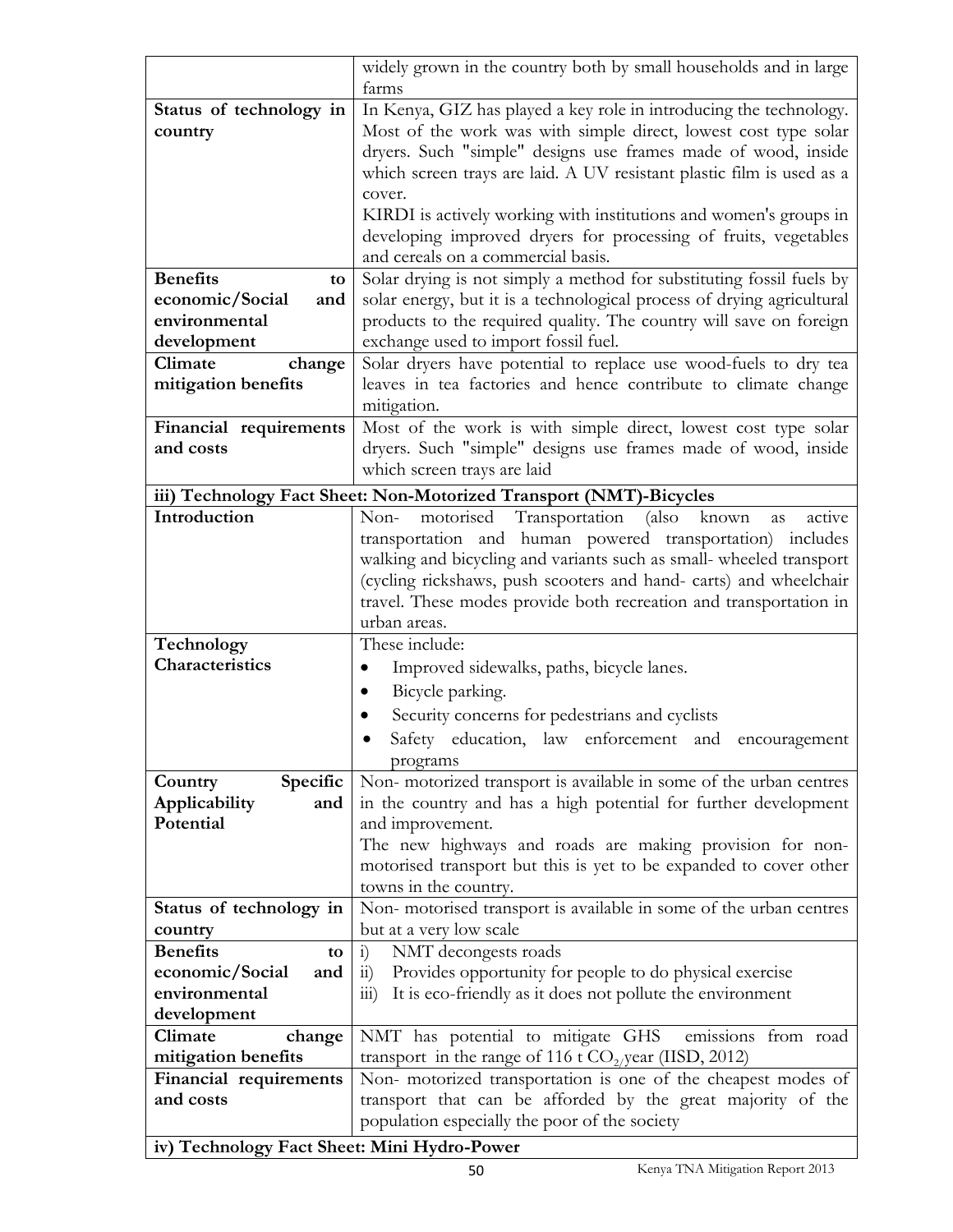| Introduction            |                                                                                   |
|-------------------------|-----------------------------------------------------------------------------------|
|                         | Mini-hydropower technology is the development of hydroelectric                    |
|                         | power on a scale that serves a small community or an industrial                   |
|                         | plant. The size of a mini- hydropower varies but a generating                     |
|                         | capacity of up to 277 kW                                                          |
| Technology              | Mini- hydro-power is mostly of the run-of-river power plants                      |
| Characteristics         | which use the flowing water to generate electricity without the                   |
|                         | need to change the river flow. After use, the water used in mini-                 |
|                         | hydropower generation is returned to the natural course.                          |
|                         | The amount of power that can be produced by a mini- hydropower                    |
|                         | plant is determined by the head (the height of power drop) and the                |
|                         | flow rate. The higher the head, the smaller the flow rate needed to               |
|                         | produce the same amount of electricity.                                           |
|                         |                                                                                   |
|                         | Mini- hydro power plants are best suited for isolated locations                   |
|                         | where there is no electricity grid. Off-grid power plants need local              |
|                         | load controlling to stabilize frequency and voltage supply.                       |
| Specific<br>Country     | About 95 % of rural based Kenyans do not have access to electric                  |
| Applicability<br>and    | power as most of the population is located in isolated and remote                 |
| Potential               | areas that are not accessed by the national grid. Development of                  |
|                         | mini- hydropower power plants will therefore contribute to the                    |
|                         | rural electricity supply.                                                         |
|                         | Kenya is endowed with a rich mini-hydropower potential of about                   |
|                         | 3,000 megawatts and only about 20 megawatts have been                             |
|                         | developed.                                                                        |
|                         | In Kenya mini- hydropower is especially suited to micro-                          |
|                         | enterprises especially agro- processing industries as well as to                  |
|                         | health and indoor lights.                                                         |
| Status of technology in | Mini- hydropower plants existed in Kenya in pre- independence                     |
| country                 | days but were outpaced by the diesel engine especially in maize                   |
|                         | milling and pumping water. Today improved technology makes                        |
|                         | mini- hydro economically viable in many situations.                               |
|                         | However, the country lacks adequate capacity for installation and                 |
|                         | repairs.                                                                          |
| <b>Benefits</b><br>to   | Expansion of mini- hydropower generation in Kenya could result                    |
| economic/Social<br>and  | in great socio- economic and environmental benefits. Mini-                        |
| environmental           | hydropower generation technology is by and large pollution free                   |
| development             | and ecological friendly. Mini hydros usually have minimal                         |
|                         | reservoirs and civil construction works.                                          |
|                         | They therefore have relatively low environmental impacts                          |
|                         | compared to other electricity generation technologies.                            |
| Climate<br>change       | Depending on the forms of energy use the mini- hydro powered                      |
| mitigation benefits     | system substitutes will decrease air pollution and greenhouse gas                 |
|                         | emissions. Mini- hydropower plants are practically carbon free.                   |
|                         |                                                                                   |
|                         | Mini-hydros can replace fossil fuel generation capacity. In this                  |
|                         | regard, the mitigation potential is in the order of 13 ktCo <sub>2</sub> /year by |
|                         | 2030                                                                              |
| Financial requirements  | The capital requirements for mini- hydropower plants depend on                    |
| and costs               | the effective head, flow rate, geological and geographical features,              |
|                         | the equipment and the required civil engineering works. Making                    |
|                         | use of existing constructions such as weirs dams etc. can reduce                  |
|                         | environmental impacts and costs. In general, sites with low heads                 |
|                         | and high flows need greater capital outlay                                        |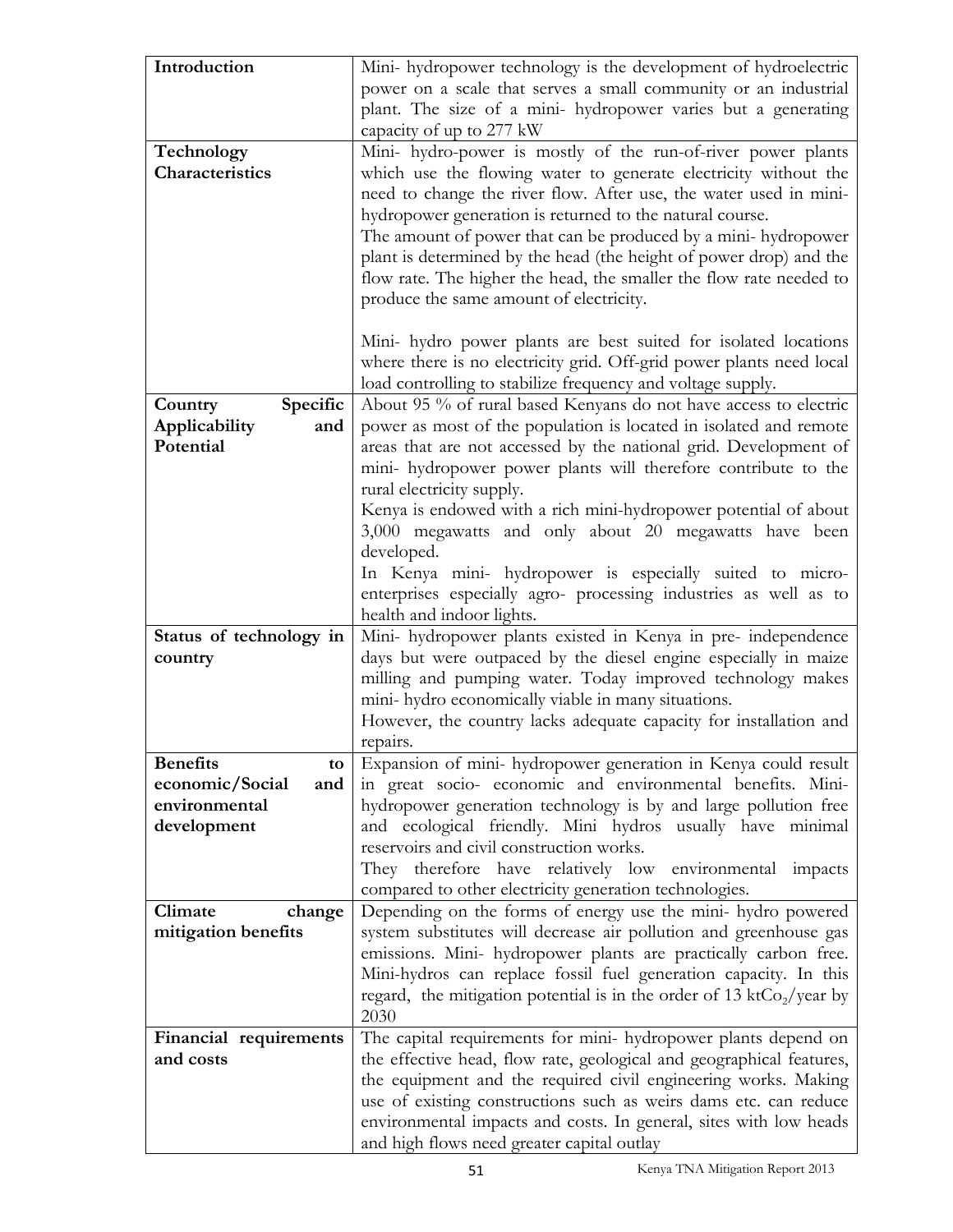| v) Technology Fact Sheet: Electric Train     |                                                                                                                                   |  |
|----------------------------------------------|-----------------------------------------------------------------------------------------------------------------------------------|--|
| Introduction                                 | An electric train locomotive is powered by electricity from                                                                       |  |
|                                              | overhead lines                                                                                                                    |  |
| Technology                                   | The advantage of electrification is the lack of carbon dioxide                                                                    |  |
| Characteristics                              | emission, has higher performance, lower maintenance costs and                                                                     |  |
|                                              | lower energy costs. The source of power can be renewable e.g.                                                                     |  |
|                                              | geothermal power, hydroelectric power, solar power and wind                                                                       |  |
|                                              | turbines. Electric locomotives are also quiet compared to diesel                                                                  |  |
|                                              | locomotives since there is no engine and exhaust noise and less                                                                   |  |
|                                              | mechanical noise.                                                                                                                 |  |
| Specific<br>Country                          | Electric locomotive have a high potential for development in                                                                      |  |
| Applicability<br>and                         | Kenya. Currently diesel locomotives are in use. The electric                                                                      |  |
| Potential                                    | locomotives will be ideal for commuter rail services in the urban                                                                 |  |
|                                              | centres. They could also be used for high speed lines to link the                                                                 |  |
|                                              | major cities.                                                                                                                     |  |
| Status of technology in                      | Trains in Kenya are diesel powered. Plans are now underway to<br>replace them with electric powered systems.                      |  |
| country<br><b>Benefits</b><br>to             | Electric trains do not emit carbon dioxide, have high performance,                                                                |  |
| economic/Social<br>and                       | lower maintenance costs, have no engine and exhaust noise                                                                         |  |
| environmental                                |                                                                                                                                   |  |
| development                                  |                                                                                                                                   |  |
| Climate<br>change                            | As mentioned above, electric trains do not emit carbon dioxide to                                                                 |  |
| mitigation benefits                          | the atmosphere. A recent study by CES, 2011 indicated reductions                                                                  |  |
|                                              | of 6,020ktCO <sub>2</sub> /year-equivalent per year for a light rail system in                                                    |  |
|                                              | Nairobi                                                                                                                           |  |
| Financial requirements                       | The chief disadvantage of electrification is the cost of                                                                          |  |
|                                              |                                                                                                                                   |  |
| and costs                                    | infrastructure (overhead power lines                                                                                              |  |
|                                              |                                                                                                                                   |  |
| <b>Technology Fact Sheet: Mass Transport</b> |                                                                                                                                   |  |
| Introduction                                 | In Kenya many people use mini buses/Matatus or private vehicles                                                                   |  |
|                                              | to go to work. Modern mass transit is an outgrowth of                                                                             |  |
|                                              | industrialization and urbanization.                                                                                               |  |
| Technology                                   | Shared transportation open to all.                                                                                                |  |
| Characteristics                              | Rapid transit                                                                                                                     |  |
|                                              |                                                                                                                                   |  |
|                                              | Saving in Energy                                                                                                                  |  |
|                                              | High passenger load                                                                                                               |  |
| Specific<br>Country                          | Mass transport has high potential in Kenya as the concept has just                                                                |  |
| Applicability<br>and<br>Potential            | taken off in the city of Nairobi where roads and highways are being                                                               |  |
|                                              | widened to cater for more lanes, for example the Nairobi- Thika<br>highway with eight lanes. This has drastically reduced traffic |  |
|                                              | congestion between Nairobi and Thika with hundreds of public                                                                      |  |
|                                              | vehicles now moving with a lot of ease.                                                                                           |  |
|                                              | The concept should be extended to other cities and towns in the                                                                   |  |
|                                              | country.                                                                                                                          |  |
| Status of technology in                      | As mentioned above this technology is just taking off in parts of                                                                 |  |
| country                                      | Nairobi City and has the potential to be extended to the other                                                                    |  |
|                                              | urban centres.                                                                                                                    |  |
| <b>Benefits</b><br>to                        | Mass transport is a shared system that caters for thousands of                                                                    |  |
| economic/Social<br>and                       | passengers at a go. It moves faster and results in energy saving.                                                                 |  |
| environmental<br>development                 |                                                                                                                                   |  |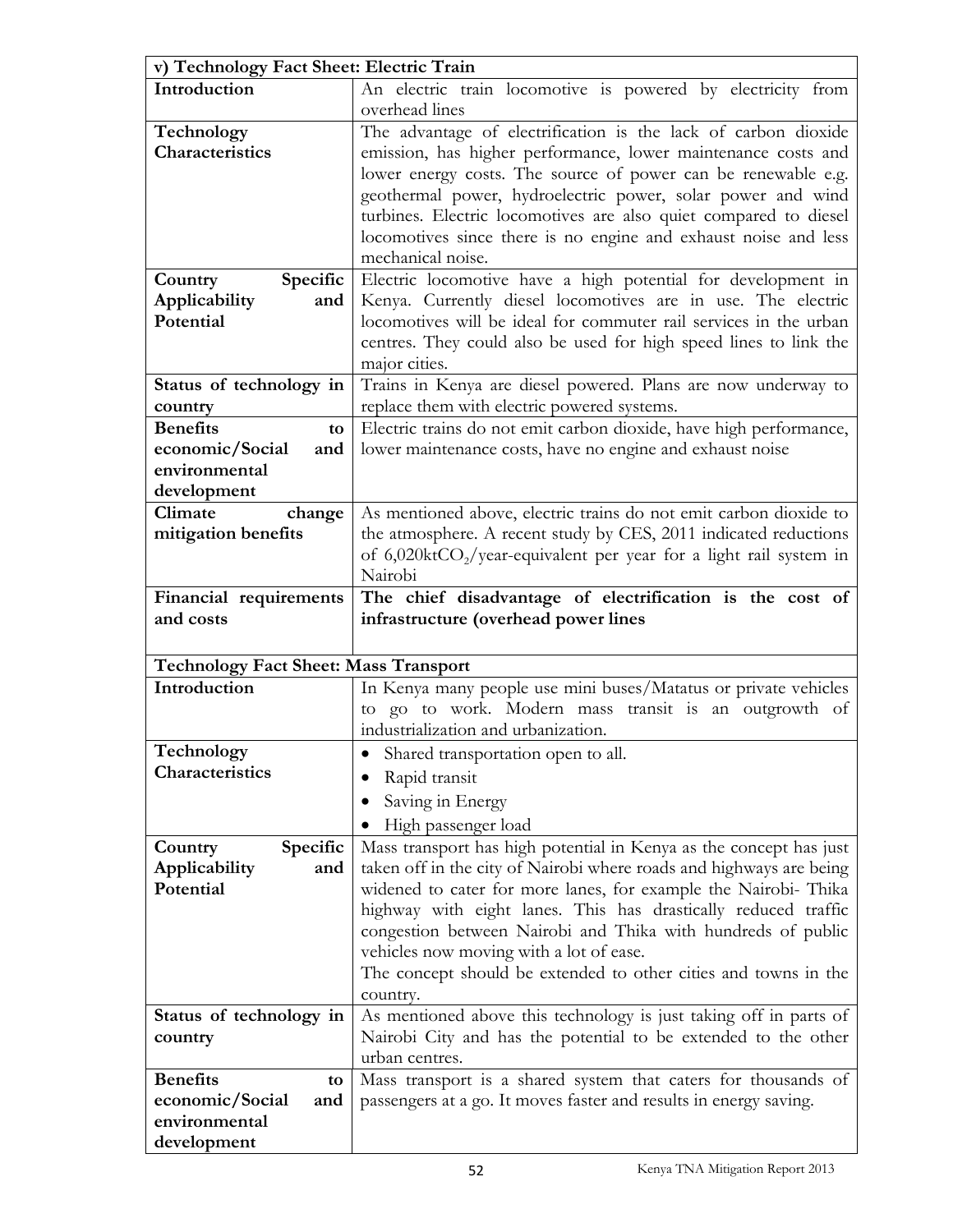| Climate<br>change                         | Mass transport has the overall result of reducing Greenhouse gas              |
|-------------------------------------------|-------------------------------------------------------------------------------|
| mitigation benefits                       | emission to the atmosphere. A recent study feasibility study by               |
|                                           | (IISD, 2012) indicated reductions of between 4,832 to 5,696 ktCO <sub>2</sub> |
|                                           | per year in Nairobi depending on how traffic is controlled.                   |
| Financial requirements                    | Initially the cost of mass transit may be high but in the long run the        |
| and costs                                 | overall effect is reduction in cost.                                          |
|                                           |                                                                               |
| vii) Technology Fact Sheet: Co-generation |                                                                               |
| Introduction                              | Co-generation also known as combined heat and power (CHP), is                 |
|                                           | the simultaneous production of electricity and heat from a single             |
|                                           | fuel source, such as natural gas, biomass, biogas, coal, waste heat,          |
|                                           | or oil. By installing a CHP system designed to meet the thermal               |
|                                           | and electrical base loads of a facility, CHP can greatly increase the         |
|                                           | facility's operational efficiency and decrease energy costs. Co-              |
|                                           | generation for Africa project http://cogen.unep.org is an                     |
|                                           | innovative clean energy regional initiative funded by the Global              |
|                                           | Environment Facility (GEF) through UNEP which aims to assist a                |
|                                           | number of industries to become self-sufficient in power generation            |
|                                           | and consumption. Kenya is one of the beneficiary countries for this           |
|                                           | project.                                                                      |
| Technology                                | Co- generation uses both electricity and heat and therefore can               |
| Characteristics                           | achieve an efficiency of up to 90% giving energy savings between              |
|                                           | 15-40% when compared with the separate production of electricity              |
|                                           | from conventional power stations and of heat from boilers. It is              |
|                                           | the most efficient way to use fuel. The heat produced by co-                  |
|                                           | generation can be delivered through various mediums, including                |
|                                           | warm water (e.g. for space heating and hot water systems) steam or            |
|                                           | hot air (e.g. for commercial and industrial use).                             |
| Specific<br>Country                       | There is potential to generate electricity from agricultural wastes           |
| Applicability<br>and                      | such as rice husks, bagasse in sugar and rice production industries           |
| Potential                                 | in Kenya.                                                                     |
| Status of technology in                   | Co-generation technology is being implemented in several sugar                |
| country                                   | factories in Western Kenya especially in Mumias Sugar Factory.                |
|                                           | The factory has initiated a 26 MW electricity generation project              |
|                                           | with bagasse being the main raw material.                                     |
| <b>Benefits</b><br>to                     | Co- generation helps save energy costs, improves energy security              |
| economic/Social<br>and                    | and creates jobs. The country also saves on foreign exchange for              |
| environmental                             | importing fossil fuel.                                                        |
| development                               |                                                                               |
| Climate<br>change                         | Has high potential to reduce GHG emissions. Mitigation potential              |
| mitigation benefits                       | is in the order of 381 ktCO <sub>2/</sub> year in 2030 (IISD, 2012).          |
|                                           | High investment costs. The Mumias Sugar Factory project will cost             |
| Financial                                 | US \$20 million for a 26 MW plant.                                            |
| Requirements<br>and                       |                                                                               |
| costs                                     |                                                                               |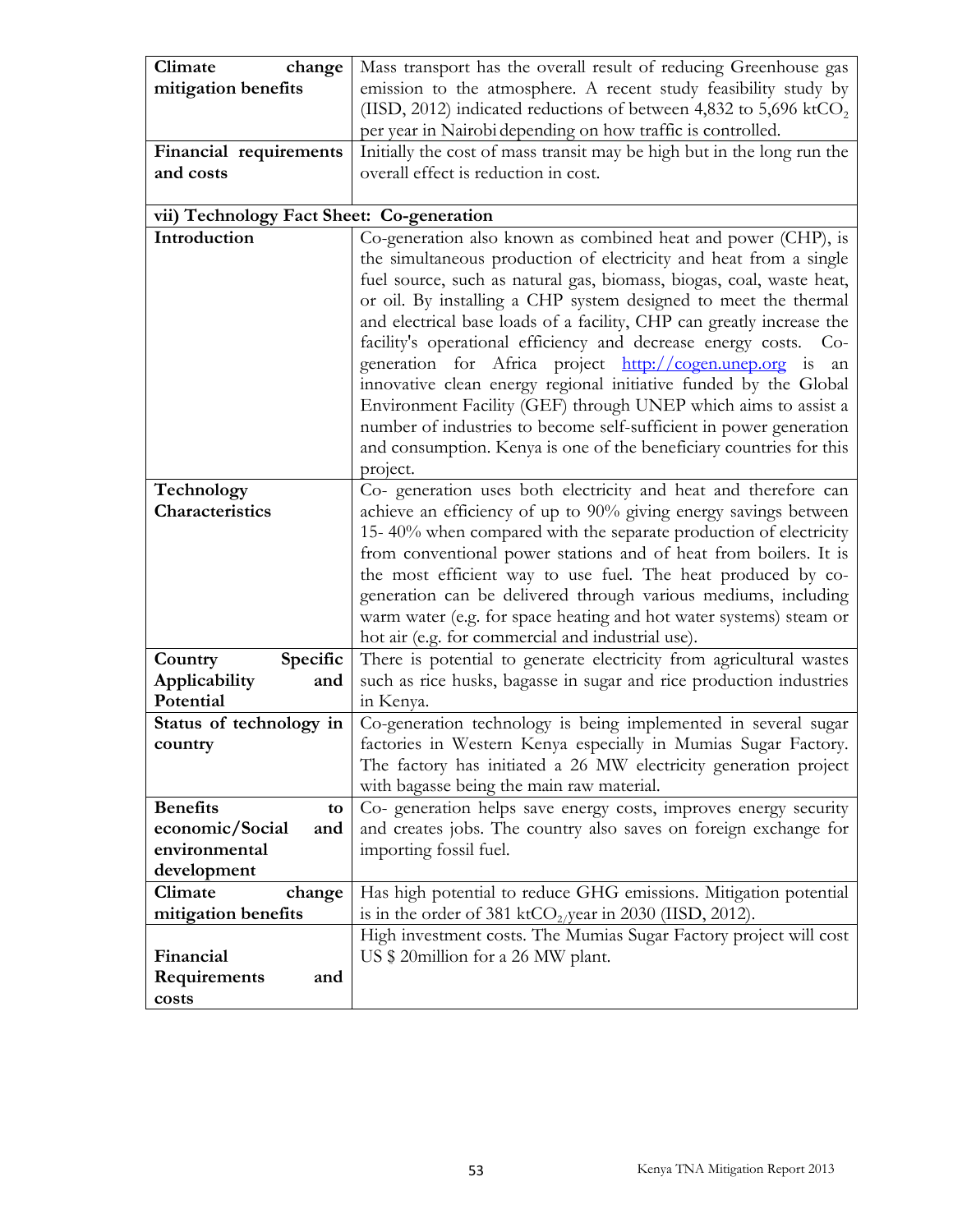<span id="page-61-0"></span>

|                         | i) Technology Fact Sheet: Methane capture from landfills                                                                                     |
|-------------------------|----------------------------------------------------------------------------------------------------------------------------------------------|
| Introduction            | Municipal Solid Waste (MSW) is waste generated by commercial and                                                                             |
|                         | household sources that is collected and either recycled, incinerated,                                                                        |
|                         | or disposed of in MSW landfills. The primary target of MSWM is to                                                                            |
|                         | protect the health of the population, promote environmental quality,                                                                         |
|                         | sustainability,<br>and provide<br>develop<br>support<br>to<br>economic                                                                       |
|                         | productivity. LFG is created as solid waste decomposes in a landfill.                                                                        |
|                         | Methane capture from landfills entails the recovery and use of                                                                               |
|                         | landfill gas (LFG) as an energy resource. This gas consists of about                                                                         |
|                         | 50 percent methane (the primary component of natural gas), about                                                                             |
|                         | 50 percent carbon dioxide $(CO_2)$ , and a small amount of non-                                                                              |
|                         | methane organic compounds.                                                                                                                   |
|                         | Solid Waste Management in Kenya is the responsibility of Local                                                                               |
|                         | Authorities. In Nairobi, the MSW are managed Nairobi City Council.                                                                           |
|                         | The Largest municipal landfill in Nairobi is located at Dandora.                                                                             |
|                         | Nairobi City generates about 2400 tonnes of waste per day.                                                                                   |
| Technology              | LFG capture projects aim at preventing emissions of methane and                                                                              |
| Characteristics         | other pollutants from landfills. LFG is extracted from landfills using                                                                       |
|                         | a series of wells and a blower/flare (or vacuum) system. This system                                                                         |
|                         | directs the collected gas to a central point where it can be processed                                                                       |
|                         | and treated depending upon the ultimate use for the gas. From this                                                                           |
|                         | point, the gas can be flared, used to generate electricity, replace fossil                                                                   |
|                         | fuels in industrial and manufacturing operations, or upgraded to                                                                             |
|                         | pipeline-quality gas where the gas may be used directly or processed                                                                         |
|                         | into an alternative vehicle fuel.                                                                                                            |
| Specific<br>Country     | There is potential for methane gas capture in municipal landfill in                                                                          |
|                         |                                                                                                                                              |
| Applicability<br>and    | cities like Nairobi, Mombasa and Kisumu among others. The                                                                                    |
| Potential               | captured methane gas will be used for electric generation.                                                                                   |
| Status of technology in | Feasibility study has been done for use of methane gas from MSW                                                                              |
| country                 | although there are no concrete plans for implementation. Initial                                                                             |
|                         | studies suggest that up to 64 MW of generation capacity in Nairobi                                                                           |
|                         | (IISD, 2012).                                                                                                                                |
| <b>Benefits</b><br>to   | <b>Economic benefits</b>                                                                                                                     |
| economic/Social<br>and  | Waste management is a business opportunity with potential for<br>1)                                                                          |
| environmental           | job creation                                                                                                                                 |
| development             | Poverty reduction<br>11)                                                                                                                     |
|                         | Boosts the economy<br>$\overline{111}$ )<br><b>Environmental benefits</b>                                                                    |
|                         | $\ddot{i}$                                                                                                                                   |
|                         | Reduction in self ignited random fires<br>Reduced health risk from infectious and respiratory diseases<br>$\overline{11}$                    |
|                         | It directly reduces air pollution by offsetting the use of non-<br>$\overline{111}$                                                          |
|                         | renewable resources                                                                                                                          |
| Climate<br>change       | GHG Reduction. The mitigation potential of the methane capture                                                                               |
| mitigation benefits     | from landfills is estimated to be 1,116 ktCO <sub>2</sub> /year in 2030 (IISD,                                                               |
|                         | 2012)                                                                                                                                        |
| Financial requirements  | Initial costs for installation of methane capture are quite high.                                                                            |
| and costs               |                                                                                                                                              |
| ii) Technology          | <b>Waste Paper Recycling</b>                                                                                                                 |
| Introduction            | Waste paper recycling is the process of turning waste paper into new<br>paper products. The process involves waste paper collecting, sorting |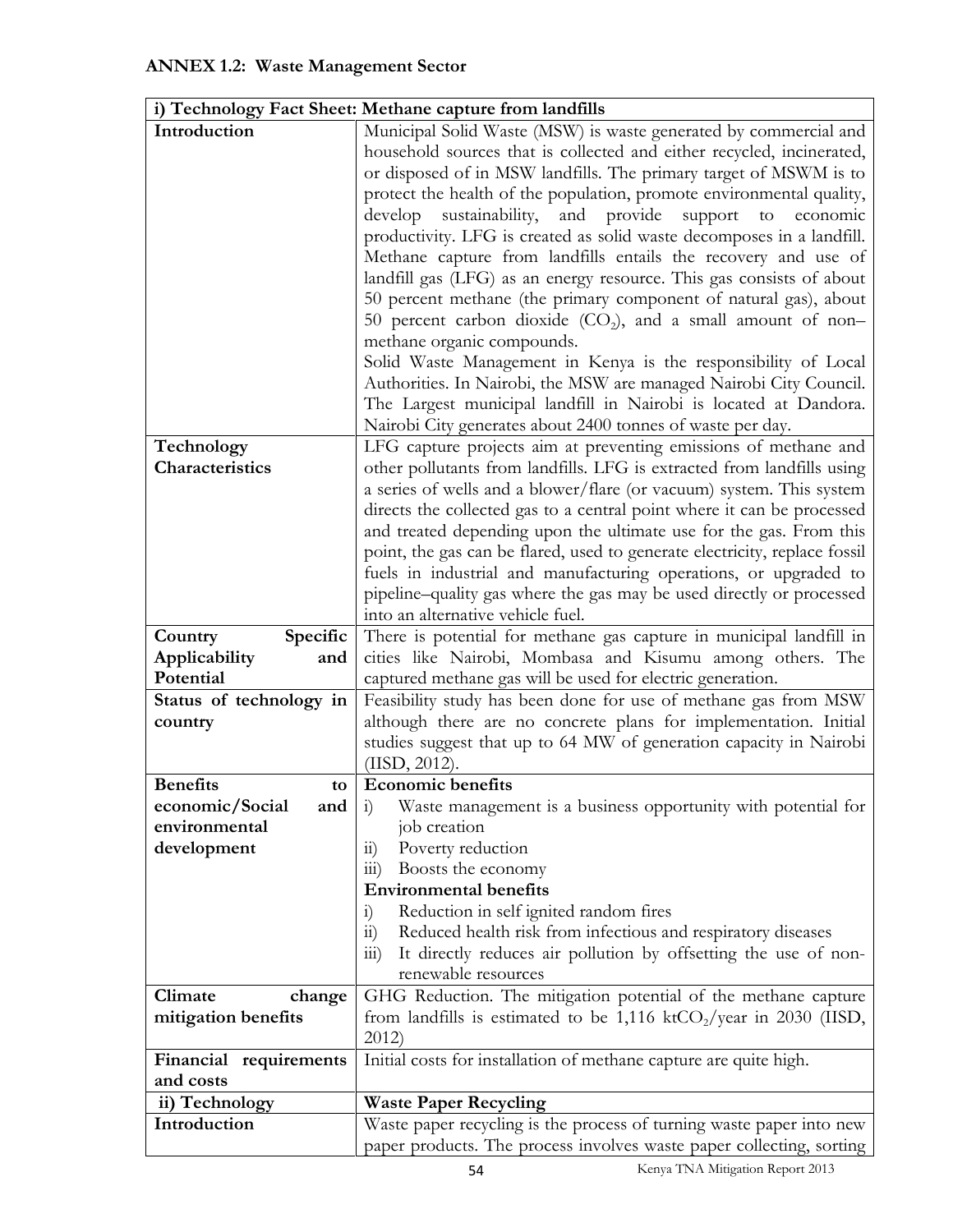|                              |          | and mixing it with chemicals to break it down. The final process is                                                                  |
|------------------------------|----------|--------------------------------------------------------------------------------------------------------------------------------------|
|                              |          | chopping it up to make pulp                                                                                                          |
| Technology                   |          | Paper recycling is the recovery of waste paper products and                                                                          |
| characteristics              |          | reprocessing them into new products. The paper recycling process                                                                     |
|                              |          | involves collection of waste paper, sorting it out into categories,                                                                  |
|                              |          | pulping the waste paper, which feeds back into the paper making                                                                      |
|                              |          | process. The rationale behind paper recycling is to recover the                                                                      |
|                              |          | valuable raw materials and recycle it to create new paper.                                                                           |
| Country                      | specific | In Kenya waste paper account for about 12% of the municipal solid                                                                    |
| applicability                | and      | waste (Kasozi, 2009). In Nairobi, where approximately 80-90% of                                                                      |
| potential                    |          | the municipal waste is landfilled available space is getting filled up                                                               |
|                              |          | fast. Waste paper recycling therefore presents an option to address                                                                  |
|                              |          | the landfill site shortage. Waste paper also presents a source of                                                                    |
|                              |          | cheaper raw material than virgin paper.                                                                                              |
| Status of technology in      |          | Waste paper recycling has been practised in Kenya since 1958.                                                                        |
| the country                  |          | Currently there are three main paper recycling mills that produce a                                                                  |
|                              |          | 150,000<br>about<br>total<br>of<br>tonnes<br>of<br>paper<br>annual                                                                   |
|                              |          | (www.chandaria.com2012). This production is not enough to meet                                                                       |
|                              |          | Kenya's demand resulting in importation of finished paper.                                                                           |
| <b>Benefits</b><br>to        | social   | Expansion of waste paper recycling in Kenya would result in creation                                                                 |
| economic                     | and      | of additional jobs in collection, separation and processing of recycled                                                              |
| environmental                |          | paper. The recycled paper would substitute imported paper and                                                                        |
| development                  |          | conserve foreign exchange earnings.                                                                                                  |
|                              |          |                                                                                                                                      |
|                              |          | The recycled paper reduces the amount of waste that would go to                                                                      |
|                              |          | landfills thus prolonging the life of landfill sites.                                                                                |
| Climate                      | Change   | Recycling of waste paper avoids production of methane gas that                                                                       |
| Mitigation                   |          | would have resulted from anaerobic decomposition of waste paper<br>thus contributing to climate change mitigation. In addition waste |
|                              |          |                                                                                                                                      |
|                              |          | paper recycling significantly reduces energy use as the recovered pulp<br>uses this energy than virgin pulp thus conserving energy   |
| <b>Financial Requirement</b> |          | Paper recycling plants are major investments that require large capital                                                              |
|                              |          |                                                                                                                                      |
|                              |          |                                                                                                                                      |
|                              |          | outlays. However, as demand for paper in the country remains<br>unsatisfied, the investment will be recovered in the long term.      |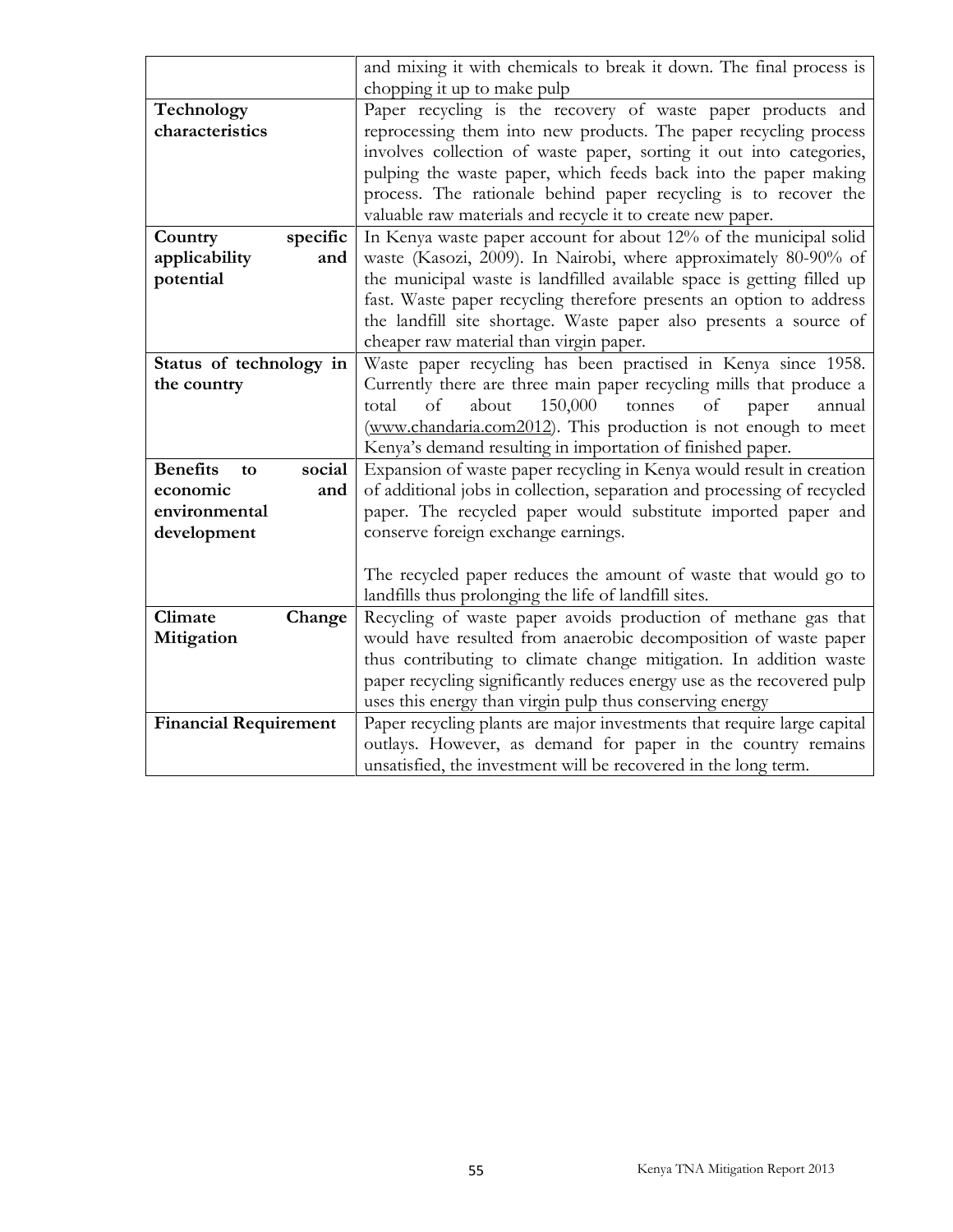| iii) Technology                 | <b>Waste Compositing</b>                                                  |
|---------------------------------|---------------------------------------------------------------------------|
| Introduction                    | Compositing is the decomposition of biodegradable organic matter          |
|                                 | to produce compost. Waste water decomposition is facilitated by           |
|                                 | aerobic bacteria under controlled environment. Compositing can be         |
|                                 | divided into home compositing and industrial compositing.                 |
|                                 | Essentially, the same biological processes are involved in both scales    |
|                                 | of compositing. Different materials are suitable for decomposition,       |
|                                 | but carbon and nitrogen containing materials are normally preferred.      |
|                                 | These include green plant material, dry straw, leaves, paper and          |
|                                 | wood chips.                                                               |
| Technology                      | Generally there are two major approaches to compositing. Active           |
| characteristics                 | and passive. Active (hot) compositing is compositing close to ideal       |
|                                 | conditions allowing aerobic bacteria to thrive. To achieve good           |
|                                 | results the composite material must be kept warm, insulated and           |
|                                 | moist.                                                                    |
|                                 | Passive composition is compositing in which the level of physical         |
|                                 | intervention is kept to a minimum. Most industrial compositing            |
|                                 | operations use active compositing techniques while home                   |
|                                 | compositing operations use passive techniques.                            |
|                                 | Waste compositing involves, waste collection, segregation/sorting,        |
|                                 | piling and sprinkling with water.                                         |
| Country<br>specific             | In Kenya, waste compositing can be undertaken at both commercial          |
| applicability<br>and            | and home levels as compostable material is found in large quantities      |
| potential                       | in both rural and urban setting.                                          |
|                                 | In urban areas about 60% of municipal waste is of organic origin          |
|                                 | while in rural setting, most of the agricultural waste is available for   |
|                                 | compositing. With the current clamour for organic farming in the          |
|                                 | country, waste compositing has a wide application nationally.             |
| Status of technology in         | Waste compositing has been practised in Kenya for a long time.            |
| the country                     |                                                                           |
| <b>Benefits</b><br>social<br>to | Waste decomposting in Kenya could result in great social economic         |
| economic<br>and                 | and environmental benefits. In rural setting waste collection,            |
| environmental                   | segregation and transport could go a long way in poverty reduction        |
| development                     | as these activities are labour intensive. Waste collection itself results |
|                                 | in cleaner environment. In addition, the composite manure so              |
|                                 | produced is a cheaper alternative to imported chemicals fertilisers       |
|                                 | that consume large sums of the country's scarce foreign exchange.         |
| Climate<br>Change               | Waste compositing replace natural decomposition which takes place         |
| Mitigation                      | under anaerobic conditions that would result in emissions of              |
|                                 | methane gas. The carbon dioxide that is emitted during the de-            |
|                                 | compositing process is of lower global warming potential than             |
|                                 | methane and therefore contributor to climate change mitigation            |
| <b>Financial Requirements</b>   | The capital requirement for waste compositing depends on the scale        |
| and Costs                       | of operations. At home compositing, the operation can be                  |
|                                 | undertaken through household labour thereby minimising costs.             |
|                                 | Commercial compositing can be undertaken at small scale or                |
|                                 | medium scale. Most operators use basic equipment that do not              |
|                                 | require large capital outlay.                                             |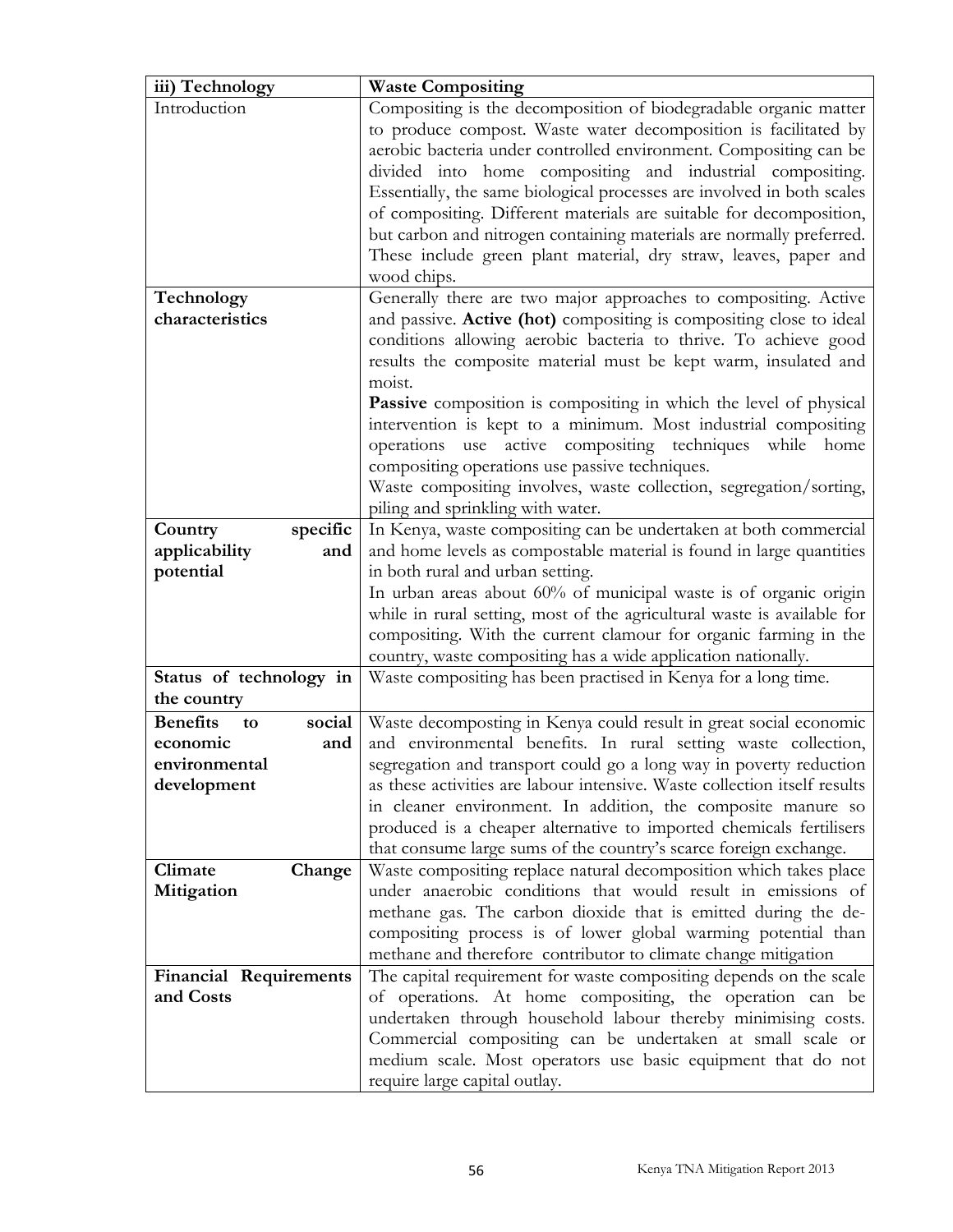# **iv) TECHNOLOGY: PLASTIC SOLID WASTE RECYCLING**

| A.1 | Introduction          | Municipal Solid Waste (MSW) is waste generated by commercial and household sources that          |
|-----|-----------------------|--------------------------------------------------------------------------------------------------|
|     |                       | is collected and either recycled, incinerated, or disposed of in MSW landfills. The primary      |
|     |                       | target of MSWM is to protect the health of the population, promote environmental quality,        |
|     |                       | develop sustainability, and provide support to economic productivity.                            |
| A.2 | Technology            | Recycling refers to the separation and collection of wastes and their subsequent                 |
|     | Characteristics       | transformation or remanufacture into usable or marketable materials. Recycling, including        |
|     |                       | composting diverts potentially large volumes of material from landfills and combustors.          |
| A.3 | Specific<br>Country   | Plastic poles in Kenya are used as electric poles, for fencing properties and national parks     |
|     | Applicability and     | among others.                                                                                    |
|     | Potential             |                                                                                                  |
| A.4 | <b>Status</b><br>of   | There are several other private entities in Kenya who are actively engaged in municipal solid    |
|     | technology<br>in      | collection and sell the same to the waste recyclers who make plastic poles.                      |
|     |                       |                                                                                                  |
|     | country               |                                                                                                  |
| A.5 | <b>Benefits</b><br>to | <b>Economic benefits</b>                                                                         |
|     | economic/Social       | i) Creation of jobs and poverty reduction                                                        |
|     | and                   | ii) Minimizes                                                                                    |
|     | environmental         | <b>Environmental benefits</b>                                                                    |
|     | development           | i) Energy conservation and preservation of biodiversity                                          |
|     |                       | ii) Prevents the unnecessary waste of natural resources and raw materials                        |
| A.6 | Climate<br>change     | Reduction of greenhouse gas emissions from burning of plastic wastes                             |
|     | mitigation            |                                                                                                  |
|     | benefits              |                                                                                                  |
| A.7 | Financial             | This technology requires high initial investment costs being in the region of 300,000 Euros      |
|     | requirements and      |                                                                                                  |
|     | costs                 |                                                                                                  |
|     |                       | v) TECHNOLOGY FACT SHEET:METHANE CAPTURE FOR BIO-DIGESTERS                                       |
| A.1 | Introduction          | For the last fifty years, biogas technology has been promoted by the Government,                 |
|     |                       | international organizations and NGOs who have trained Kenyan technicians to build                |
|     |                       | hundreds of biogas digesters in the country. However for some reason, the penetration rate       |
|     |                       |                                                                                                  |
|     |                       |                                                                                                  |
|     |                       | of biogas technology in the country remains very low. Major constraints to biogas                |
|     |                       | technology dissemination include:                                                                |
|     |                       | • High initial investment costs compounded with lacking credit schemes                           |
|     |                       | • Negative image caused by failed biogas plants                                                  |
|     |                       | • Limited private sector involvement                                                             |
|     |                       | • Lack of awareness of their social economic benefits                                            |
| A.2 | Technology            | Biogas is most commonly used for cooking and lighting. Residue Slurry is largely used as         |
|     | Characteristics       | manure and is appreciated by the users. The most widely disseminated technology in Kenya         |
|     |                       | is the floating drum.                                                                            |
|     |                       | Biogas technology is a cost-effective investment if plants are properly constructed,             |
|     |                       | effectively operated and well maintained.                                                        |
| A.3 | Country<br>Specific   | Only an estimated 25 % of the installed biogas units in Kenya are operational, giving the        |
|     | Applicability and     | technology a negative image.                                                                     |
|     | Potential             | The potential is limited to agricultural areas with high population densities and is further     |
|     |                       | restricted to farmers who can afford the high initial costs associated with biogas plants and    |
|     |                       |                                                                                                  |
|     |                       | have continuous supply of wastes. A minimum of two cows is necessary to start a biogas<br>plant. |

┑